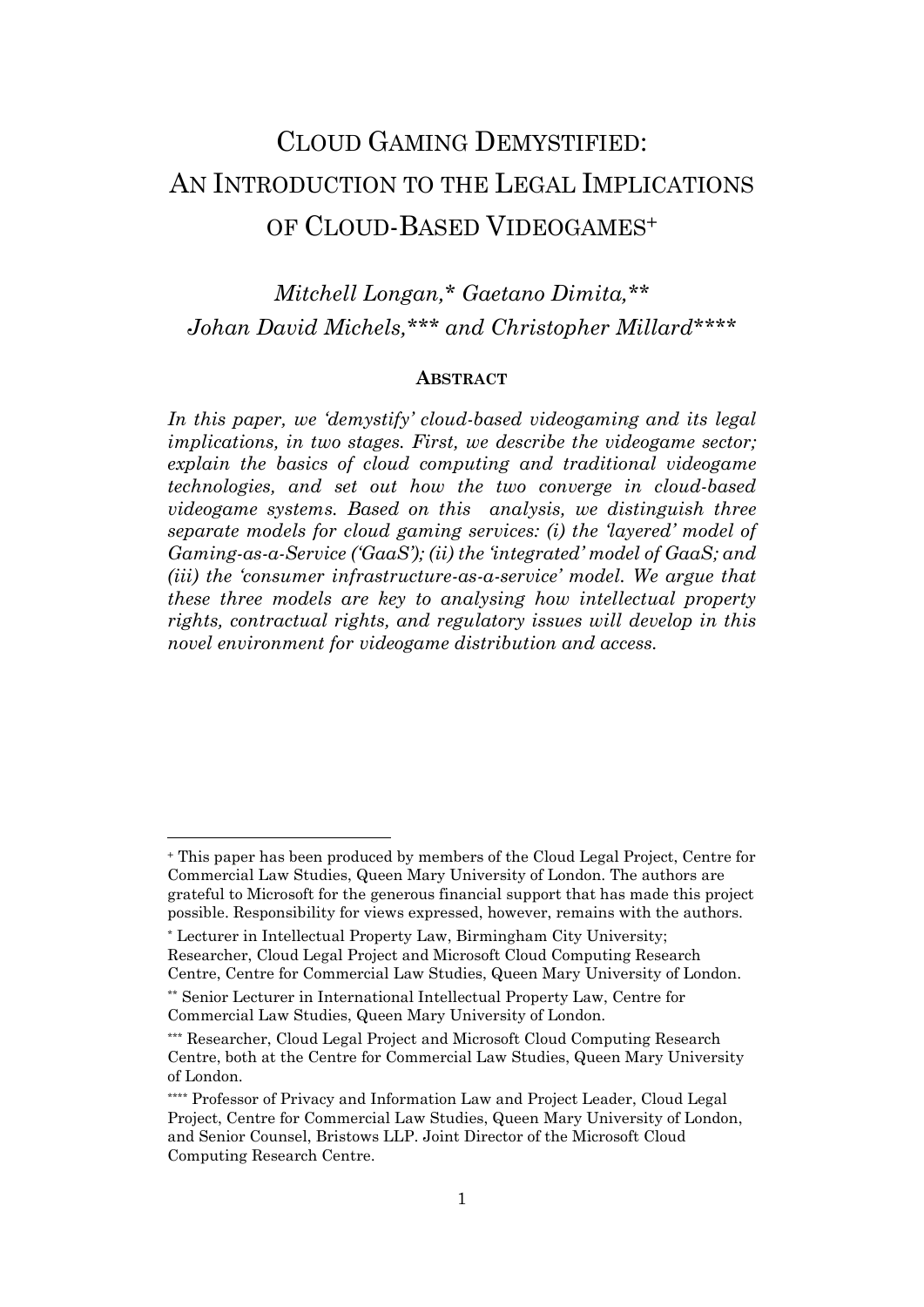# **TABLE OF CONTENTS**

| 1. |                                                    |                                                          |  |  |  |  |  |
|----|----------------------------------------------------|----------------------------------------------------------|--|--|--|--|--|
| 2. | Cloud Gaming: Technology and Market Developments 5 |                                                          |  |  |  |  |  |
|    | 2.1                                                |                                                          |  |  |  |  |  |
|    | 2.2                                                |                                                          |  |  |  |  |  |
|    | 2.2.1                                              |                                                          |  |  |  |  |  |
|    | 2.2.2                                              |                                                          |  |  |  |  |  |
|    | 2.2.3                                              |                                                          |  |  |  |  |  |
|    | 2.2.4                                              |                                                          |  |  |  |  |  |
|    | 2.2.5                                              |                                                          |  |  |  |  |  |
|    | 2.2.6                                              |                                                          |  |  |  |  |  |
|    | 2.3                                                | Which Cloud Services are Relevant to Cloud Gaming? 13    |  |  |  |  |  |
|    | 2.3.1                                              |                                                          |  |  |  |  |  |
|    | 2.3.2                                              |                                                          |  |  |  |  |  |
|    | 2.3.3                                              |                                                          |  |  |  |  |  |
|    | 2.3.4                                              |                                                          |  |  |  |  |  |
|    | 2.4                                                |                                                          |  |  |  |  |  |
|    | 2.4.1                                              |                                                          |  |  |  |  |  |
|    | 2.4.2                                              |                                                          |  |  |  |  |  |
|    | 2.4.3                                              |                                                          |  |  |  |  |  |
|    | 2.4.4                                              |                                                          |  |  |  |  |  |
|    | 2.5                                                | <b>Conclusions: Technology and Market Developments24</b> |  |  |  |  |  |
| 3. |                                                    |                                                          |  |  |  |  |  |
|    | 3.1.1                                              |                                                          |  |  |  |  |  |
|    | 3.2                                                |                                                          |  |  |  |  |  |
|    |                                                    |                                                          |  |  |  |  |  |
|    |                                                    |                                                          |  |  |  |  |  |
|    |                                                    |                                                          |  |  |  |  |  |
|    |                                                    |                                                          |  |  |  |  |  |
|    |                                                    |                                                          |  |  |  |  |  |
|    |                                                    |                                                          |  |  |  |  |  |
|    | 3.3                                                |                                                          |  |  |  |  |  |
|    |                                                    |                                                          |  |  |  |  |  |
|    |                                                    |                                                          |  |  |  |  |  |
|    |                                                    |                                                          |  |  |  |  |  |
|    |                                                    |                                                          |  |  |  |  |  |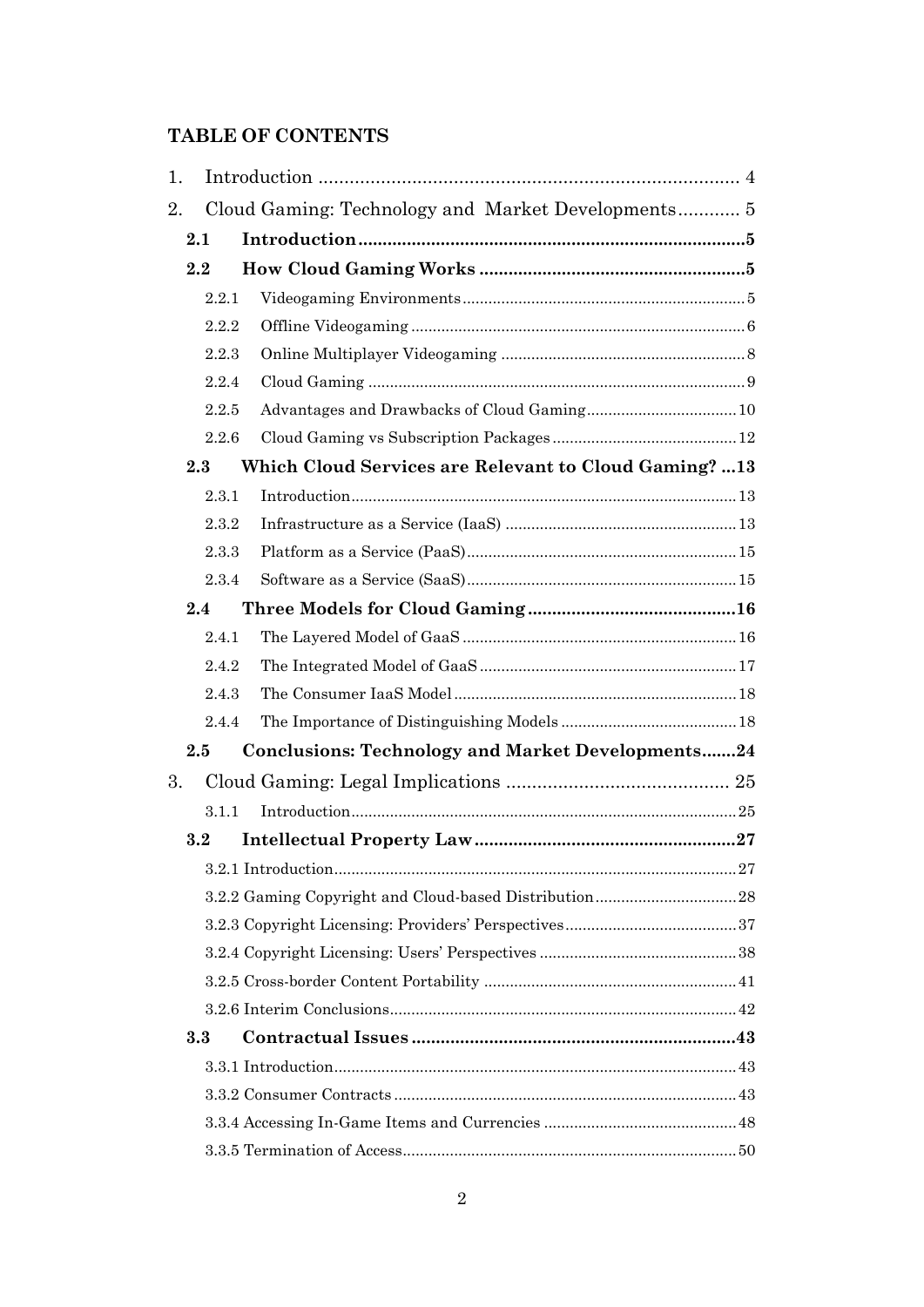| 3.4 |  |  |
|-----|--|--|
|     |  |  |
|     |  |  |
|     |  |  |
|     |  |  |
|     |  |  |
|     |  |  |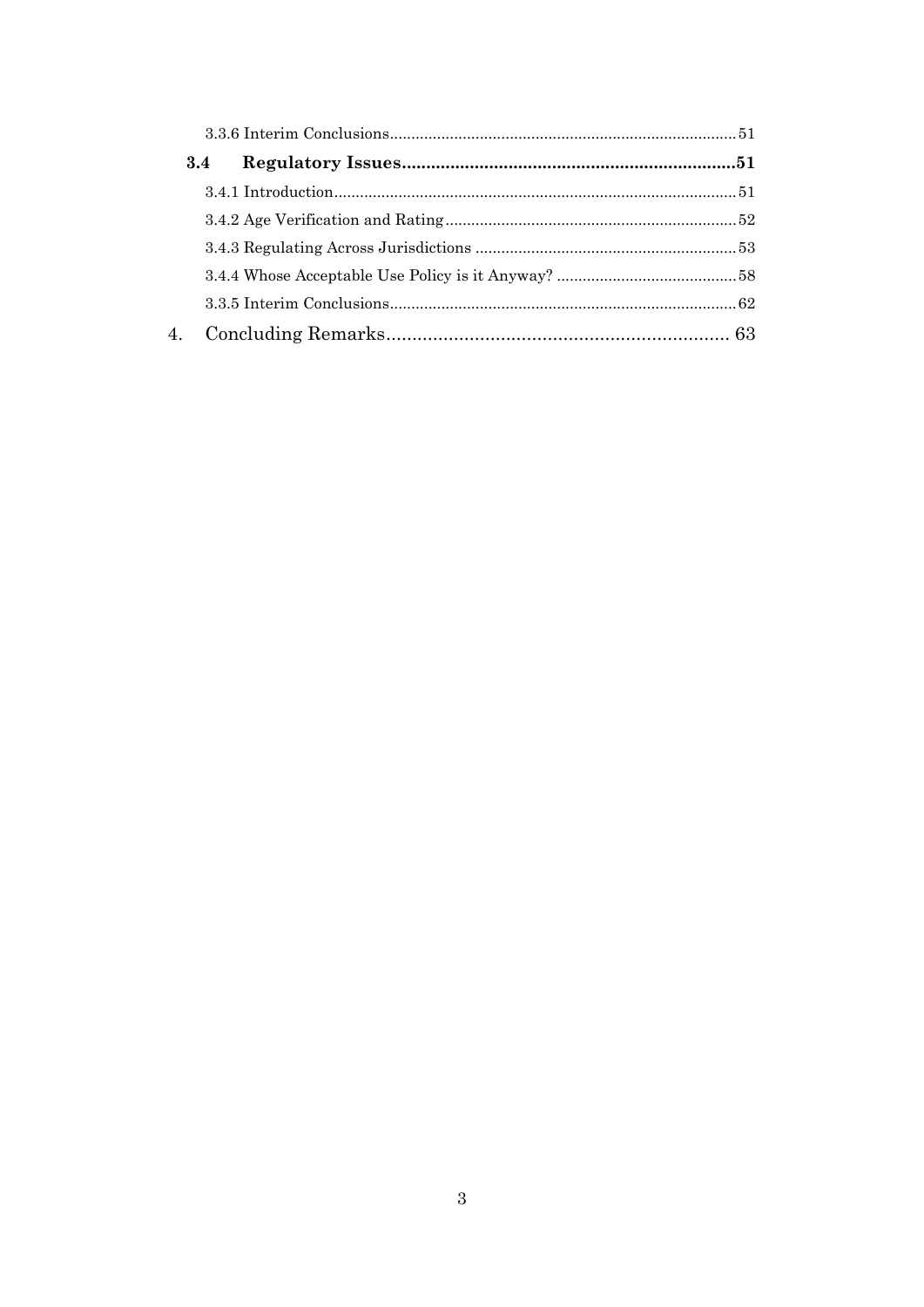# **1. INTRODUCTION**

<span id="page-3-0"></span>Cloud computing is disrupting the videogame industry. This will have both significant commercial impacts and legal implications. The aim of this paper is two-fold. First, we explain the technologies that underly the cloud and videogame sectors in an accessible, nontechnical way. In particular, in Section 2, we explain the basics of how videogame technology works and the key changes that stem from the adoption of cloud computing technology in this industry. We also identify which cloud services will be relevant to the videogame industry and how these technologies can provide three different models for cloud gaming services. We argue that distinguishing between these models is key to the legal analysis of cloud gaming and should inform future legal research. To illustrate this point, in Section 3 of this paper, we use these three models to outline areas where we foresee significant, and potentially disruptive, legal consequences. We also identify questions for further research. Throughout this paper, we use the terms defined below:

- *Cloud Provider:* a company that offers cloud services, such as Amazon Web Services or Microsoft Azure;
- *Gamer:* end users and consumers of videogames;
- *Videogame Developer:* a company that oversees the design and programming of a videogame;
- *Videogame Publisher:* a company that handles the pre- and post-production elements of bringing a videogame to market, including financing, marketing, licencing, and sometimes distribution;
- *Videogame Distributor:* a company sells videogames to gamers - either via digital or brick-and-mortar storefronts; and
- *Videogame Company:* a generic term for a company involved in the videogame market, either as a developer, publisher, or distributor.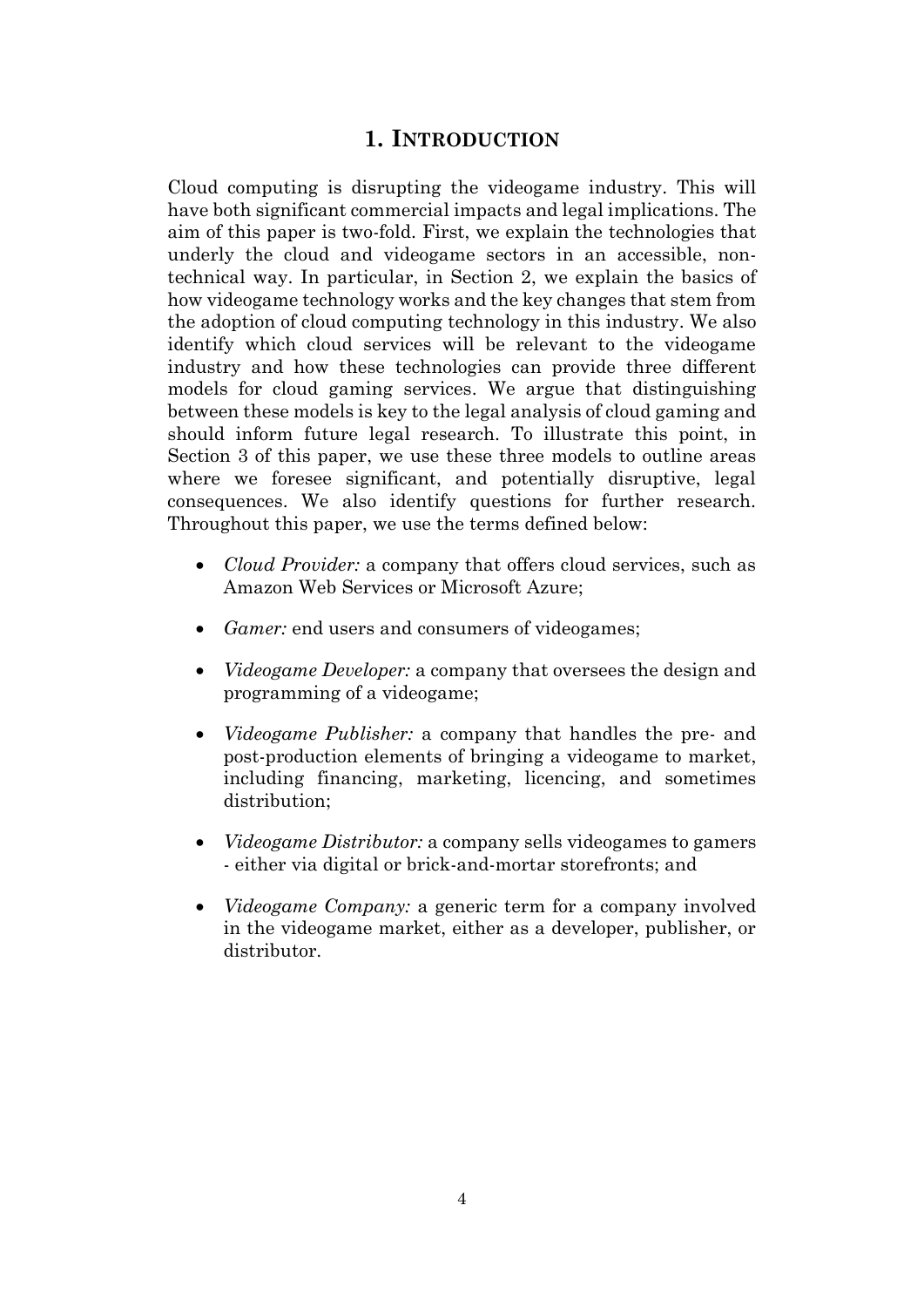# <span id="page-4-0"></span>**2. CLOUD GAMING: TECHNOLOGY AND MARKET DEVELOPMENTS**

# <span id="page-4-1"></span>**2.1 INTRODUCTION**

This section provides background information about videogame and cloud technologies and industries, to support the legal analysis that follows. We argue that the transition to cloud gaming is characterized by two major trends: dematerialization and intermediation. Just as digital copies of videogames are largely replacing physical copies (i.e. on cartridges or CDs), the gaming hardware environment will become dematerialized, as physical consoles are replaced with virtual machines running on remote cloud servers. These servers will be operated by a new intermediary: the cloud service provider. This section explains how traditional videogame technology and cloud computing function and converge as cloud gaming technology. We describe three different models for cloud gaming services. These models are fundamental to the legal analysis and research into cloud gaming, since the technological distinctions between the models have significant legal implications.

# <span id="page-4-2"></span>**2.2 HOW CLOUD GAMING WORKS**

# <span id="page-4-3"></span>*2.2.1 VIDEOGAMING ENVIRONMENTS*

Videogames are software applications that allow users to play a virtual game. The videogames industry can be divided by the technological means gamers use to access and play games, which are often referred to as gaming 'platforms.' However, as 'platform' is used in cloud computing with an entirely different meaning, we use the term videogame 'environments'. While there is some crossover between the games available, each environment differs at the hardware level. There are four established videogame environments: Personal Computer ('PC'), Console, Mobile, and Browser.<sup>1</sup>

<sup>1</sup> This is both a distinction made by players as well as a market classification tool. For examples of market analyses, see: Field Level Media, 'Report: Gaming revenue to top \$159B in 2020' (*Reuters*, 12 May 2020) [https://www.reuters.com/article/esports-business-gaming-revenues](https://www.reuters.com/article/esports-business-gaming-revenues-idUSFLM8jkJMl)[idUSFLM8jkJMl](https://www.reuters.com/article/esports-business-gaming-revenues-idUSFLM8jkJMl) accessed 23 July 2021; Kevin Anderton, 'The Business of Video Games: Market Share for Gaming Platforms' (*Forbes*, 26 June 2019) [https://www.forbes.com/sites/kevinanderton/2019/06/26/the-business-of](https://www.forbes.com/sites/kevinanderton/2019/06/26/the-business-of-video-games-market-share-for-gaming-platforms-in-2019-infographic/?sh=14442eb57b25)[video-games-market-share-for-gaming-platforms-in-2019](https://www.forbes.com/sites/kevinanderton/2019/06/26/the-business-of-video-games-market-share-for-gaming-platforms-in-2019-infographic/?sh=14442eb57b25) [infographic/?sh=14442eb57b25](https://www.forbes.com/sites/kevinanderton/2019/06/26/the-business-of-video-games-market-share-for-gaming-platforms-in-2019-infographic/?sh=14442eb57b25) accessed 23 July 2021.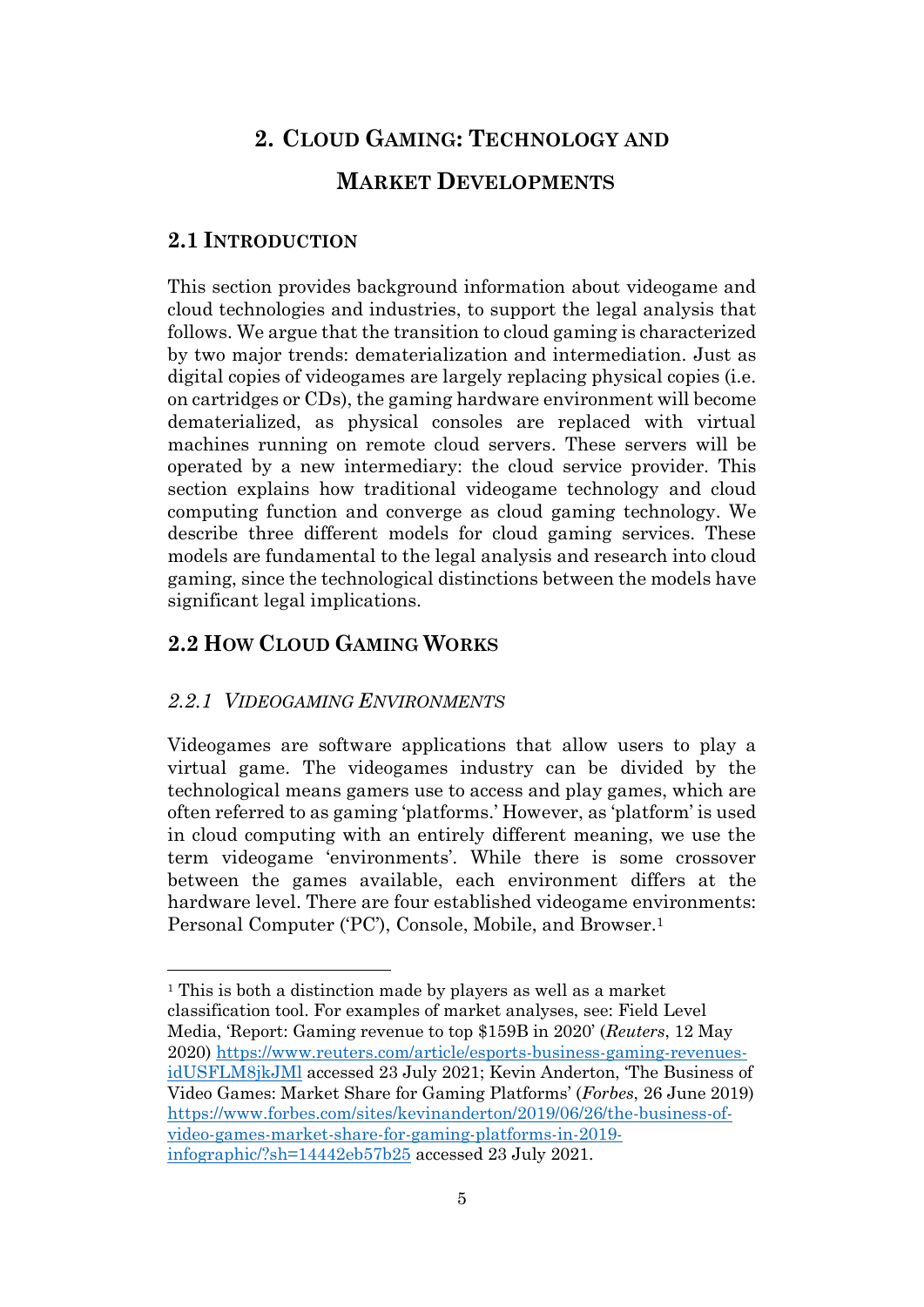- 1. PC gaming is characterized by the use of a general-purpose personal computer, often outfitted with specific components to play videogames.
- 2. Console gaming is characterized by the use of a dedicated device: a videogame console designed for the primary purpose of gaming, connected to a television or monitor. Examples include Microsoft's Xbox, Sony's PlayStation, and Nintendo's Switch. Some consoles are used 'at home', while others are 'portable' devices, such as Nintendo's 3DS and Sony's PS Vita.
- 3. Mobile gaming is the use of a general-purpose mobile phone or tablet to play games. There are simple games designed specifically for mobile devices, but, with advances in mobile technology, there are also mobile versions of more complex games originally designed for consoles and PCs.<sup>2</sup>
- 4. Browser-based gaming is the use of an internet browser to access a game. The games are often simple and require relatively little processing power. This is not, strictly speaking, a distinct hardware environment, since it can, theoretically, be deployed on any device with an internet browser. However, mobile browsers will not support all browser-based games.

In the future, cloud gaming may come to be recognized as a  $5<sup>th</sup>$ distinct environment, with users accessing games that run on remote cloud servers from their local devices (whether computers, gaming consoles, mobile phones/tablets, or smart TVs). However, cloud computing technology also has potential applications within each environment (as further discussed below), so the 'cloud gaming' trend cannot be characterized solely as adding a separate environment.

# <span id="page-5-0"></span>*2.2.2 OFFLINE VIDEOGAMING*

Simply put, traditional offline videogaming requires four technical components. The first component is the software: the videogame itself. The 'game' is code that a computing device must interpret. It is often stored on either a device's internal storage, on an externally connected storage device, or on removable discs or cartridges.

The second component is a hardware device capable of interpreting the videogame's software and the external inputs from

<sup>2</sup> Andrew Williams and Vic Hood, 'Best console games you can play on a phone or tablet' (*Techradar*, 4 February 2020)

<https://www.techradar.com/news/best-console-games-on-phone-or-tablet> accessed 23 July 2021.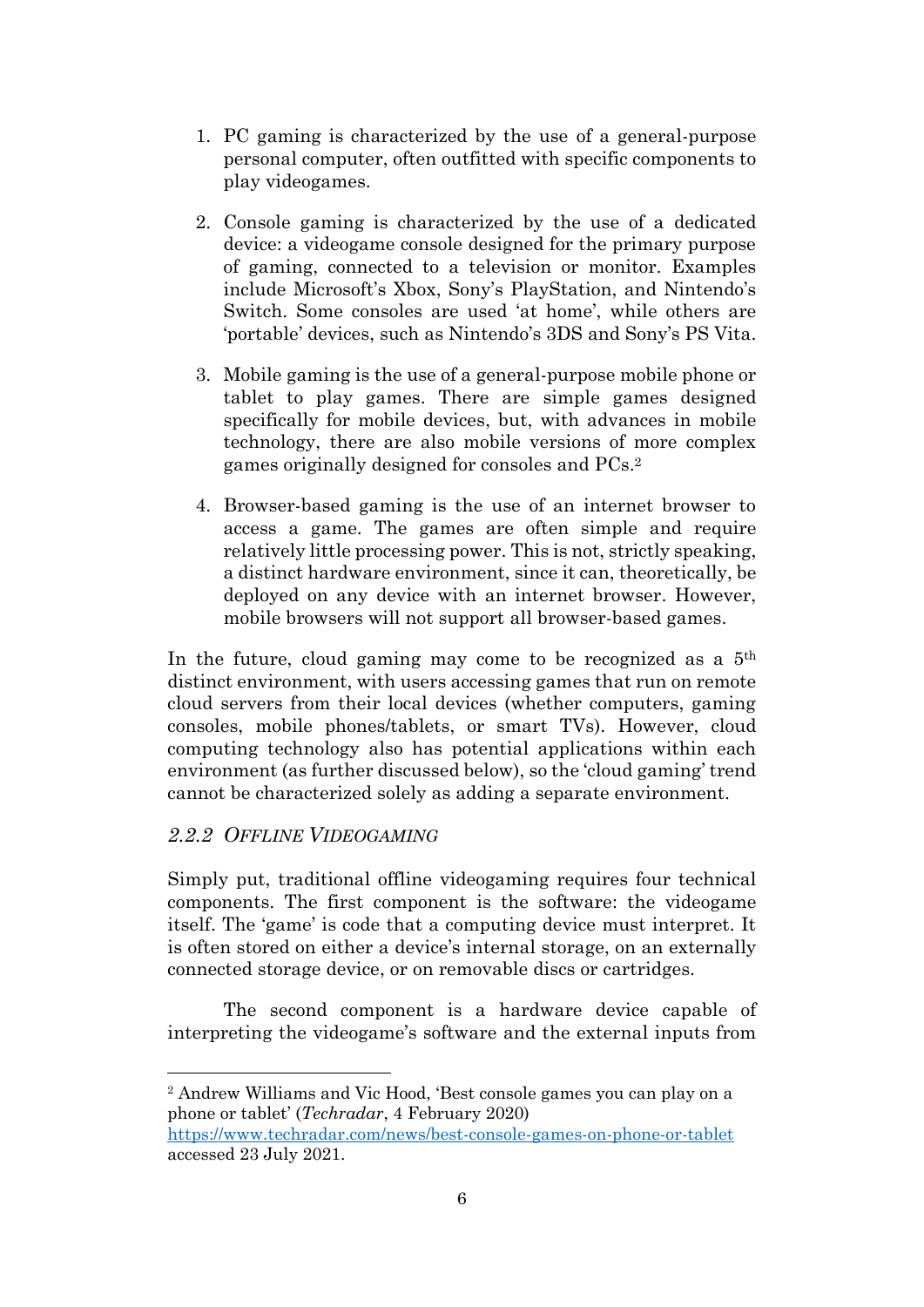the gamer and rendering the game's graphics and audio in real time. The necessary components of a gaming device are a central processing unit ('CPU'), a graphics processing unit ('GPU'), storage, and random-access memory ('RAM'). The CPU processes the game's instructions and logic in the form of movement or interaction with ingame objects, as well as the player's input. The CPU also passes information to the GPU which renders the instructions as a video image. RAM is a section of the device's memory used to store the game's information while it is being played. While not in use, the game is stored on the device's hard drive ('HD') but the CPU can access data stored in RAM more quickly than it can access such data on the HD. Therefore, while in use, game data may be transferred from the HD to RAM to accelerate loading. <sup>3</sup> While these are common components in all PCs, in order to handle the processor-intensive calculations and graphics rendering necessary for most videogames, a specialized PC or gaming console is required for most 'AAA' games.<sup>4</sup>

The third component is a physical interface by which the user may input commands to affect the gameplay. This 'user control interface' differs per videogame environment: for consoles it is often a specially built piece of hardware with buttons and joysticks; for PC gaming, gamers typically use a keyboard and mouse to input commands; mobile games mostly use the built-in touchscreen. The CPU running the game will interpret the signals sent from the videogame controller or other interface and respond to the commands by adjusting the gameplay accordingly.

The final components are pieces of hardware to display and project the visual and audio components of the game, such as a computer monitor with external speakers, television screen with built-in speakers, or built-in monitor and speakers for mobile and portable videogame consoles. (Virtual reality headsets are becoming popular and also serve as audiovisual output devices).

4 'AAA' is an informal classification used to identify games as being produced by an established publisher with large budgets for both development and marketing. Samuel Stuart, 'What is a Triple-A (AAA) Game?' (*GamingScan*, 10 September 2020)

<sup>3</sup> Bryan J. Wardyga, *The Video Games Textbook: History, Business, Technology* (CRC Press, 2018) Chapter 2; Jessica Hopkins, 'Behind the Scenes of Video Game Consoles: Embedded Systems' (*TotalPhase,* 27 June 2019) [https://www.totalphase.com/blog/2019/06/behind-the-scenes-of](https://www.totalphase.com/blog/2019/06/behind-the-scenes-of-video-game-consoles-embedded-systems/)[video-game-consoles-embedded-systems/](https://www.totalphase.com/blog/2019/06/behind-the-scenes-of-video-game-consoles-embedded-systems/) accessed 23 July 2021.

<https://www.gamingscan.com/what-is-a-triple-a-game/> accessed 23 July 2021.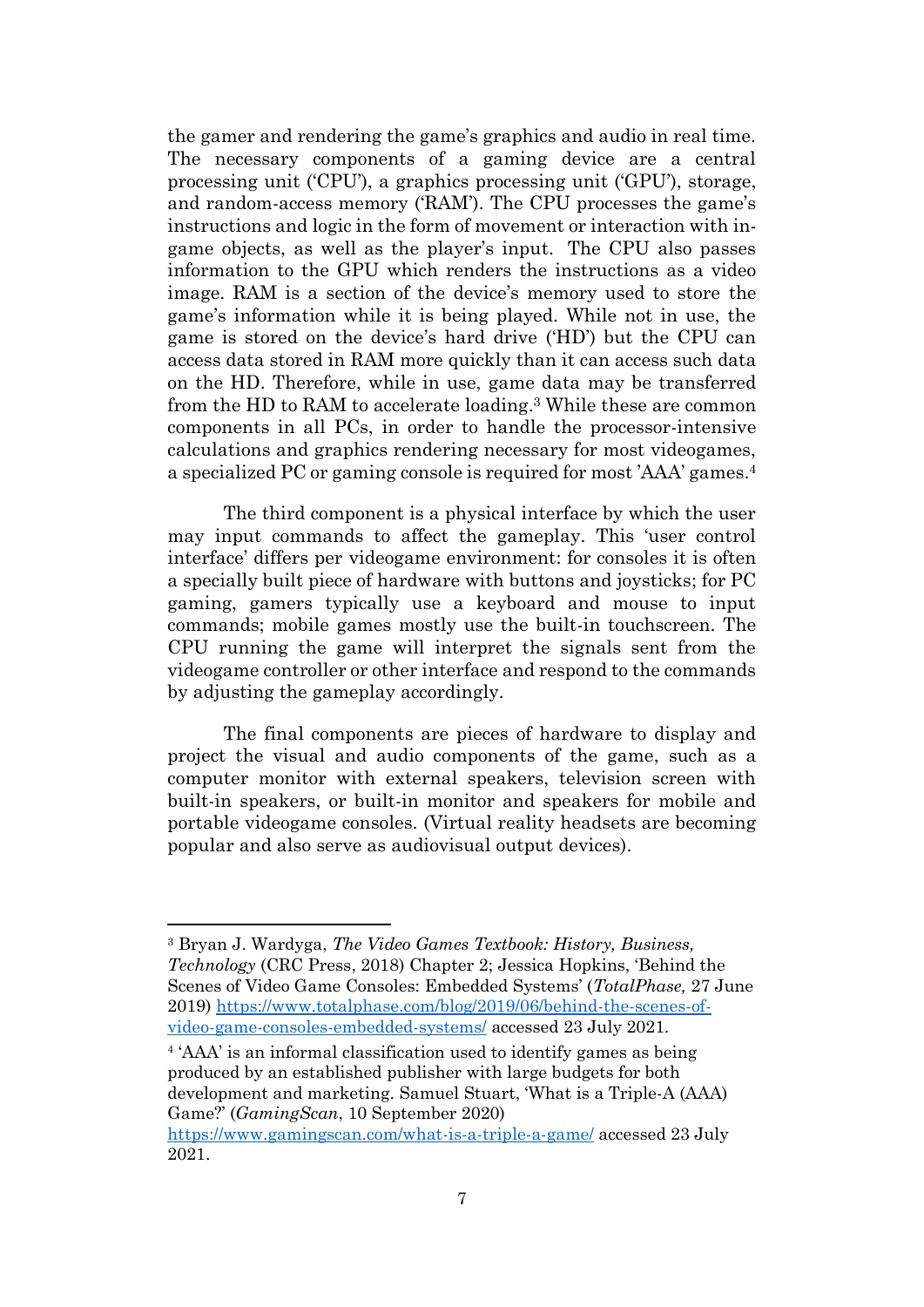Overall, an offline gaming process works as follows: the gaming device interprets the gaming software and user inputs from the user control interface and blends them into a real-time audio and video output sent to a monitor. All processing is done locally on the gaming device.

## <span id="page-7-0"></span>*2.2.3 ONLINE MULTIPLAYER VIDEOGAMING*

<span id="page-7-1"></span>Online multiplayer videogaming works in much the same way that offline videogaming does, only with an added component to allow players to play together remotely.<sup>5</sup> Each player's local device actually runs the game (that is, processing the game logic, the audio, the visuals, etc.). <sup>6</sup> Information that affects other players or the surrounding environment, such as position or actions, is sent to remote servers over the internet and then relayed to the other players' devices. <sup>7</sup> The effect created is that when Player 1 in one location turns his character to the left, Player 2 in another location sees this action on her screen as well. However, gamer inputs are often more complex than simple movement commands. Often, players will take actions that affect other players' characters or the environment they play in. In shooting games, players rely on the location data of other players provided to them by the online servers to shoot at and/or dodge shots from their opponents. Each player's local device interprets their actions and relays it to the multiplayer server, which compiles these actions and relays cause and effect data back to all of the relevant devices. The game server is therefore the authoritative source for all in-game events.<sup>8</sup>

The transfer of information between local devices and the remote server occurs in milliseconds and, for the player, creates an impression of real-time interaction as long as her internet connection is stable and fast. The result, in the previous example of a shooting game, is that Player 1 can see Player 2 in a 'shared' environment. The online server will register the actions of all players and relay the

<sup>5</sup> While multiplayer functionality is the main reason for a game to have an online component, it is not the *only* one. Some single player games, such as browser-based games also have online components.

<sup>6</sup> Yunhua Deng, Yusen Li, Xueyan Tang, and Wentong Cai, 'Server Allocation for Multiplayer Cloud Gaming' (2016) Proceedings of the 24th ACM international conference on Multimedia, 918–927; Matthew Ball & Jacob Navok, 'Cloud Gaming: Why it Matters and the Games it Will Create' (*Matthewball.vc*, 5 May 2020)

[https://www.matthewball.vc/all/cloudmiles?utm\\_source=morning\\_brew](https://www.matthewball.vc/all/cloudmiles?utm_source=morning_brew) accessed 23 July 2021.

<sup>7</sup> Deng, Li, Tang, and Cai (2016) n [6.](#page-7-1)

<sup>8</sup> Deng, Li, Tang, and Cai (2016) n [6.](#page-7-1)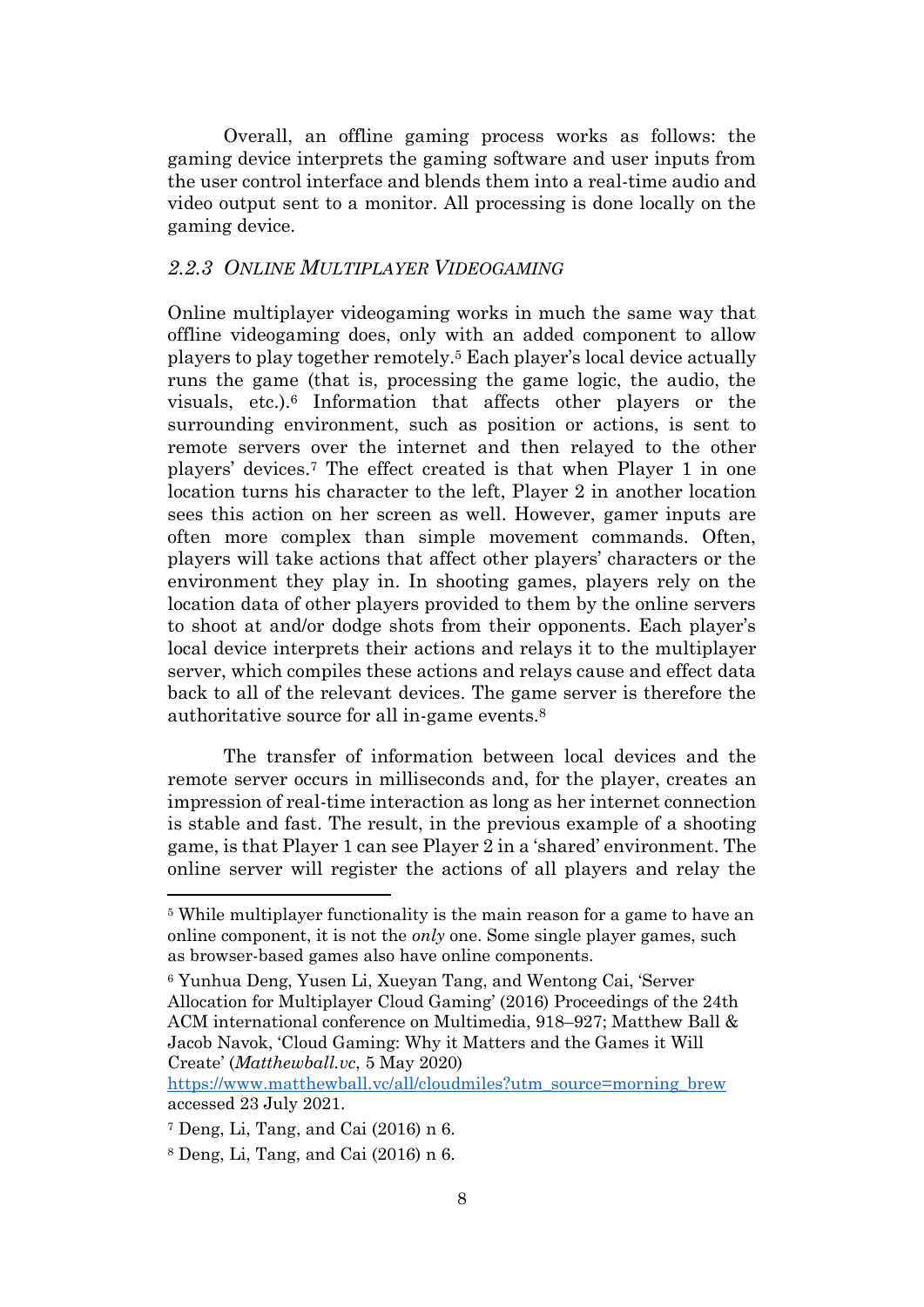consequences of those actions as they happen. Although the players experience a shared virtual environment online, each player's local machine is doing a majority of the computational work.

# <span id="page-8-0"></span>*2.2.4 CLOUD GAMING*

<span id="page-8-2"></span><span id="page-8-1"></span>Cloud services allow customers to access a shared pool of remote computing resources over the internet for the purposes of storing and processing data.<sup>9</sup> Similarly, 'cloud gaming' refers to a form of remote computing that allows gamers to use powerful computing resources remotely to run videogame software and stream the resulting gameplay to the user's local monitoring device.<sup>10</sup> For example, instead of using a powerful PC or videogame console to process data locally, gamers can access, via the internet, a cloud server which performs the heavy computations. The player's inputs via their controllers are transmitted to the remote cloud server, which then sends back a signal to the player's monitoring device which displays the audio-visual content. This is also called 'thin client' gaming, with the end user's device described as a 'thin client' because only a relatively simple (or 'thin') computational device is required.<sup>11</sup> The only required technical components for a thin client device are a command receiver, which connects to the game controller, and a video decoder which is a relatively simple and inexpensive piece of computer hardware.<sup>12</sup> The result is essentially a video stream that the player can control.<sup>13</sup> However, the perceived effect is a videogaming experience comparable to one played on a high-end PC or gaming console, without the need for the player to invest in highspec local hardware, such as the expensive GPU and RAM components mentioned above.

<span id="page-8-3"></span><sup>&</sup>lt;sup>9</sup> For a more detailed introduction to cloud computing see W Kuan Hon, Christopher Millard, and Jatinder Singh 'Cloud Technologies and Services' in Christopher Millard (ed) *Cloud Computing Law* (2nd edn OUP 2021).

<sup>10</sup> Jacob Roach, 'How Does Cloud Gaming Work? A Guide for 2020' (*Cloudwards*, 9 June 2020) [https://www.cloudwards.net/how-does-cloud](https://www.cloudwards.net/how-does-cloud-gaming-work/)[gaming-work/](https://www.cloudwards.net/how-does-cloud-gaming-work/) accessed 23 July 2021.

<sup>11</sup> Kuan-Ta Chen, Yu-Chun Chang, Po-Han Tseng, Chun-Ying Huang, and Chin-Laung Lei. 'Measuring the latency of cloud gaming systems' (2011) Proceedings of the 19th ACM international conference on Multimedia (MM '11), 1269–1272.

<sup>12</sup> Wei Cai, Ryan Shea, Chun-Ying Huang, Kuan-Ta Chen, Jiangchuan Liu, Victor C. M. Leung, and Cheng-Hsin Hsu, 'A Survey on Cloud Gaming: Future of Computer Games' (2016) 4 IEEE Access, 7605.

<sup>13</sup> Chen, Chang, Tseng, Huang, and Lei (2011) n [11,](#page-8-1)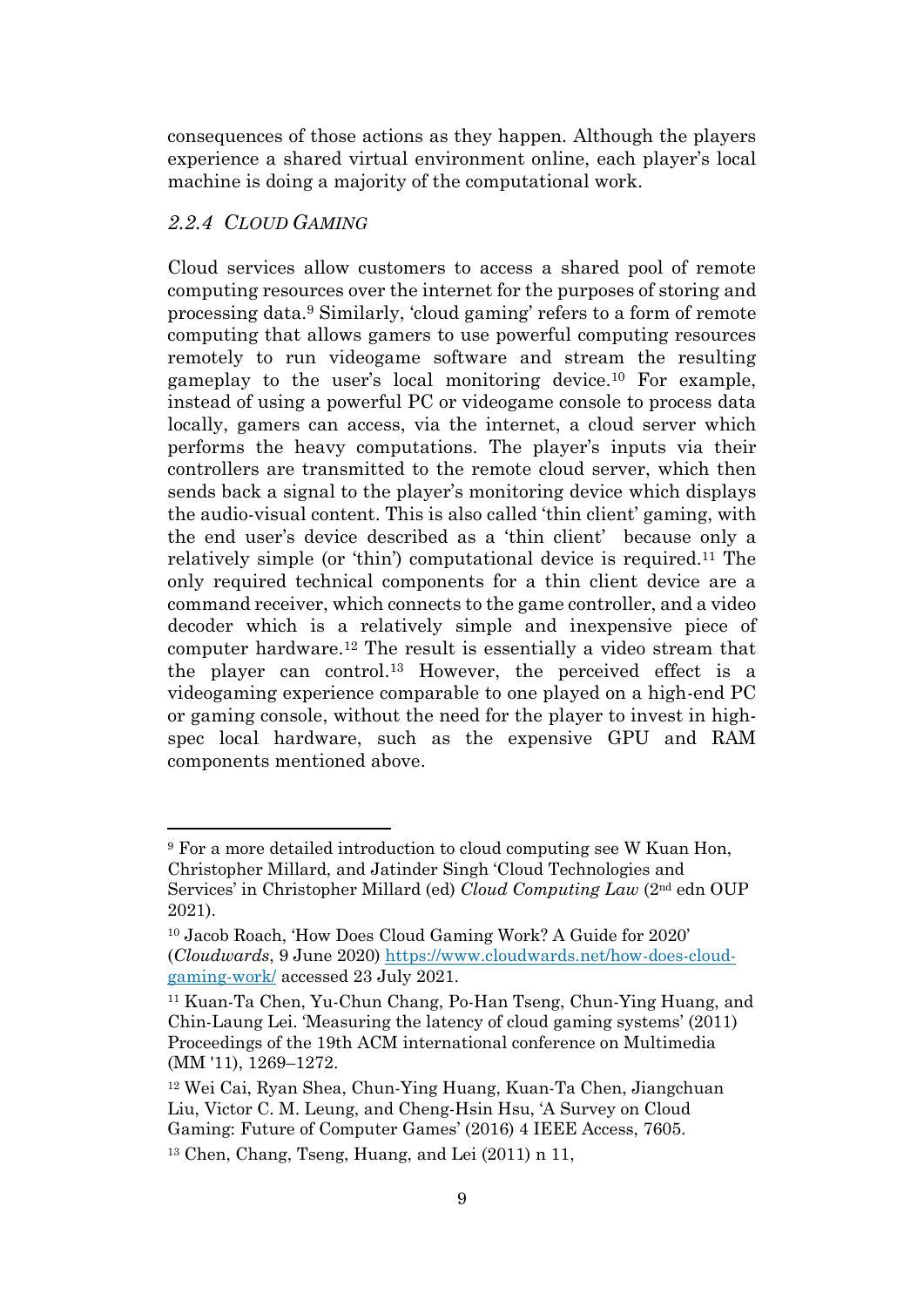There are differences between the way in which single-player and multiplayer cloud gaming function that directly parallel their non-cloud versions. In single-player cloud gaming, the thin client communicates directly with the cloud server that runs the game. However, in cloud multiplayer gaming, there can be multiple servers involved. An overall game server ('G-server') hosts the session and acts as the authoritative source for in-game events, like the multiplayer server in traditional, non-cloud multiplayer gaming.<sup>14</sup> Cloud-based rendering servers ('R-servers') take on the duties to run the actual game. Depending on the capabilities of the rendering server, all of the players in a multiplayer game may use the same Rserver or multiple R-servers may be needed. Information flows between R-servers and the G-server as well as between the R-servers and the end users' thin clients.<sup>15</sup>

#### <span id="page-9-0"></span>*2.2.5 ADVANTAGES AND DRAWBACKS OF CLOUD GAMING*

<span id="page-9-1"></span>Cloud gaming offers advantages to cloud providers, videogame companies, and gamers. <sup>16</sup> For cloud providers, the videogame industry presents a vast market of potential customers. Expanding into the videogame sector not only increases direct revenues, but might also allow cloud providers to achieve higher server utilization rates, thereby improving efficiency. For videogame companies the advantages of using cloud services include cost savings and flexible server availability for rapid scalability. <sup>17</sup> Cloud gaming might also provide more efficient distribution of content and added protection against piracy. 18

For gamers, cloud gaming presents two major advantages. First, players need not invest in expensive hardware, nor upgrade their hardware every few years as new, technologically superior, equipment is released. Similarly, gamers no longer need to download and store a local copy of a game, or maintain their local copy via

<sup>14</sup> Deng, Li, Tang, and Cai (2016) n [6,](#page-7-1) 918.

<sup>15</sup> Deng, Li, Tang, and Cai (2016) n [6,](#page-7-1) 919.

<sup>16</sup> For a more comprehensive analysis of these advantages and drawbacks, see the SSRN version of this paper: Longan, Mitchell and Dimita, Gaetano and Michels, Johan David and Millard, Christopher, 'Cloud Gaming Demystified: An Introduction to the Legal Implications of Cloud-Based Video Games' (October 25, 2021). Queen Mary Law Research Paper No. 369/2021, Available at SSRN: <https://ssrn.com/abstract=3949611> accessed 3 November 2021.

<sup>17</sup> See, generally: Hon, Millard, and Singh, *Cloud Computing Law* n [9.](#page-8-2)

<sup>18</sup> Cai, Shea, Huang, Chen, Liu, Leung, and Hsu (2016) n [12.](#page-8-3)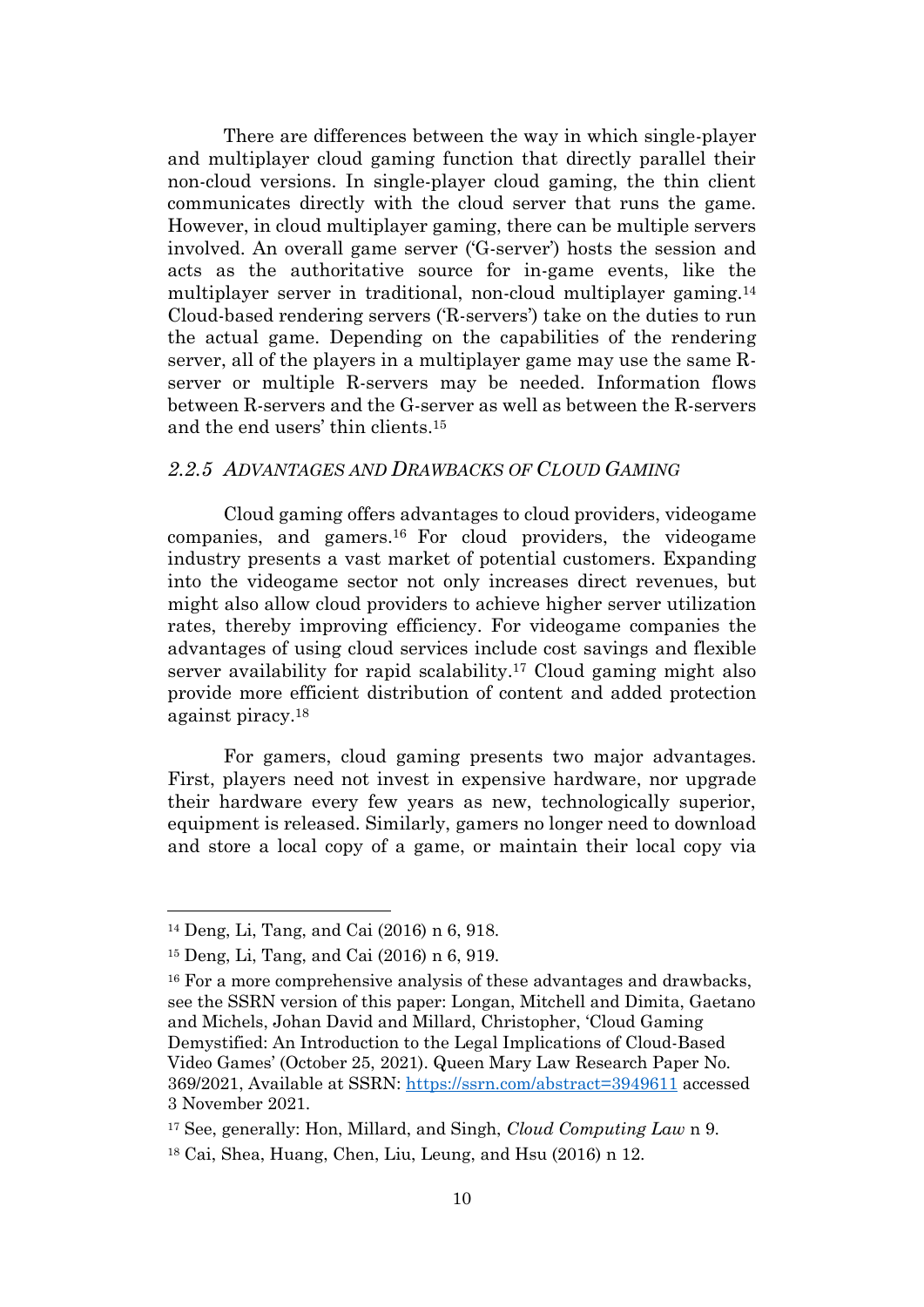storage-intensive<sup>19</sup> updates. Instead, the cloud provider can update the copy of the game stored on the server, as new content or new versions are released. Second, in theory at least, the technology allows users to play any of their games on any device with a screen and an internet connection, <sup>20</sup> instead of the traditional model where access to games may be limited to a particular type of device or 'gaming environment'. <sup>21</sup> For example, gamers could start a game from their laptop and continue playing on their mobile phone or a friend's smart TV. Thus, cloud gaming could offer ubiquitous access.

Despite the above advantages, there are also barriers to the adoption of cloud gaming. In particular, the use of remote servers requires stable, high-speed internet access connections.<sup>22</sup> Environmental concerns have also been raised related to the energy consumption necessary for cloud gaming to become mainstream.<sup>23</sup> However, at this stage it is difficult to predict the environmental impact of any transition to cloud gaming, as there are also potential mitigating factors.<sup>24</sup>

[https://www.extremetech.com/gaming/292743-google-stadia-4k-will-eat-](https://www.extremetech.com/gaming/292743-google-stadia-4k-will-eat-1tb-bandwith-caps-for-breakfast)[1tb-bandwith-caps-for-breakfast](https://www.extremetech.com/gaming/292743-google-stadia-4k-will-eat-1tb-bandwith-caps-for-breakfast) accessed 23 July 2021; Gino Dion, 'Game on! How broadband providers can monetize ultra-low latency services for gamers' (*Nokia*, 23 June 2020) [https://www.nokia.com/blog/game-on-how](https://www.nokia.com/blog/game-on-how-broadband-providers-can-monetize-ultra-low-latency-services-for-gamers/)[broadband-providers-can-monetize-ultra-low-latency-services-for-gamers/](https://www.nokia.com/blog/game-on-how-broadband-providers-can-monetize-ultra-low-latency-services-for-gamers/)

accessed 23 July 2021.

<sup>19</sup> See e.g. Steve Watts, 'Call Of Duty: Modern Warfare's Season 2 Patch Was Huge And Prompted An Apology,' (*GameSpot*, 19 February 2020) [https://www.gamespot.com/articles/call-of-duty-modern-warfares-season-](https://www.gamespot.com/articles/call-of-duty-modern-warfares-season-2-patch-was-hu/1100-6473605/)[2-patch-was-hu/1100-6473605/](https://www.gamespot.com/articles/call-of-duty-modern-warfares-season-2-patch-was-hu/1100-6473605/) accessed 23 July 2021.

<sup>20</sup> De-Yu Chen and Magda El-Zarki, 'A Framework for Adaptive Residual Streaming for Single-Player Cloud Gaming' (2019) ACM Trans. Multimedia Comput. Commun. Appl. 15, 2s, Article 66, 2.

<sup>21</sup> For example, PlayStation users may only access their PlayStation games from their PlayStation; PC users may only access their games from their PC; and mobile users from their mobile device.

<sup>22</sup> Joel Hruska, 'Google Stadia Will Eat 1TB Bandwidth Caps for Breakfast' (*ExtremeTech*, 7 June 2019)

<sup>23</sup> Matthew Marsden, Mike Hazas, and Matthew Broadbent, 'From One Edge to the Other: Exploring Gaming's Rising Presence on the Network' (2020) In Proceedings of the 7th International Conference on ICT for Sustainability (ICT4S2020), 247–254.

<sup>24</sup> Such as carbon neutral cloud data centers: Brad Smith, 'Microsoft will be carbon negative by 2030' (*Microsoft*, 16 January 2020) [https://blogs.microsoft.com/blog/2020/01/16/microsoft-will-be-carbon](https://blogs.microsoft.com/blog/2020/01/16/microsoft-will-be-carbon-negative-by-2030/)[negative-by-2030/](https://blogs.microsoft.com/blog/2020/01/16/microsoft-will-be-carbon-negative-by-2030/) accessed 23 July 2021.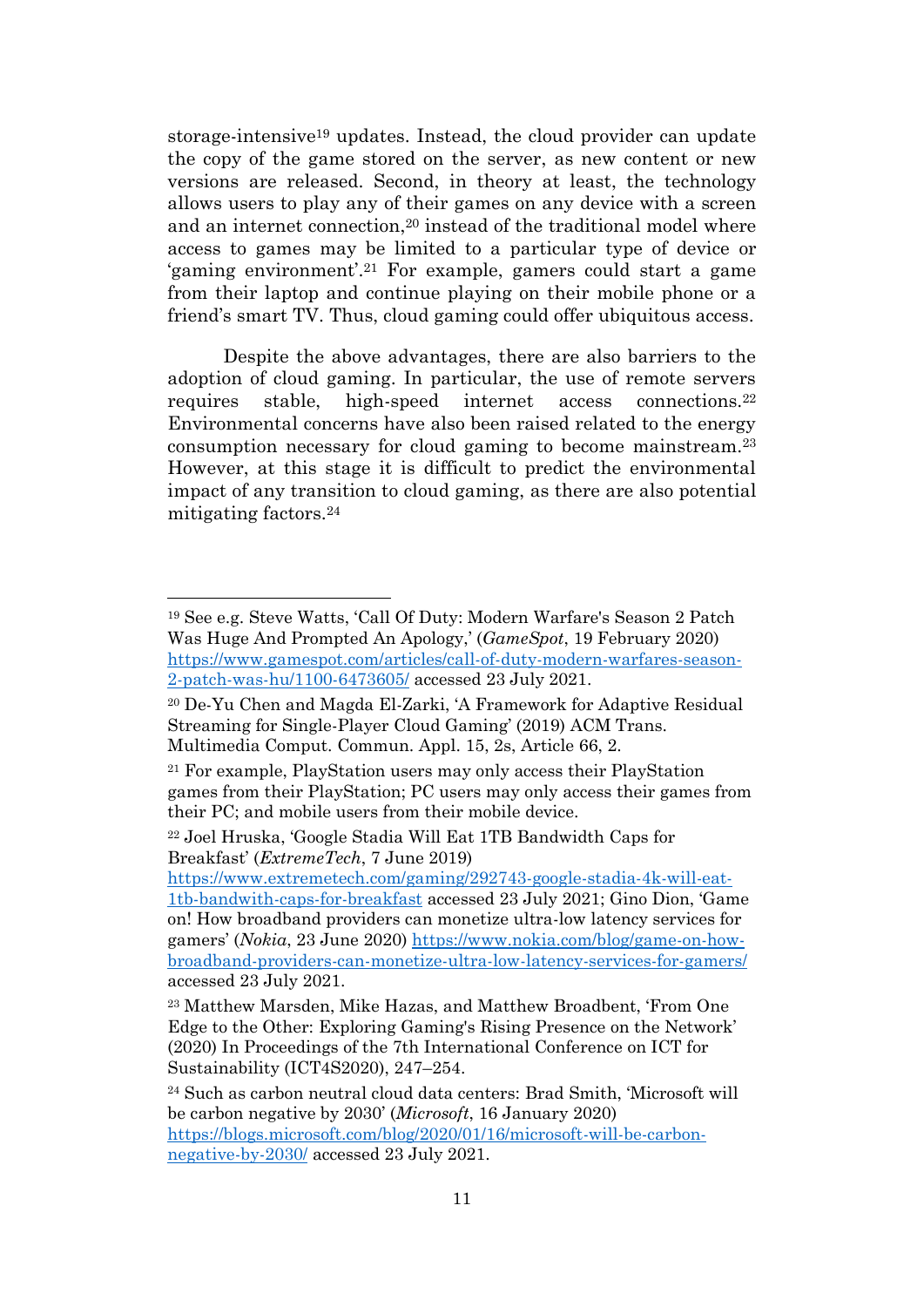<span id="page-11-0"></span>Cloud gaming is sometimes referred to as the 'Netflix of videogames.' <sup>25</sup> However, as explained above, we define 'cloud gaming' as a service with a distinct delivery mechanism and infrastructure architecture that involves the use of remote computing resources. In contrast, a subscription model is simply a business model that involves periodic fees instead of one-off charges. Subscription models may or may not be used with cloud gaming systems. For example, Netflix combines a cloud-based layered infrastructure architecture (using AWS infrastructure), with a business model that gives subscribers unlimited access to a library of video content. In contrast, cloud gaming providers can opt to sell gamers (access to) individual videogames at a one-off cost. Indeed, a cloud gaming service need not include any games at all. For example, GeForce Now is a cloud-based gaming services that doesn't come bundled with any content, but operates on a 'bring your own license' ('BYOL') basis.<sup>26</sup> In other cases, services may combine elements of more than one model: for instance, Google Stadia features both a (relatively small) library of games which subscribers can access, as well as a larger store from which videogames may be purchased. Conversely, Apple's Arcade is an example of a non-cloud-based videogame subscription service: the subscriber gets access to a library of videogames which they can run on their local device. 27

Although subscription packages are not a necessary element of cloud gaming, they can in practice go hand-in-hand. Most cloud gaming providers bundle some sort of game library subscription with their service. We expect this to continue – since bundling videogame content with the cloud gaming service can help to attract new

<https://www.apple.com/uk/apple-arcade/> accessed 23 July 2021.

<sup>25</sup> Sean Hollister, 'To Succeed, Cloud Gaming Needs to Disappear' (*The Verge*, 23 June 2021) [https://www.theverge.com/2021/6/23/22547334/cloud](https://www.theverge.com/2021/6/23/22547334/cloud-gaming-xbox-xcloud-microsoft-streaming-google-stadia-amazon)[gaming-xbox-xcloud-microsoft-streaming-google-stadia-amazon](https://www.theverge.com/2021/6/23/22547334/cloud-gaming-xbox-xcloud-microsoft-streaming-google-stadia-amazon) accessed 23 July 2021.

<sup>26</sup> 'With a GFN membership plan, NVIDIA is renting you a virtual PC for gaming, and it is your responsibility to have sufficient rights to use the content (i.e. third-party video games or DLC (downloadable content)).' Nvidia, 'Membership Terms,' [https://www.nvidia.com/en-gb/geforce](https://www.nvidia.com/en-gb/geforce-now/membership-terms/)[now/membership-terms/](https://www.nvidia.com/en-gb/geforce-now/membership-terms/) accessed 22 July 2021.

<sup>&</sup>lt;sup>27</sup> Here, Apple offers access to  $100+$  mobile game apps for a monthly subscription price. While it is important to note that some games may have underlying cloud-based support such as infrastructure for online components or databases, the service itself is not cloud-based as the games run on the player's local device, not a remote computer that streams content to a thin client. Apple, 'Arcade,'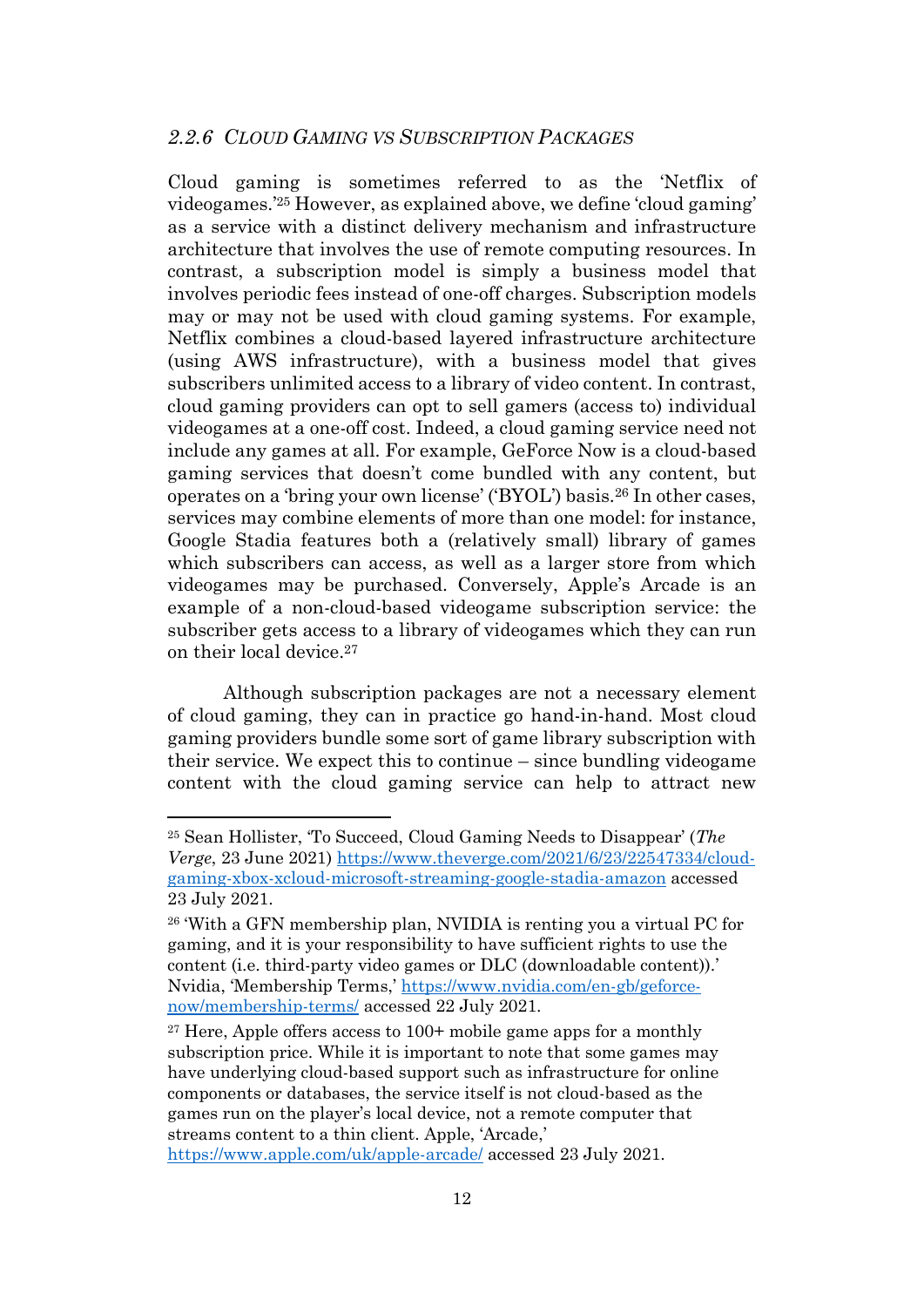customers, who may be less inclined to pay for access to a cloud service that comes without content.

# <span id="page-12-0"></span>**2.3 WHICH CLOUD SERVICES ARE RELEVANT TO CLOUD GAMING?**

# <span id="page-12-1"></span>*2.3.1 INTRODUCTION*

Cloud services are typically divided into three service models: Infrastructure as a Service ('IaaS'), Platform as a Service ('PaaS'), and Software as a Service ('SaaS').<sup>28</sup> The following sections describe these service models and how they apply to the videogaming industry. However, in practice, the divisions between each of these three service models are not strictly demarcated and some overlap or blurring of the services offered occurs.<sup>29</sup>

#### <span id="page-12-2"></span>*2.3.2 INFRASTRUCTURE AS A SERVICE (IAAS)*

IaaS is the provision of raw computing resources such as processing power and storage.<sup>30</sup> Simply put, IaaS provides basic computing resources, such as a virtual machine, on which customers manage their applications and the supporting software. Because IaaS typically only provides underlying infrastructure and few software components (beyond the virtualization software, also known as the hypervisor), it requires a greater level of technical expertise and more hands-on involvement from the customer. At the same time, this affords the customer more control and flexibility in how they use the service.<sup>31</sup>

The most important feature of IaaS for cloud gaming is the provision of server infrastructure. Cloud infrastructure may be used for everything from multiplayer servers, <sup>32</sup> to rapidly-scaling

<sup>28</sup> Peter Mell and Tim Grance, National Institute of Standards and Technology, U.S. Department of Commerce, 'The NIST Definition of Cloud Computing, Special Publication 800-145' (2011), 2

[https://nvlpubs.nist.gov/nistpubs/Legacy/SP/nistspecialpublication800-](https://nvlpubs.nist.gov/nistpubs/Legacy/SP/nistspecialpublication800-145.pdf) [145.pdf](https://nvlpubs.nist.gov/nistpubs/Legacy/SP/nistspecialpublication800-145.pdf) accessed 23 July 2021.

<sup>29</sup> Hon, Millard, and Singh, *Cloud Computing Law* n [9,](#page-8-2) 9-10.

<sup>30</sup> Hon, Millard, and Singh, *Cloud Computing Law* n [9,](#page-8-2) 8.

<sup>31</sup> Hon, Millard, and Singh, *Cloud Computing Law* n [9,](#page-8-2) 8.

<sup>32</sup> Amazon Game Tech Team, 'Multiplayer of MotoGP19: How Milestore Moved to Amazon GameLift' (*AWS Game Tech Blog,* 9 May 2019) [https://aws.amazon.com/blogs/gametech/multiplayer-of-motogp19-how](https://aws.amazon.com/blogs/gametech/multiplayer-of-motogp19-how-milestone-moved-to-amazon-gamelift/)[milestone-moved-to-amazon-gamelift/](https://aws.amazon.com/blogs/gametech/multiplayer-of-motogp19-how-milestone-moved-to-amazon-gamelift/) accessed 23 July 2021.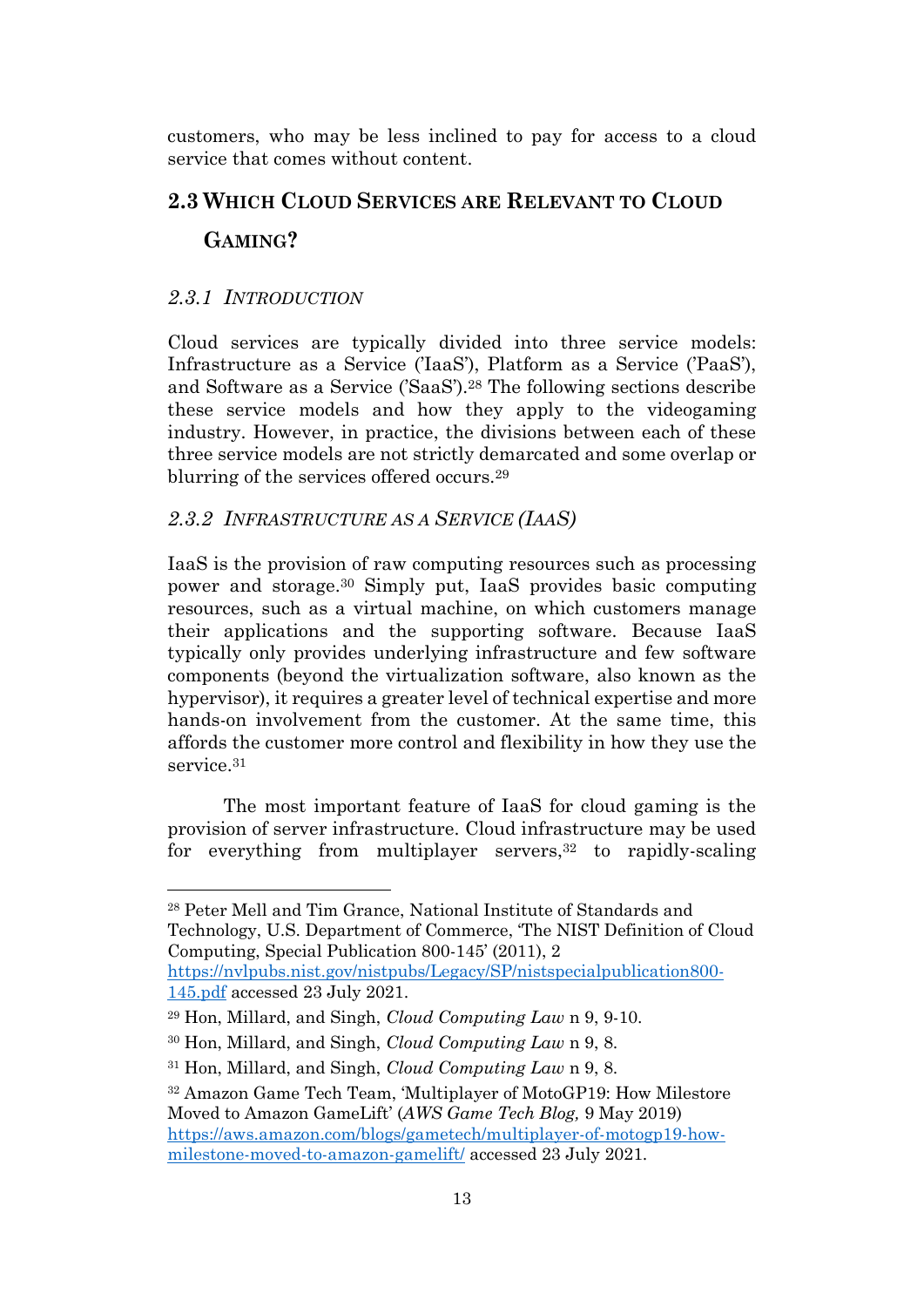databases for mobile games, <sup>33</sup> to an entire gaming service functioning in the cloud.<sup>34</sup> In addition to the provision of IaaS server resources, some IaaS providers also offer compatible additional (non-IaaS) services like game analytics, matchmaking software, leader boards, and even machine learning technology for gaming. These services blur the lines between infrastructure, platform, and software offerings. <sup>35</sup> Thus, videogame companies can use IaaS-services as underlying infrastructure, to offer video-game experiences to their customers. This leads to a 'layered' structure, with the cloud provider operating the underlying hardware, on which the videogaming company's software runs.

Given the above, IaaS looks most relevant to large gaming companies, as a means of supporting and/or delivering games to customers. Yet it also has a niche function for individual gamers, who can use IaaS resources as their own virtual cloud gaming environment. For example, a technologically sophisticated gamer can rent their own remote virtual machine through a service like AWS, purchase and install games on that machine through Steam or another distribution service, and pay AWS an hourly rate for remote access. <sup>36</sup> This sort of DIY-cloud gaming setup allows gamers to reap many of the benefits of cloud technology discussed above. However, in practice, only a small minority of tech-enthusiast gamers will have the skills and desire to set up their own IaaS-based system. Nonetheless, videogame-oriented services like 'Shadow.tech' have emerged, which promise to give a gamer access to a high-spec remote computing resource with the Windows OS pre-installed, for gamers to install and run their own videogames.<sup>37</sup> We discuss such consumer use of cloud services further below, in relation to the 'consumer IaaS' model of cloud gaming.

[https://medium.com/tensoriot/cloud-gaming-on-amazon-web-services-](https://medium.com/tensoriot/cloud-gaming-on-amazon-web-services-4be806c0051b)

<sup>33</sup> Google Cloud, 'Datastore' <https://cloud.google.com/datastore/> accessed 23 July 2021.

<sup>34</sup> For example, AWS for Amazon Luna+ cloud gaming service.

<sup>35</sup> Microsoft, 'Azure for Gaming' [https://docs.microsoft.com/en](https://docs.microsoft.com/en-gb/gaming/azure/)[gb/gaming/azure/](https://docs.microsoft.com/en-gb/gaming/azure/) accessed 23 July 2021.

<sup>36</sup> For a more technical explanation on how to set up a personal cloud gaming instance on AWS see: Alix Akhribi, 'Cloud Gaming on Amazon Web Services,' (*Medium*, 21 January 2020)

[<sup>4</sup>be806c0051b](https://medium.com/tensoriot/cloud-gaming-on-amazon-web-services-4be806c0051b) accessed 23 July 2021. The system this article recommends currently costs \$.46 per hour while running windows as a Spot Instance in Europe's London region. See: AWS, 'Amazon EC2 Spot Instances Pricing' <https://aws.amazon.com/ec2/spot/pricing/> accessed 23 July 2021.

<sup>37</sup> Shadow, 'Shadow Tech' <https://shadow.tech/en-gb/> accessed 22 July 2021.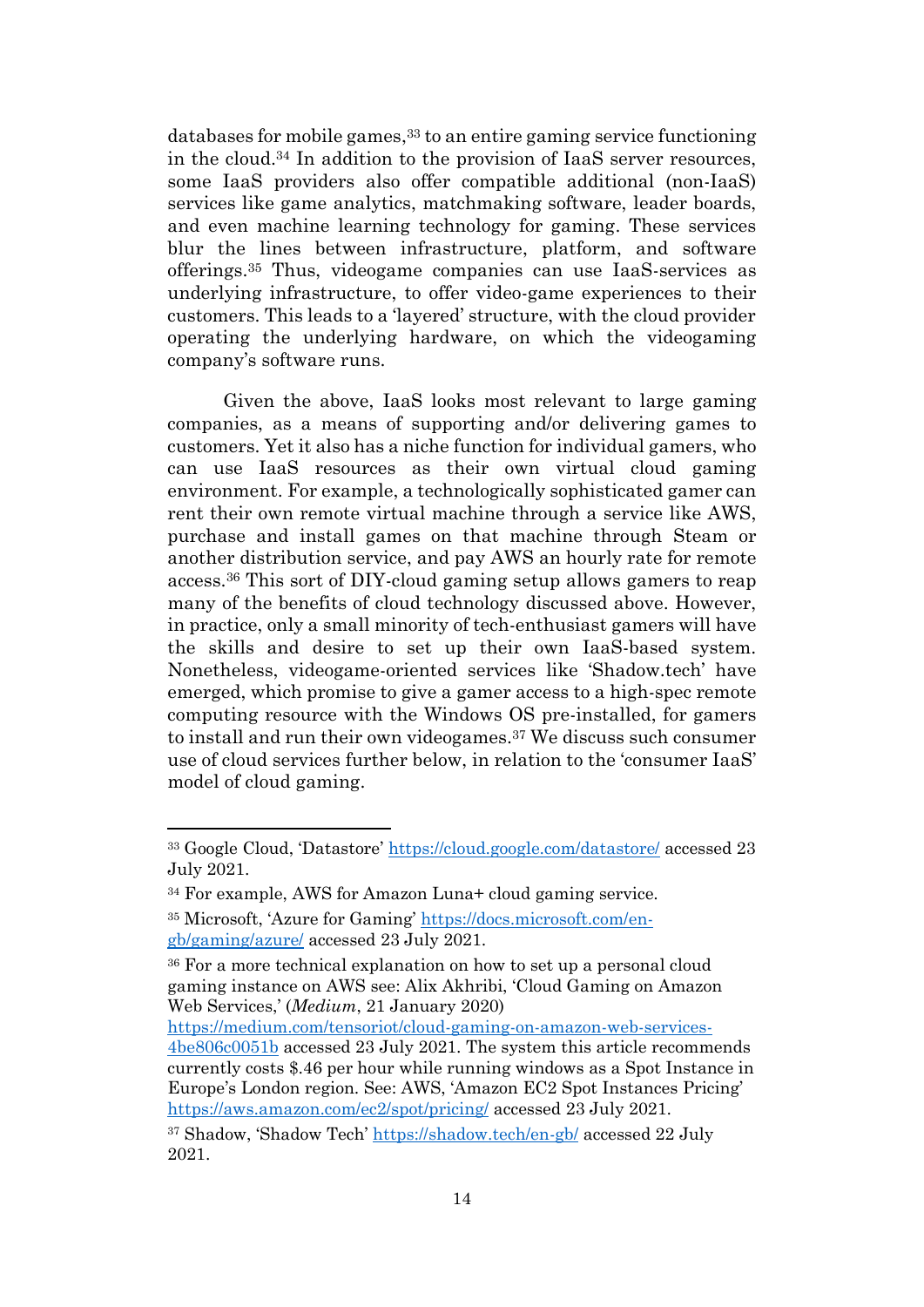# <span id="page-14-0"></span>*2.3.3 PLATFORM AS A SERVICE (PAAS)*

PaaS is the provision of platforms for developing and deploying software applications and services.<sup>38</sup> PaaS is the middle ground between IaaS and SaaS. It "typically provides the technical 'building blocks' for supporting applications, including various software libraries and services that can underly and drive application functionality." <sup>39</sup> Users of a PaaS system need not actively manage the underlying processing or storage resources. Instead, they are able to focus on programming applications that will be hosted or supported via the service.<sup>40</sup> For the videogame industry, PaaS includes dedicated tools that videogame companies can use to build and deploy games in the cloud. Such tools and services include multiplayer matchmaking, full-scale development platforms,<sup>41</sup> and videogame engines <sup>42</sup> designed to be integrated with other cloud services.<sup>43</sup> Thus, videogame companies can use PaaS-services to build and deploy video-game experiences for their customers. As with IaaS above, this leads to a 'layered' service, with the cloud provider operating the underlying hardware, on which the videogame company's software runs. We discuss such layered use of cloud services further below, with regard to the 'layered model' of cloud gaming.

#### <span id="page-14-1"></span>*2.3.4 SOFTWARE AS A SERVICE (SAAS)*

Finally, SaaS is the provision of end-user applications in the cloud. 44 It offers high-level functionality, generally via pre-built (though typically configurable) software applications. Compared to IaaS and PaaS, SaaS offers a greater ease of use, while sacrificing customer control and flexibility.<sup>45</sup> SaaS has two main applications to the videogame industry. First, videogame companies can use SaaS

<sup>42</sup> Google, 'Angry Birds Soars Online with Google App Engine' <https://cloud.google.com/files/Rovio.pdf> accessed 23 July 2021.

<sup>38</sup> Hon, Millard, and Singh, *Cloud Computing Law* n [9,](#page-8-2) 8.

<sup>39</sup> Hon, Millard, and Singh, *Cloud Computing Law* n [9,](#page-8-2) 9.

<sup>40</sup> Hon, Millard, and Singh, *Cloud Computing Law* n [9,](#page-8-2) 9.

<sup>41</sup> Azure, 'Playfab' [https://azure.microsoft.com/en](https://azure.microsoft.com/en-gb/services/playfab/#featured)[gb/services/playfab/#featured](https://azure.microsoft.com/en-gb/services/playfab/#featured) accessed 23 July 2021.

<sup>43</sup> AWS, 'Amazon Lumberyard' <https://aws.amazon.com/lumberyard/> accessed 23 July 2021.

<sup>44</sup> Hon, Millard, and Singh, *Cloud Computing Law* n [9,](#page-8-2) 8.

<sup>45</sup> Hon, Millard, and Singh, *Cloud Computing Law* n [9,](#page-8-2) 9.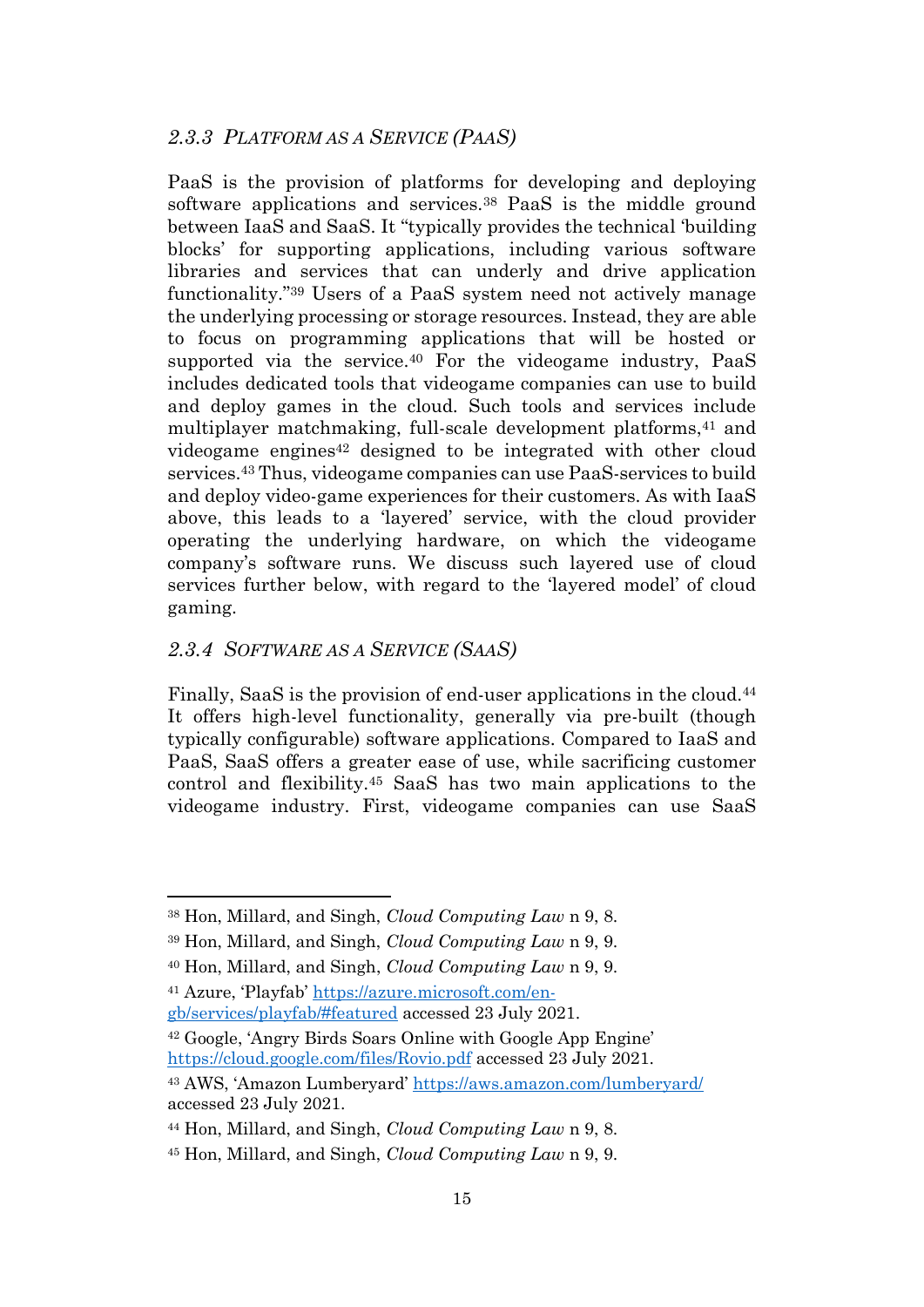<span id="page-15-2"></span>services like database-as-a-service, <sup>46</sup> translation and text-to-speech software,<sup>47</sup> operational data analytics,<sup>48</sup> and virtual voice actors,<sup>49</sup> to optimize the functioning of their games. <sup>50</sup> In these instances, the software application offered as a service is a component that goes into the game design and deployment process.

The second application of SaaS to the gaming industry is SaaS for gamers, also referred to as 'Games as a Service' ('GaaS'). In this case, the game itself is offered as a software application as a service. GaaS services typically take the form of game streaming platforms often packaged with subscriptions to game libraries, to create a Netflix-like gaming experience for end users. A cloud provider can offer a GaaS service directly to consumers. We refer to this as the 'integrated model' of cloud gaming. Alternatively, a videogame company can offer a GaaS service to consumers, by building it as SaaS on top of underlying cloud provider's IaaS or PaaS service. This results in a layered service, which we refer to as the 'layered model' of cloud gaming. In the next section, we describe these models in more detail.

# <span id="page-15-0"></span>**2.4 THREE MODELS FOR CLOUD GAMING**

It is tempting to think of a transition to 'the cloud' as a singular trend. However, different cloud service models entail different levels of provider and customer control. As a result, a transition to cloud gaming can have different impacts for videogame companies, depending on which cloud service models are adopted. With respect to cloud gaming, we foresee three separate models emerging.

# <span id="page-15-1"></span>*2.4.1 THE LAYERED MODEL OF GAAS*

The first is the 'Layered Model'. It is a system of layered SaaS on top of IaaS or PaaS whereby a videogame company builds its own system

<sup>47</sup> Azure, 'Text to Speech Reference Architecture' [https://docs.microsoft.com/en-gb/gaming/azure/reference](https://docs.microsoft.com/en-gb/gaming/azure/reference-architectures/cognitive-text-to-speech)[architectures/cognitive-text-to-speech](https://docs.microsoft.com/en-gb/gaming/azure/reference-architectures/cognitive-text-to-speech) accessed 23 July 2021.

<sup>46</sup> AWS, 'Amazon Aurora' [https://aws.amazon.com/rds/aurora/?aurora](https://aws.amazon.com/rds/aurora/?aurora-whats-new.sort-by=item.additionalFields.postDateTime&aurora-whats-new.sort-order=desc)[whats-new.sort-by=item.additionalFields.postDateTime&aurora-whats](https://aws.amazon.com/rds/aurora/?aurora-whats-new.sort-by=item.additionalFields.postDateTime&aurora-whats-new.sort-order=desc)[new.sort-order=desc](https://aws.amazon.com/rds/aurora/?aurora-whats-new.sort-by=item.additionalFields.postDateTime&aurora-whats-new.sort-order=desc) accessed 23 July 2021.

<sup>48</sup> AWS, 'Cloudwatch' <https://aws.amazon.com/cloudwatch/> accessed 23 July 2021.

<sup>49</sup> AWS, 'Amazon Polly' <https://aws.amazon.com/polly/> accessed 23 July 2021.

<sup>50</sup> Amazon Aurora n [46.](#page-15-2) For a real-world example, see: AWS, 'Supercell Goes All-In on AWS to Deliver Mobile Games at Scale' (2020) <https://aws.amazon.com/solutions/case-studies/supercell-all-in/> accessed 23 July 2021.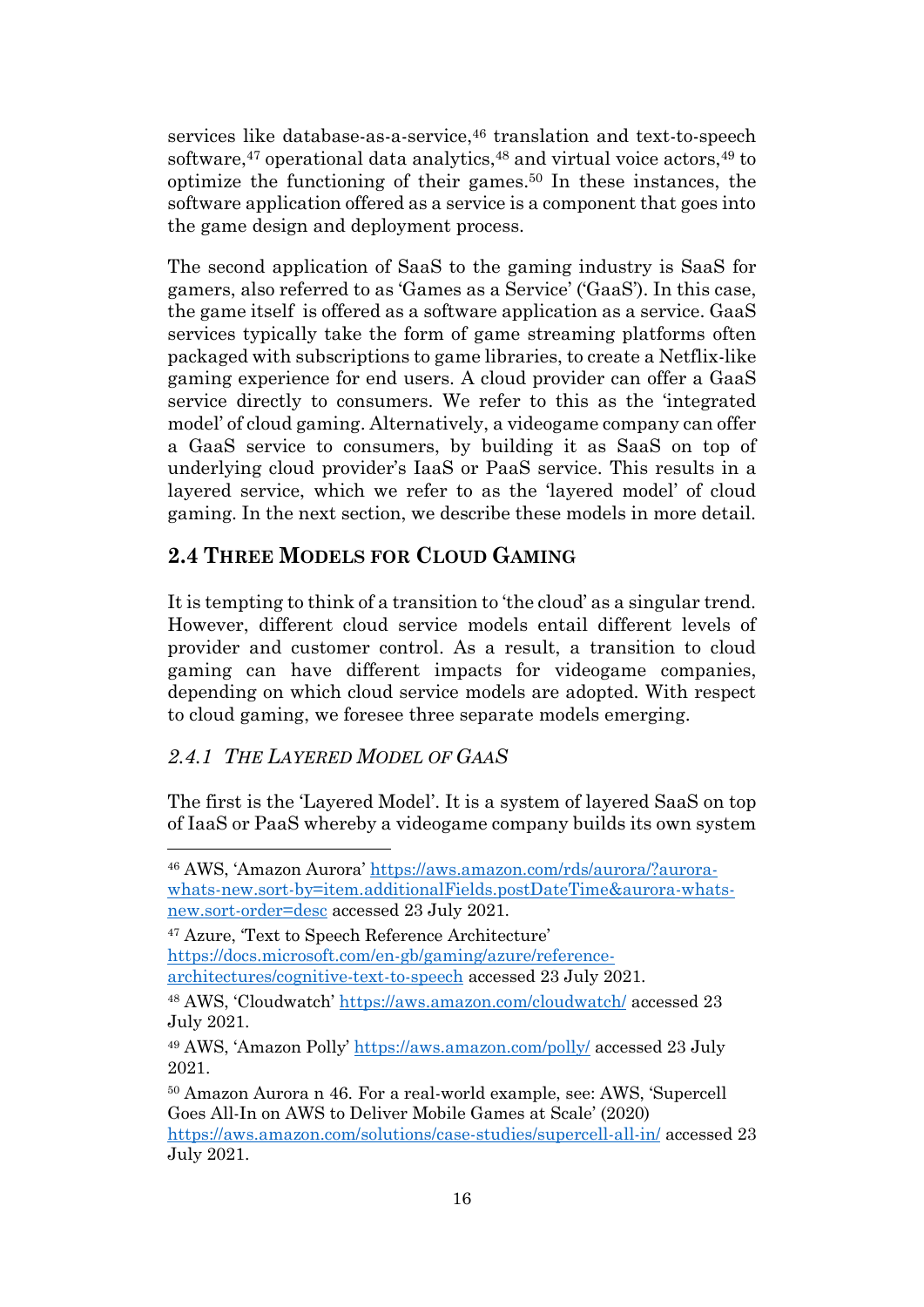on top of a cloud provider's IaaS and offers its games as SaaS to players. For example, EA's Project Atlas will reportedly be built on AWS. <sup>51</sup> Similarly, Sony's PlayStation Now will reportedly rely, at least in part, on Microsoft Azure. <sup>52</sup> In this model, the videogame company pays the cloud provider to access computing resources as IaaS, and then deploys its own GaaS-delivery system, and sells the resulting GaaS-service as SaaS to consumers. This is similar to the way Netflix is layered on AWS's IaaS in the video-on-demand market. In effect, the cloud provider is only an IT service provider, while the videogame company acts as developer, publisher, and distributor.

# <span id="page-16-0"></span>*2.4.2 THE INTEGRATED MODEL OF GAAS*

The second type is the 'Integrated Model', in which the cloud provider offers a GaaS service directly to the consumer. The videogame company licenses its videogames to the cloud provider, for sublicensing through the GaaS system. Examples include Google Stadia and Amazon Luna+, whereby Google and Amazon provide a GaaS service to consumers and negotiate licenses with videogame developers and publishers to make their games available to users of the service. This is similar to the way Amazon operates Amazon Prime Video, when licensing content from third-party providers such as film studios, in the video-on-demand market. In effect, the videogame company acts as developer and publisher, while the cloud provider takes on the role of distributor, as well as IT service provider. In other words, the cloud provider is 'integrated' across the underlying hardware and the GaaS layers; while the videogame company acts as an external content provider.

A subset of the integrated model, is the 'Fully Integrated Model,' whereby a single company is integrated across the underlying hardware and GaaS layers, and also develops its own content. This creates a model that is vertically integrated at every layer of the stack, with a single company acting as developer, publisher, distributor, and IT service provider. Microsoft provides an example of the Fully Integrated Model with substantial experience as both a videogame company and cloud service provider. For example, Microsoft could offer a 'Halo' videogame (developed by Xbox Game Studios), as part of the Xbox Cloud Gaming GaaS-service, which runs

<sup>51</sup> Ken Moss, 'Announcing EA's Cloud Gaming Technical Trial' (*EA*) [https://www.ea.com/en-gb/news/cloud-gaming-trial](https://www.ea.com/en-gb/news/cloud-gaming-trial%20acceessed%201%20December%202021) acceessed 1 December [2021.](https://www.ea.com/en-gb/news/cloud-gaming-trial%20acceessed%201%20December%202021)

<sup>52</sup> Asher Madan, 'Microsoft and Sony partner for game streaming and other technologies' (*Windows Central*, 16 May 2019) [https://www.windowscentral.com/microsoft-and-sony-partner-game](https://www.windowscentral.com/microsoft-and-sony-partner-game-streaming-technology%20accessed%201%20December%202021)streaming-technology [accessed 1 December 2021.](https://www.windowscentral.com/microsoft-and-sony-partner-game-streaming-technology%20accessed%201%20December%202021)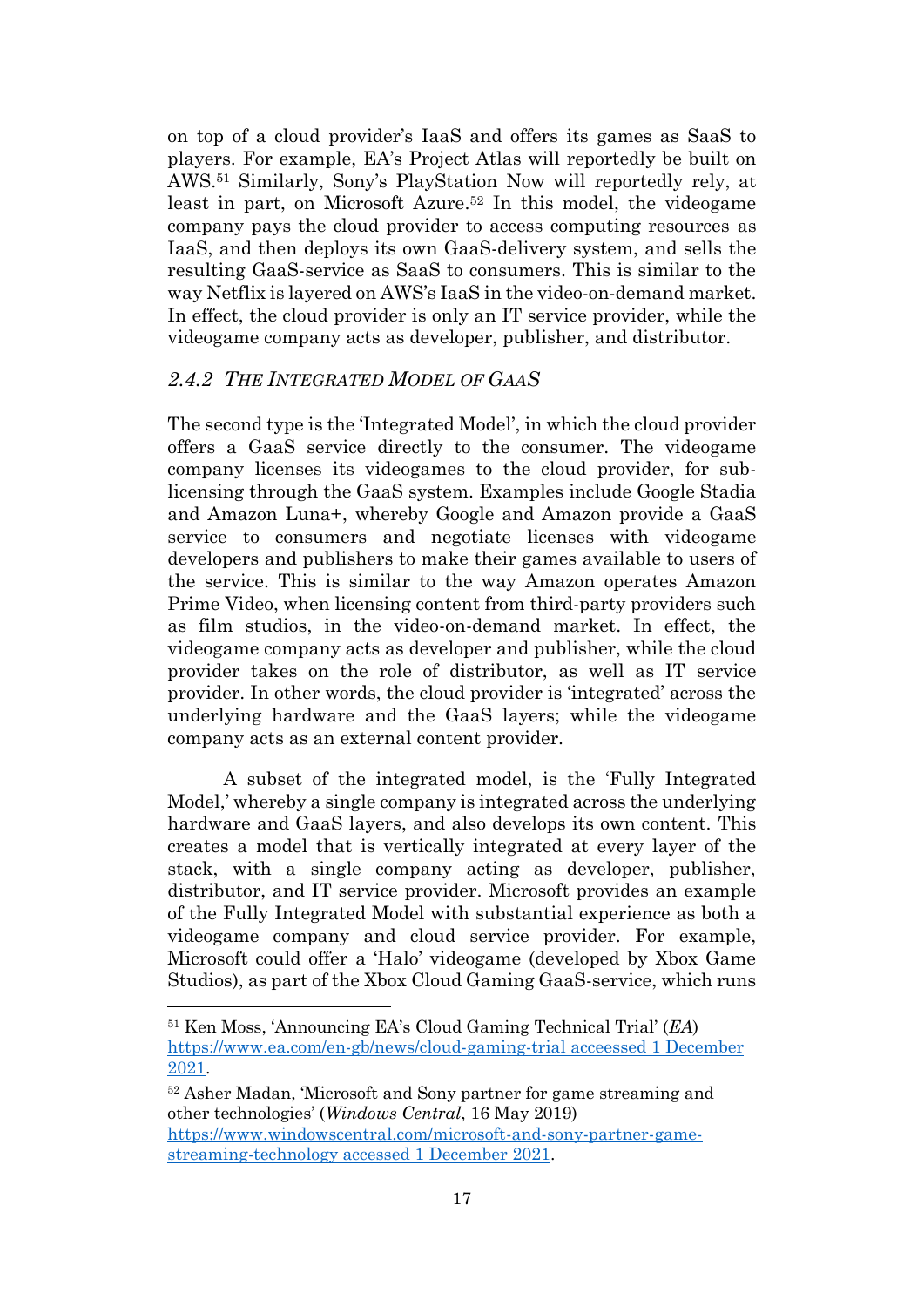on underlying servers of Microsoft Azure.<sup>53</sup> The fully integrated model applies either when a cloud company develops its own videogame content and distribution system, or when a videogame company builds out its own cloud infrastructure. The latter would require substantial investment in cloud infrastructure, including both hardware and expertise. A recent report on cloud gaming which looked at the patent filings of major cloud providers found that cloud providers spent, on average, around seven years of research and development on game-streaming-related technologies before launching their GaaS-services. <sup>54</sup> As a result, cloud providers like Microsoft might be better positioned to offer GaaS services on a 'Fully Integrated' model than videogame companies.

# <span id="page-17-2"></span><span id="page-17-0"></span>*2.4.3 THE CONSUMER IAAS MODEL*

Finally, the third model is the 'Consumer IaaS Model'. This model is characterized by services that look solely to provide users with remote cloud computing resources for gaming, without offering videogame content. Examples of this model are Shadow and Nvidia' GEForce Now. There are also various workarounds to use AWS or other cloud providers' general services as a makeshift remote gaming PC.<sup>55</sup> In this case, the cloud provider acts as an IT service provider to the gamer directly, who purchases videogame software and licenses from a distributor.

# <span id="page-17-1"></span>*2.4.4 THE IMPORTANCE OF DISTINGUISHING MODELS*

These three models differ in terms of the roles of and business relationships between participating service providers. In the

(*Microsoft*, 18 January 2022)

<sup>&</sup>lt;sup>53</sup> It is worth pointing out that not only does Microsoft develop videogame content through its own Microsoft Game Studios, but it also has announced that it will acquire Activision Blizzard- a purchase that will make it the third largest videogame company in the world by revenue. Microsoft News Center. 'Microsoft to acquire Activision Blizzard to bring the joy and community of gaming to everyone, across every device'

[https://news.microsoft.com/2022/01/18/microsoft-to-acquire-activision](https://news.microsoft.com/2022/01/18/microsoft-to-acquire-activision-blizzard-to-bring-the-joy-and-community-of-gaming-to-everyone-across-every-device/)[blizzard-to-bring-the-joy-and-community-of-gaming-to-everyone-across](https://news.microsoft.com/2022/01/18/microsoft-to-acquire-activision-blizzard-to-bring-the-joy-and-community-of-gaming-to-everyone-across-every-device/)[every-device/](https://news.microsoft.com/2022/01/18/microsoft-to-acquire-activision-blizzard-to-bring-the-joy-and-community-of-gaming-to-everyone-across-every-device/) accessed 18 January 2022.

<sup>54</sup> Clarivate, 'Cowboys, combat and candy: Cloud gaming through the lens of IP', (2020), [https://clarivate.com/compumark/campaigns/cowboys](https://clarivate.com/compumark/campaigns/cowboys-combat-and-candy-cloud-gaming-through-the-lens-of-ip/)[combat-and-candy-cloud-gaming-through-the-lens-of-ip/](https://clarivate.com/compumark/campaigns/cowboys-combat-and-candy-cloud-gaming-through-the-lens-of-ip/) accessed 22 July 2021.

<sup>55</sup> Alix Akhribi, 'Cloud Gaming on Amazon Web Services,' (*Medium*, 21 January 2020) [https://medium.com/tensoriot/cloud-gaming-on-amazon](https://medium.com/tensoriot/cloud-gaming-on-amazon-web-services-4be806c0051b)[web-services-4be806c0051b](https://medium.com/tensoriot/cloud-gaming-on-amazon-web-services-4be806c0051b) accessed 23 July 2021.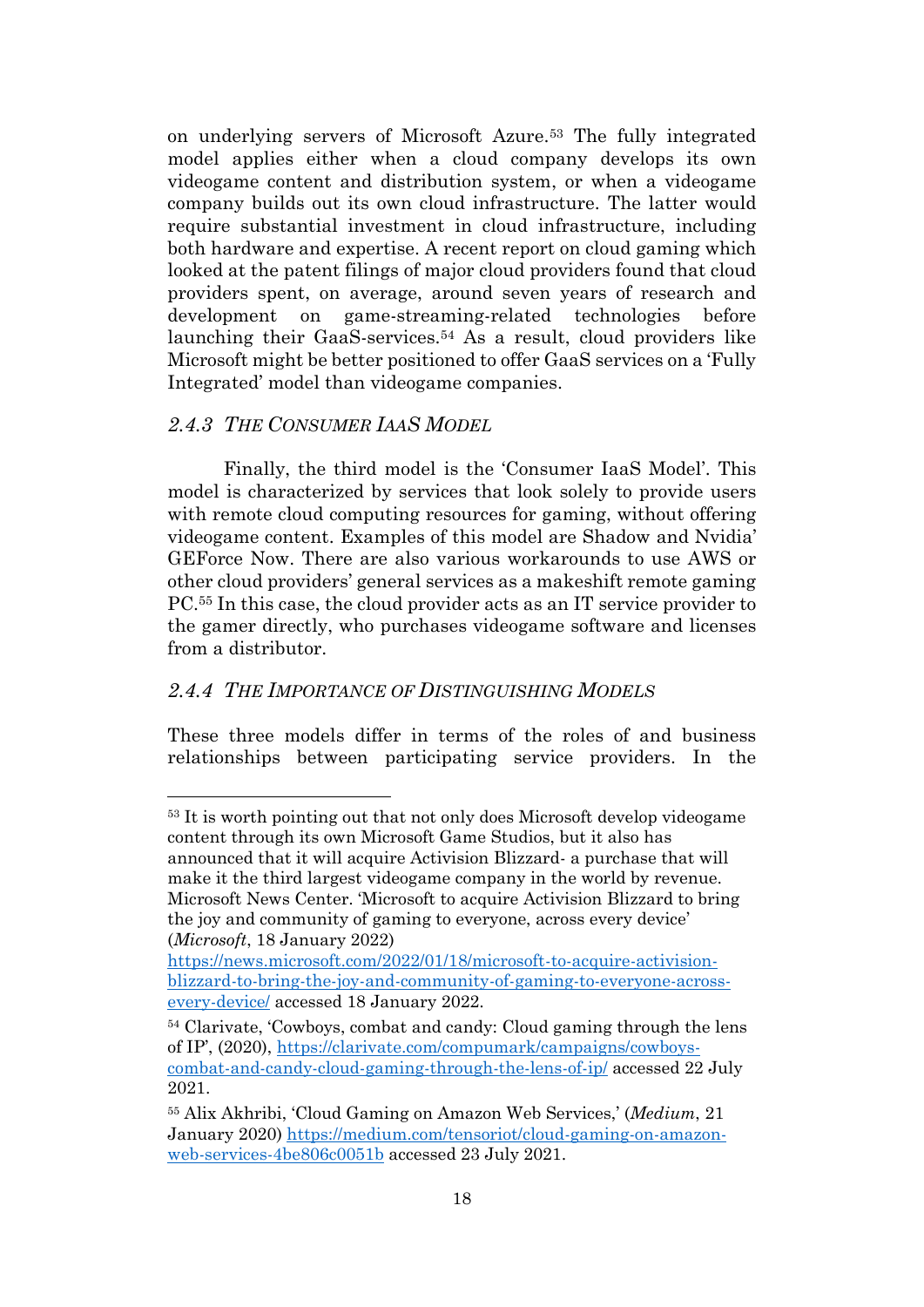consumer IaaS model, the consumer has direct control over the virtual machine running in the cloud and can use it to deploy any software of his choice, just as when using a local device. The cloud company merely provides access to the infrastructure, while the videogame company provides and licences the content. This model resembles the current distribution of videogames. In contrast, both the layered and the integrated models of GaaS envisage cloud-based distribution of videogame content. This could prove disruptive. Yet there are three important differences between the layered and the integrated models:

- 1. **The charging model and pricing schemes.** Who takes on the role of distributor, and therefore collects the revenue cut for this contribution, depends on which of the three models is employed. In the layered model, the videogame company pays for its use of the cloud provider's IaaS resources, typically on a pay-per-use basis. As distributor, the videogame company controls pricing for consumers and receives the full revenue from the GaaS service. In contrast, in the integrated model, the cloud provider receives the revenue from the GaaS service, paying the videogame company a license fee and keeping a percentage of revenue for itself as a distribution fee. As distributor, the cloud provider controls pricing and can decide to offer the game as part of a subscription bundle. As a result, the developer/publisher might have little control over how much consumers pay to access their game. As a recent report on cloud gaming and IP put it: 'for game publishers, the shift to their content being provided on someone else's platform, via a subscription model to which they are a third party, represents a significant threat to revenue.' 56
- 2. **Access to customer data.** Gamer data represents a valuable resource for providers of cloud gaming services. Currently, videogame companies use customer data to improve gameplay experience,<sup>57</sup> to advertise upgraded membership options and new games, and to drive in-game microtransactions. Raustiala and Sprigman argue that access to data about consumer

<sup>56</sup> Clarivate (2020) n. [54](#page-17-2)

<sup>&</sup>lt;sup>57</sup> This can be everything from simply bug fixes to adjusting difficulties for gamer retention. For example, when King Games discovered that a large number of Candy Crush Saga players were quitting at level 65, it made that level easier and saw player retention rise. Alex Boutilier, 'Video game companies are collecting massive amounts of data about you' (*The Star*, 29 December 2015) [https://www.thestar.com/news/canada/2015/12/29/how](https://www.thestar.com/news/canada/2015/12/29/how-much-data-are-video-games-collecting-about-you.html)[much-data-are-video-games-collecting-about-you.html](https://www.thestar.com/news/canada/2015/12/29/how-much-data-are-video-games-collecting-about-you.html) accessed 23 July 2021.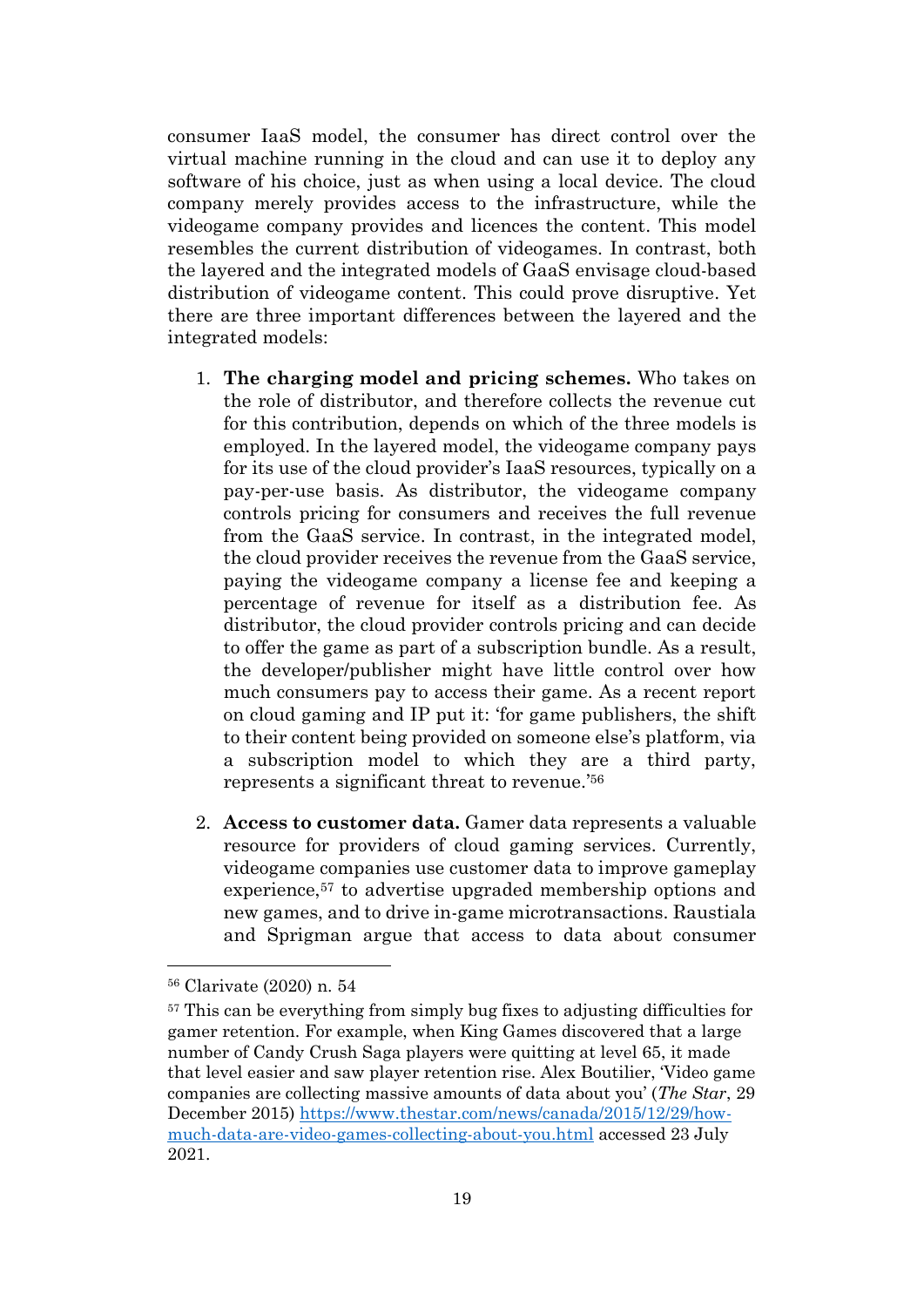behavior allows streaming service operators like Amazon, Netflix, and Spotify to engage in 'data-driven creativity' – by using such data to drive decisions about what content to create, promote, and distribute. As they put it: "[t]he key, but underappreciated, feature of streaming is that as content flows out, data flows in. Enabled by fine-grained insights into consumer behavior, creators can increasingly tailor ads and even content to preferences. This is especially true for large firms, whose dominant role in content distribution gives them access to data that smaller rivals cannot replicate." 58

Yet who can access and make commercial use of gamer data will depend on the cloud service model used, as well as the contractual arrangements between customer and provider and the need to comply with data protection laws. For example, in a layered model, the videogame company operates the GaaSservice, based on the cloud provider's underlying IaaS. As a result, the videogame company would typically have direct control over gamer data. In contrast, in an integrated model, the cloud provider would operate the GaaS-service and would typically have direct control over gamer data. Whether a videogame company could also access gamer data in an integrated model would depend on its contractual and technical arrangements with the cloud provider.

3. **Control over the system.** The three models differ with respect to the level of control a videogame developer/publisher can exercise over how the system works. For example, in the layered cloud model, a videogame company that uses an IaaS service can control the virtual machines running in the cloud and use them to build a GaaS system according to its preferences. Similarly, when using a PaaS service, the videogame company can use the cloud platform to design and deploy applications per its preferences. In contrast, in the integrated model, when a videogame company acts as a mere content provider to a cloud provider's GaaS system, the cloud provider has control over the GaaS system, including the hardware configuration and the design and deployment of the application. Finally, in the fully integrated model, a single company has control over both the computing resources and the videogame content development.

<sup>58</sup> Kal Raustiala and Christopher Jon Sprigman, 'The Second Digital Disruption: Streaming & the Dawn of Data-Driven Creativity' (2019) 94 New York University Law Review 1555.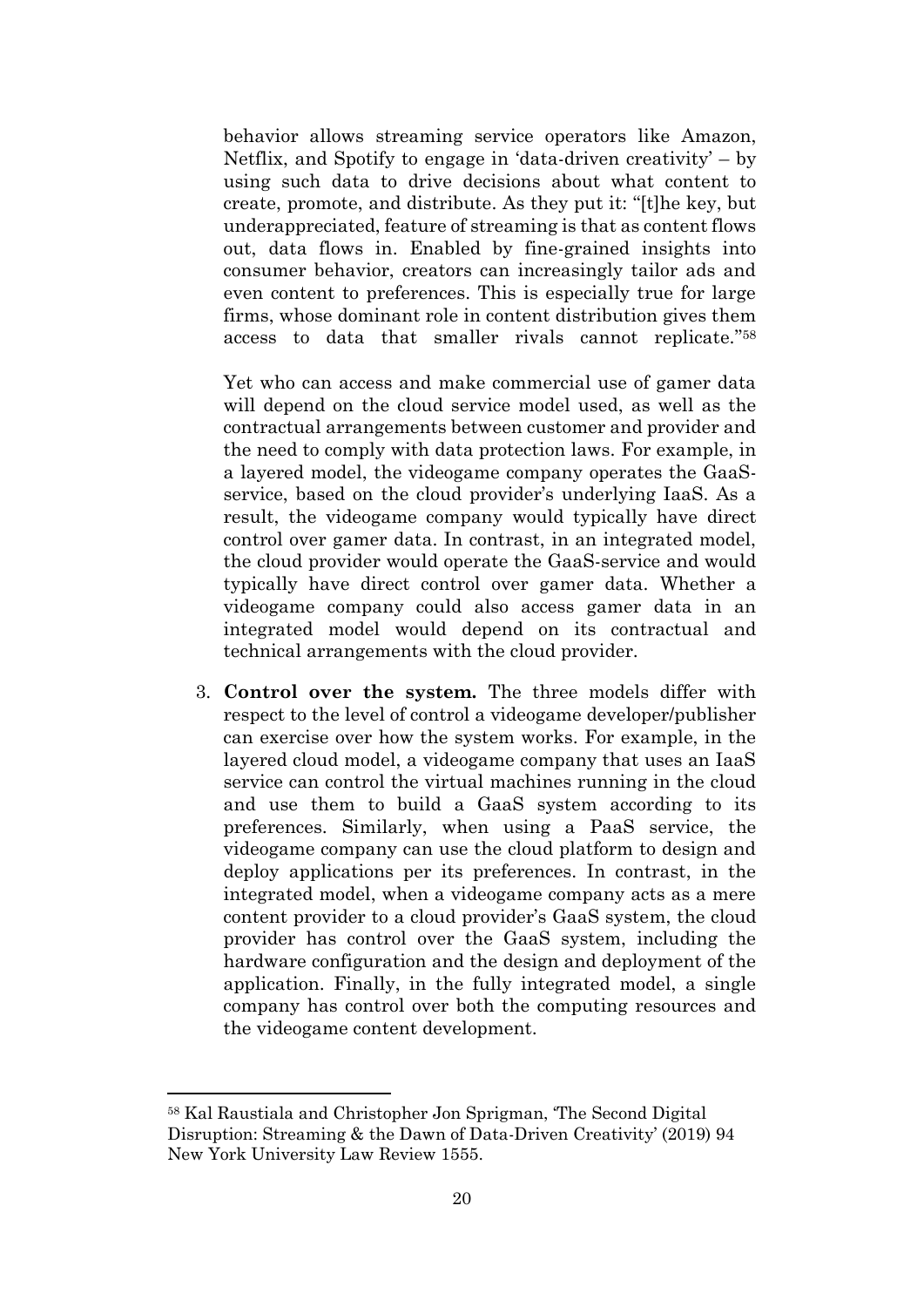It is too early to determine which of these three models will prove most successful. In the video-on-demand market, layered SaaS-on-IaaS services like Netflix and Disney+ (which both use AWS), sit alongside vertically integrated services, like Amazon Prime Video. This suggests different GaaS models may co-exist, even on the same underlying infrastructure, competing for market share at the SaaS layer.

On the one hand, companies with experience in both cloud services as well as every layer of the videogame technology stack might have an advantage. The ability to provide vertically-integrated gaming services could facilitate the provision of services that best meet customer needs in the most efficient way. On the other hand, seamless service is useless without high-quality content. This suggests videogame companies like EA, with a history of creating high-quality games and a library of popular IP franchises, are also well-placed to take advantage of the transition to cloud gaming. They can choose to do so either by offering their own layered GaaS on a cloud provider's IaaS (like EA's Project Atlas on AWS), or by licensing their games through a cloud provider's GaaS Service (as when EA's FIFA launched on Google Stadia in 2021)<sup>59</sup> – or both. In the short term, we predict that videogame companies will experiment with different models for different games.

The table below compares the starting point as of 2021 for seven companies likely to play a major role in cloud gaming. It illustrates the position of the four major companies active in every layer of the cloud gaming supply chain (Amazon, Google, Microsoft, Tencent). These are compared to Sony and EA, to demonstrate the comparatively weak starting position of videogame companies in terms of vertical integration, as well as to NVIDIA (the only other cloud gaming provider operating a platform on top of its own server infrastructure).

<sup>59</sup> Stadia, 'Fifa 21' <https://stadia.google.com/games/fifa-21> accessed 2 December 2021.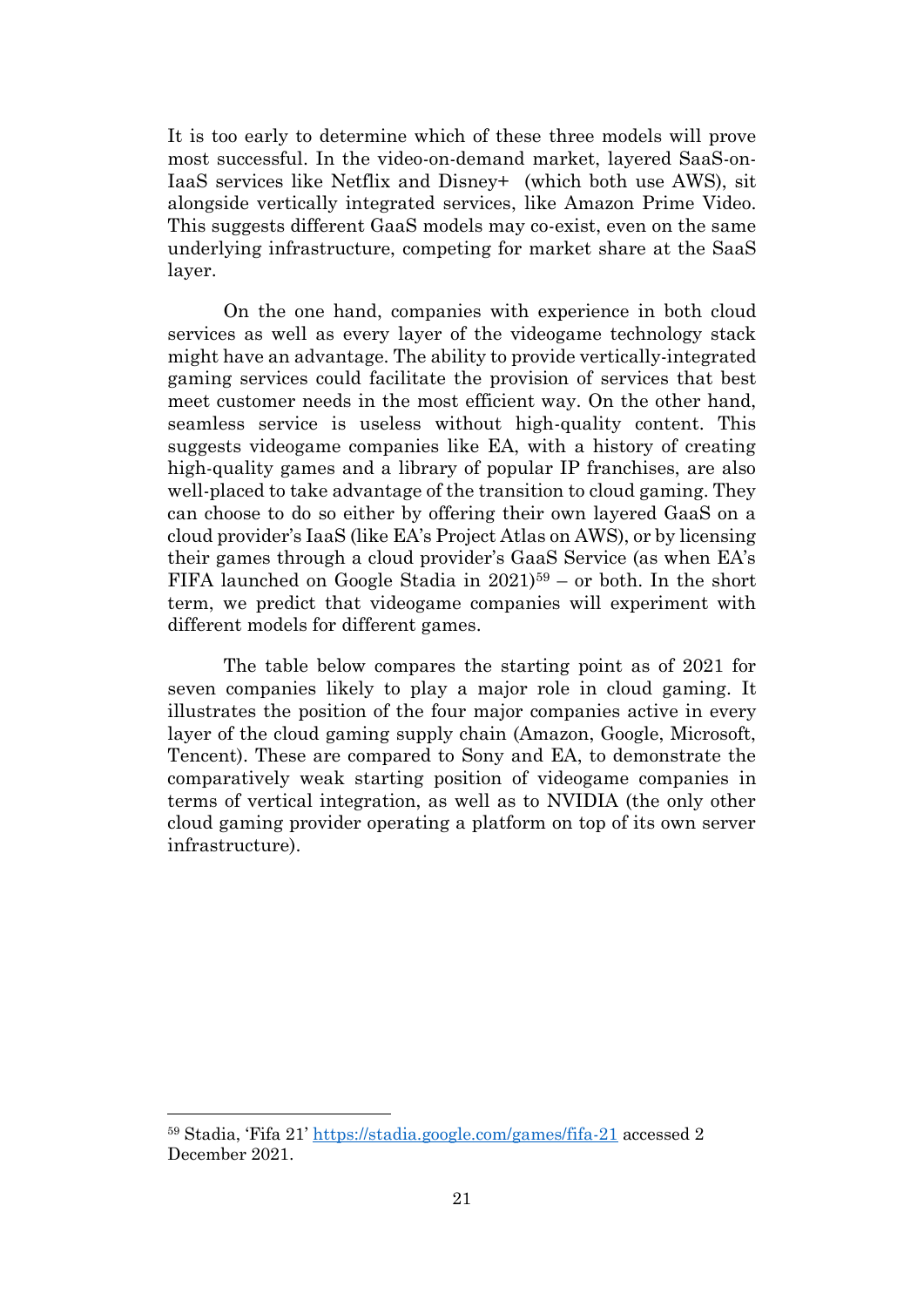# **Table 1: The roles of seven major companies in the cloud services and videogame industries**

| Company       | Cloud Infra-<br>structure      | Videogame<br>Hardware                                                            | Videogame<br>Development                                                         | Videogame<br>Distribution         | Videogame<br>Live-<br>Streaming         |
|---------------|--------------------------------|----------------------------------------------------------------------------------|----------------------------------------------------------------------------------|-----------------------------------|-----------------------------------------|
| Amazon        | <b>AWS</b>                     | Luna<br>controller,<br>tablets, Fire<br><b>Stick Smart</b><br>TV Dongle          | Amazon<br>Games<br>Studios                                                       | Luna,<br>Amazon<br>webstore       | Twitch                                  |
| Google        | Google<br>Cloud                | Stadia<br>controller,<br>tablets,<br>Chrome-<br>books,<br>Chromecast<br>Smart TV |                                                                                  | Google<br>Stadia, Play<br>Store   | YouTube<br>Gaming Live                  |
| Microsoft     | Azure                          | Xbox,<br>Surface Pro<br>tablets and<br>laptops                                   | Xbox Games<br>Studios,<br>Zenimax (incl.<br>Bethesda),<br>Activision<br>Blizzard | Xbox Game-<br>store               | Partnered<br>with<br>Facebook<br>Gaming |
| Tencent       | Tencent<br>Cloud               | Under<br>develop-<br>ment <sup>60</sup>                                          | Riot games,<br>Epic Games,<br>Bluehole,<br>Ubisoft $(5\%)$ ,<br>Supercell        | Tencent<br>Start,<br>WeGame       | Trovo (beta<br>testing)                 |
| Sony          |                                | PlayStation                                                                      | Sony Inter-<br>active Enter-<br>tainment                                         | PlayStation<br>Store              |                                         |
| <b>NVIDIA</b> | GeForce<br>Now data<br>centres | <b>GPUs</b>                                                                      |                                                                                  |                                   |                                         |
| EA            |                                |                                                                                  | EA                                                                               | Origin<br>Store,<br>Project Atlas |                                         |

This comparison suggests that, of the major cloud providers, Microsoft is well-placed to offer GaaS-services, given its historic involvement in videogames through the Xbox consoles and Xbox Game Studios. In contrast, Amazon and Google are relative newcomers to videogame-specific hardware and software

<sup>60</sup> Rebekah Valentine, 'Tencent partners with Razer for cloud gaming hardware, overseas expansion' (*Gamesindustry.biz,* 22 August 2019) [https://www.gamesindustry.biz/articles/2019-08-22-tencent-partners-with](https://www.gamesindustry.biz/articles/2019-08-22-tencent-partners-with-razer-for-cloud-gaming-hardware-overseas-expansion)[razer-for-cloud-gaming-hardware-overseas-expansion](https://www.gamesindustry.biz/articles/2019-08-22-tencent-partners-with-razer-for-cloud-gaming-hardware-overseas-expansion) accessed 23 July 2021.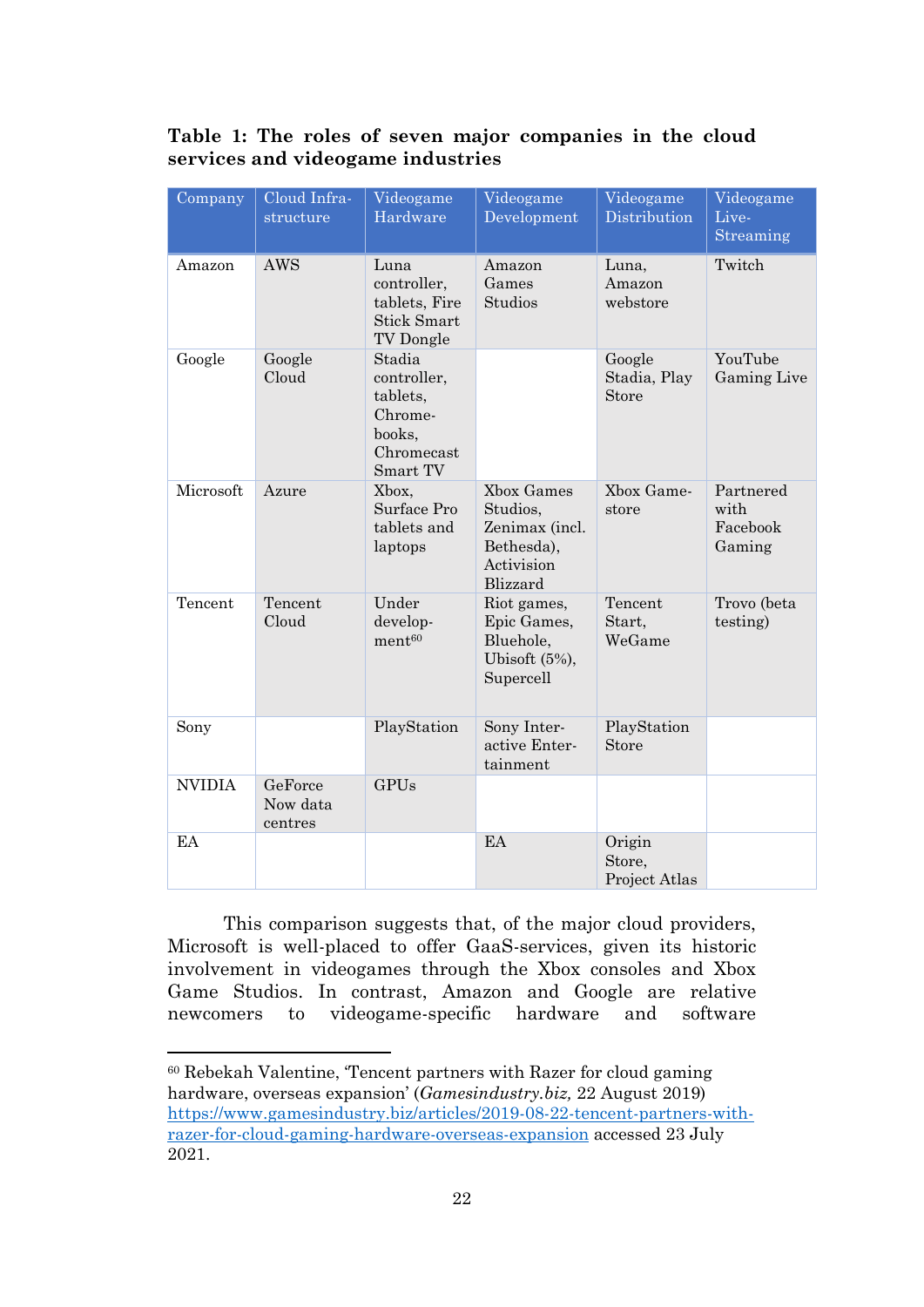development, but may be able to combine their experience in cloud with video-streaming services (Twitch and YouTube Gaming Live). For example, Google offers users who watch streams on YouTube Gaming Live the ability to access the game they are watching through its Stadia cloud platform via one click.<sup>61</sup> Microsoft previously operated the streaming platform Mixer, but has recently shut down Mixer in order to focus on a partnership with Facebook Gaming instead.<sup>62</sup> Finally, Tencent is the world's largest public videogame publisher by revenue and has a growing cloud services business, with a large presence in China and plans to expand globally.<sup>63</sup>

The major cloud providers are also investing in content creation, which can lead to the fully integrated model of GaaS. In March 2021, Microsoft completed its acquisition of ZeniMax Media, the parent company of Bethesda Softworks, bringing Bethesda's popular library of gaming franchises to its Game Pass cloud service.<sup>64</sup> Previously, in April 2020, Microsoft had pulled its library of games from Nvidia's GeForce Now platform, a direct competitor in cloud gaming.<sup>65</sup> Amazon has also been acquiring games studios for years, <sup>66</sup>

<sup>61</sup> Tom Caswell, 'Google finally adds long-awaited YouTube integrations to Stadia,' (*DigitalTrends*, 14 July 2020)

[https://www.digitaltrends.com/gaming/google-stadia-finally-adds-youtube](https://www.digitaltrends.com/gaming/google-stadia-finally-adds-youtube-integration/)[integration/](https://www.digitaltrends.com/gaming/google-stadia-finally-adds-youtube-integration/) accessed 23 July 2021.

<sup>62</sup> Tom Warren, 'Microsoft is shutting down Mixer and partnering with Facebook Gaming' (*The Verge*, 22 June 2020)

[https://www.theverge.com/2020/6/22/21299032/microsoft-mixer-closing](https://www.theverge.com/2020/6/22/21299032/microsoft-mixer-closing-facebook-gaming-partnership-xcloud-features)[facebook-gaming-partnership-xcloud-features](https://www.theverge.com/2020/6/22/21299032/microsoft-mixer-closing-facebook-gaming-partnership-xcloud-features) accessed 23 July 2021.

<sup>63</sup> NewZoo, 'Top 25 Public Companies by Game Revenues' <https://newzoo.com/insights/rankings/top-25-companies-game-revenues/> accessed 29 July 2021.

<sup>64</sup> Phil Spencer, 'Officially Welcoming Bethesda to Team Xbox' (*Microsoft Xbox Wire*, 9 March 2020) [https://news.xbox.com/en-](https://news.xbox.com/en-us/2021/03/09/officially-welcoming-bethesda-to-the-xbox-family/)

[us/2021/03/09/officially-welcoming-bethesda-to-the-xbox-family/](https://news.xbox.com/en-us/2021/03/09/officially-welcoming-bethesda-to-the-xbox-family/) accessed 23 July 2021.

<sup>65</sup> Nick Statt, 'Nvidia's GeForce Now will lose access to titles from Xbox Game Studios and Warner Bros.' (*The Verge*, 20 April 2020)

[https://www.theverge.com/2020/4/20/21228792/nvidia-geforce-now-](https://www.theverge.com/2020/4/20/21228792/nvidia-geforce-now-microsoft-xbox-game-studios-warner-bros-remove-games)

[microsoft-xbox-game-studios-warner-bros-remove-games](https://www.theverge.com/2020/4/20/21228792/nvidia-geforce-now-microsoft-xbox-game-studios-warner-bros-remove-games) accessed 23 July 2021.

<sup>66</sup> Amazon bought Double Helix Games in 2014. Sarah Perez and Colleen Taylor, 'Amazon Acquires Video Gaming Studio Double Helix Games,' (*TechCrunch,* 6 February 2014)

[https://techcrunch.com/2014/02/05/amazon-acquires-video-gaming-studio](https://techcrunch.com/2014/02/05/amazon-acquires-video-gaming-studio-double-helix-games/)[double-helix-games/](https://techcrunch.com/2014/02/05/amazon-acquires-video-gaming-studio-double-helix-games/) accessed 23 July 2021.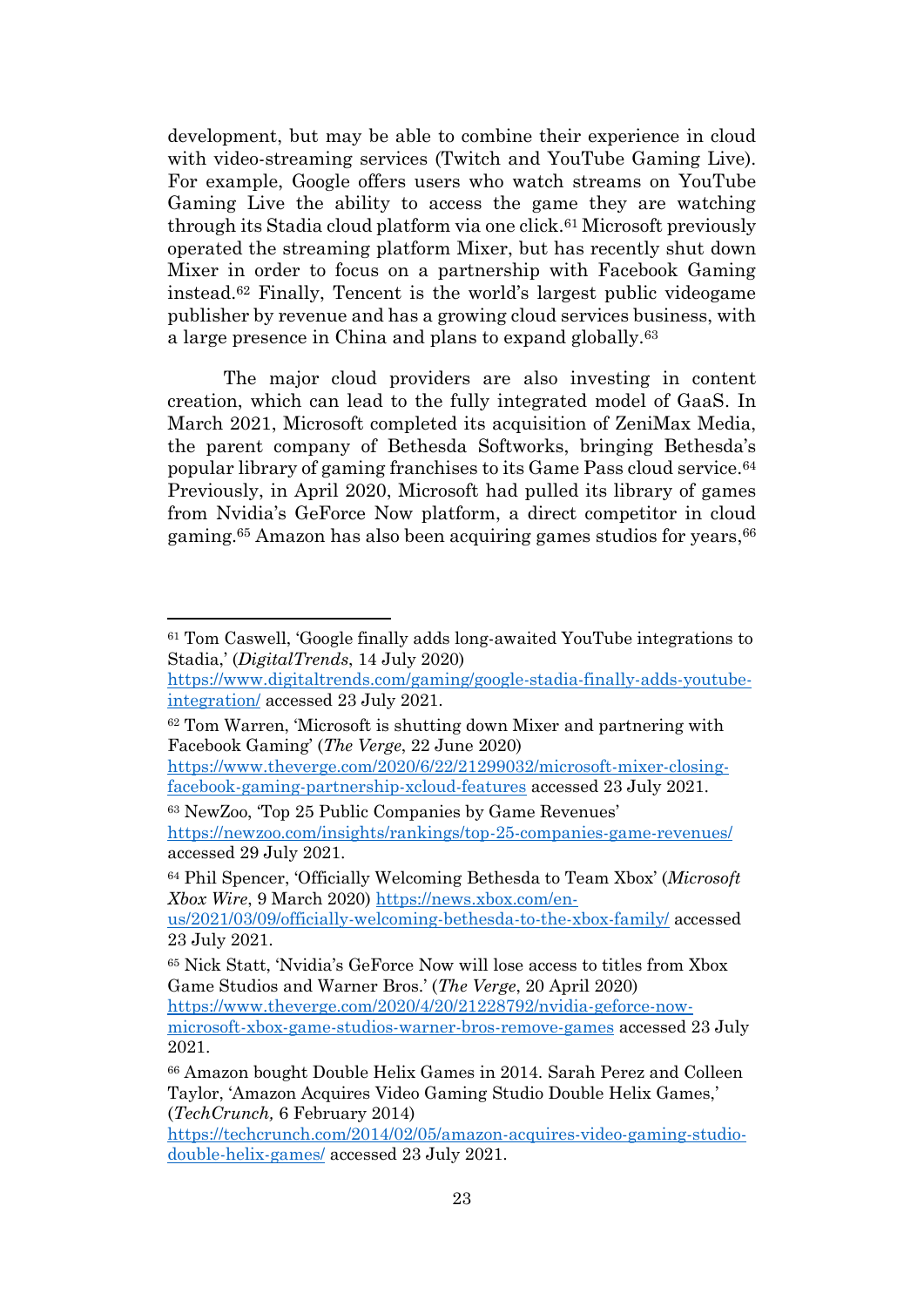and, despite a failed attempt at releasing a AAA game in 2020,<sup>67</sup> has recently released another. 68

Ultimately, we predict that while the ability to offer an integrated service will facilitate early adoption, (exclusive) content is likely to prove the determinative factor in the long run. As cloud gaming technology matures, the main GaaS-services will likely become similar in terms of technological capabilities, as happened with the Xbox and PlayStation consoles. In that case, exclusive content might prove a key selling point. This suggests that videogame software developers and publishers will enjoy a strong position, since they can choose to either make their games available across all environments (including consoles, PC, and cloud GaaS); use their games to promote their own GaaS-services in the layered model; or negotiate favorable terms from cloud providers acting as GaaSdistributors in the integrated model.

# <span id="page-23-0"></span>**2.5 CONCLUSIONS: TECHNOLOGY AND MARKET**

#### **DEVELOPMENTS**

In essence, cloud gaming is characterized by two major trends: dematerialization and intermediation. As digital downloads replaced sales of compact discs, videogames themselves were dematerialized. Today, with GaaS, the gaming environment is itself becoming dematerialized, as physical consoles are replaced with virtual machines running on remote cloud servers. These servers are operated by a new intermediary: the cloud service provider. What role(s) this new intermediary will play remains to be seen. In the layered model of GaaS, cloud providers act mainly as providers of IT services to game companies, who serve gamers a GaaS service. In contrast, in the integrated model, cloud providers offer gamers a GaaS service directly, with videogame companies acting merely as content providers and licensors. In either case, the transition can prove disruptive - and this disruption will have significant

<sup>67</sup> Jay Peters, 'Amazon has canceled Crucible, its free-to-play multiplayer shooter that had already been returned to closed beta' (*The Verge*, 9 October 2020) [https://www.theverge.com/2020/10/9/21510190/amazon](https://www.theverge.com/2020/10/9/21510190/amazon-crucible-canceled-game-studios-closed-beta)[crucible-canceled-game-studios-closed-beta](https://www.theverge.com/2020/10/9/21510190/amazon-crucible-canceled-game-studios-closed-beta) accessed 23 July 2021.

<sup>68</sup> Daniel Van Boom, 'New World: What you need to know about Amazon's new MMO' (*Cnet*, 28 September 2021) [https://www.cnet.com/news/new](https://www.cnet.com/news/new-world-what-you-need-to-know-about-amazons-new-mmo/)[world-what-you-need-to-know-about-amazons-new-mmo/](https://www.cnet.com/news/new-world-what-you-need-to-know-about-amazons-new-mmo/) accessed 18 October 2021.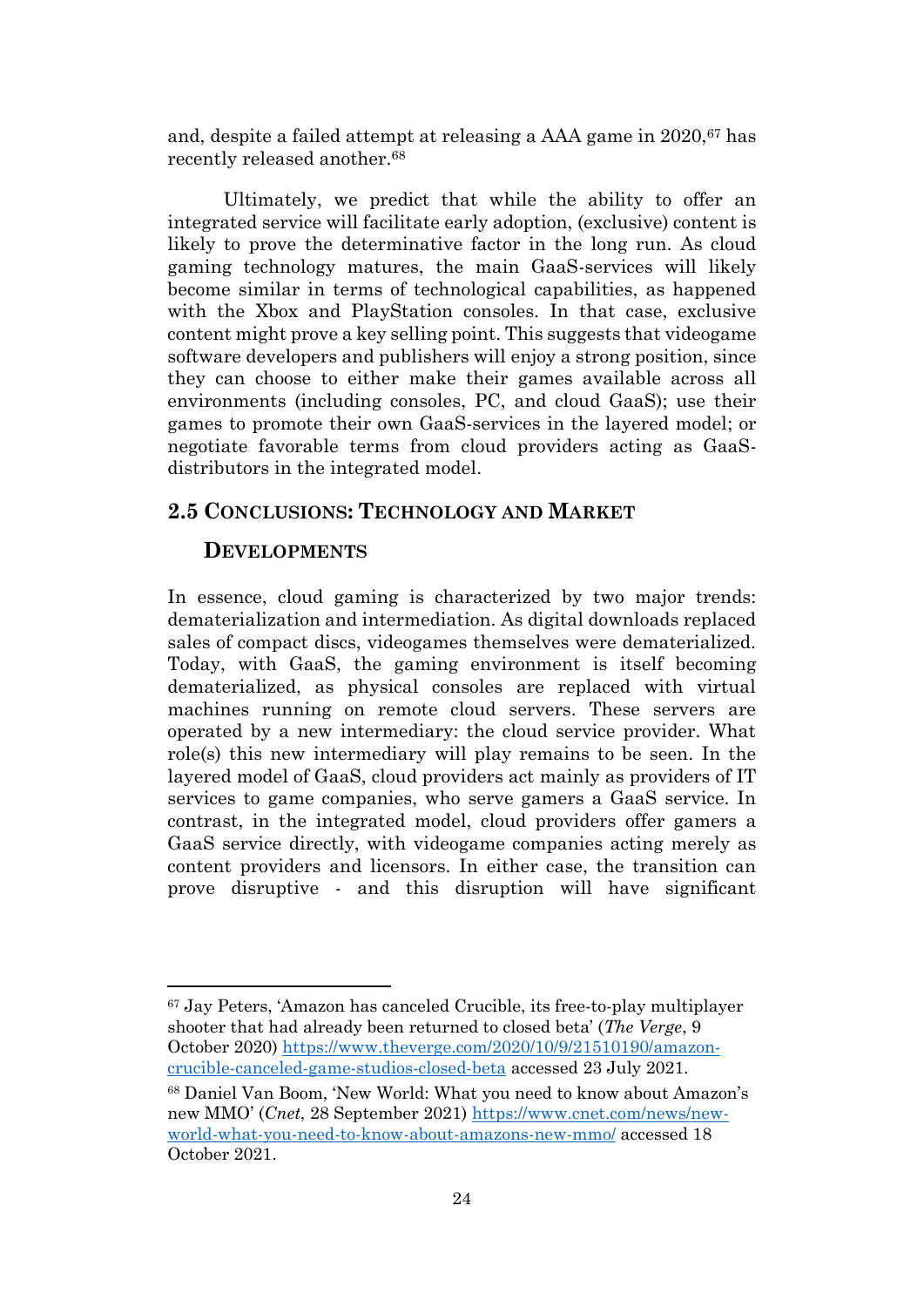<span id="page-24-0"></span>commercial impacts, some of which we have highlighted in this section, $69$  as well as legal implications – which we turn to next.

# **3. CLOUD GAMING: LEGAL IMPLICATIONS**

# <span id="page-24-1"></span>*3.1.1 INTRODUCTION*

In this section, we identify key areas of law and regulation that are likely to have an impact on, and potentially be affected by, a transition to cloud-based videogames. Given the early stage of development and the broad range of potential implications, our analysis is not comprehensive. Instead, we introduce questions which merit further research. We consider how each of these areas of the law might be affected by gaming's transition to cloud in two respects. First, we look at complications that can arise because of the differences between cloud-based access and traditional (non-cloud) access to games. Second, we consider how the potential legal consequences differ between the three models of cloud gaming we have identified. We take a global approach with a focus on the relevant legal concepts and refer to examples from legislation and case law in the United States, the European Union, and the United Kingdom.

Many of the relevant IP issues are not *new*, although cloud gaming can add novel twists. In some cases, the transition to cloud gaming raises similar issues to the current digital distribution of videogames, or similar entertainment-streaming services such video-on-demand. For example, this largely applies to a range of IP issues, including trademark, design, patent, and creative use of third-party IP (including personality/publicity/image rights). For example, from a trademark perspective, cloud gaming raises similar issues to those involved in the multi-territorial digital distribution of videogames, including registration, infringement, and limitations/exceptions. As a result, the solutions already in use by the videogame industry (such as geo-blocking, localized versions, or taking the risk of infringement) will likely remain the same. Further, in relation to patents, issues of gameplay, software patents, and infringement by remote distribution are unlikely to be modified by the transition to the cloud.<sup>70</sup> Finally, many potential complications for cloud providers under copyright law can also be resolved by solutions currently in place for digital distribution and VoD. For example, issues such as cross-jurisdiction

<sup>69</sup> While this section touches on the commercial impacts of cloud gaming, for a more in-depth analysis of these implications see the SSRN version of this paper: Longan, Dimita, Michels, and Millard (2021) n[.16.](#page-9-1)

<sup>70</sup> See e.g. *GREE, Inc. v Supercell OY* (E.D. TX, 2021) ongoing.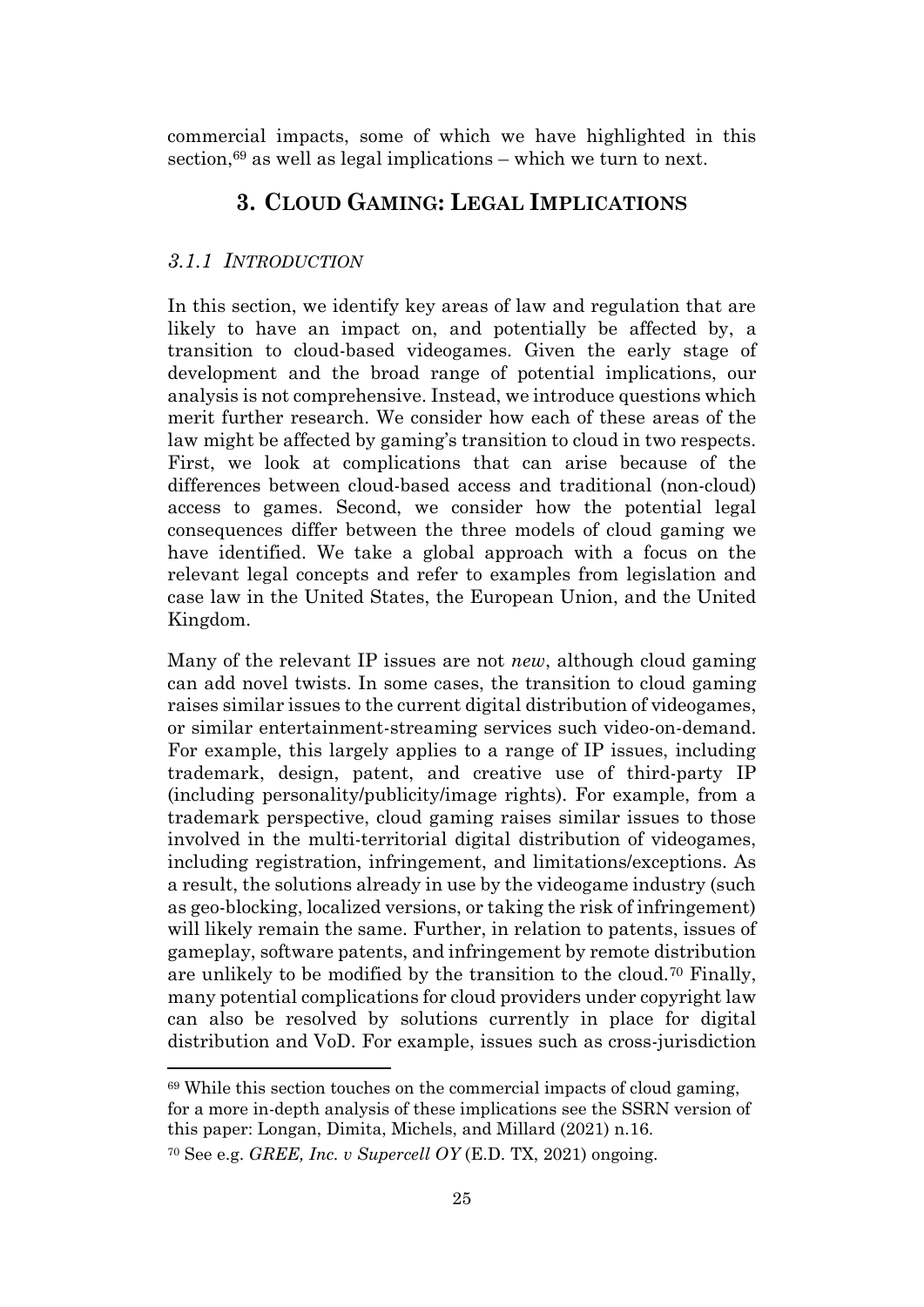accessibility and unharmonized rights across jurisdictions may be new to the videogame industry but have previously been addressed by VoD providers in a way that may be adopted seamlessly for cloud gaming.<sup>71</sup>

<span id="page-25-0"></span>Similarly, many issues involving business-to-business ('B2B') contracts can be resolved by applying existing arrangements for digital distribution of videogames and the use of cloud services. The major contractual issues in business to business contexts are (i) business terms, (ii) technical responsibilities, and (iii) data protection roles and responsibilities.<sup>72</sup> 'Business terms' include revenue sharing agreements, marketing terms, statements and audits as well as rights of termination. With respect to contracts between cloud gaming service providers and developers/publishers, these terms may resemble those for digital distribution contracts.<sup>73</sup> Further, the terms of contracts between cloud infrastructure providers and cloud gaming service providers will likely resemble the terms of cloud contracts more generally.<sup>74</sup> 'Technical responsibilities' are a larger umbrella of responsibilities allocated to publishers, developers, and the service provider associated with maintaining the technical functionalities of gameplay. This may include things like service guarantees, delivery of materials, continuing obligations, and game patching responsibilities.<sup>75</sup> Generally speaking, parties will need to determine and define the relevant responsibilities and liabilities as well as to provide adequate support to customers when things go wrong. Finally, data protection agreements define the roles and responsibilities of varies parties in relation to the control, storage, and use of personal data. Allocating who has access to which types of data is important both from a business perspective, as customer data is a valuable asset, and from a legal perspective, since data protection law governs (inter alia) how personal data may be used, shared, and

<sup>71</sup> These problems have largely been resolved by geo-blocking and territorially-restricted content catalogues. We discuss these concepts in more depth in section 3.3.2, 'Regulating Across Jurisdictions.'

<sup>72</sup> See generally: David Greenspan and Gaetano Dimita, *Mastering the Game* (2nd edn, WIPO, forthcoming); Gregory Boyd, Brian Pyne, and Sean Kane, *Video Game Law* (Routledge, 2019).

<sup>73</sup> For an in-depth analysis of how these contracts work in a digital distribution context see: Greenspan and Dimita (forthcoming)*,* n [72](#page-25-0)**Error! Bookmark not defined.**.

<sup>74</sup> Johan David Michels, Christopher Millard, and Felicity Turton, 'Standard Contracts for Cloud Services' and W Kuan Hon, Christopher Millard, Ian Walden, and Conor Ward, 'Negotiated Contracts for Cloud Services', both in Christopher Millard (ed) *Cloud Computing Law* (2nd edn OUP 2021).

<sup>75</sup> Greenspan and Dimita (forthcoming)*,* n [72.](#page-25-0)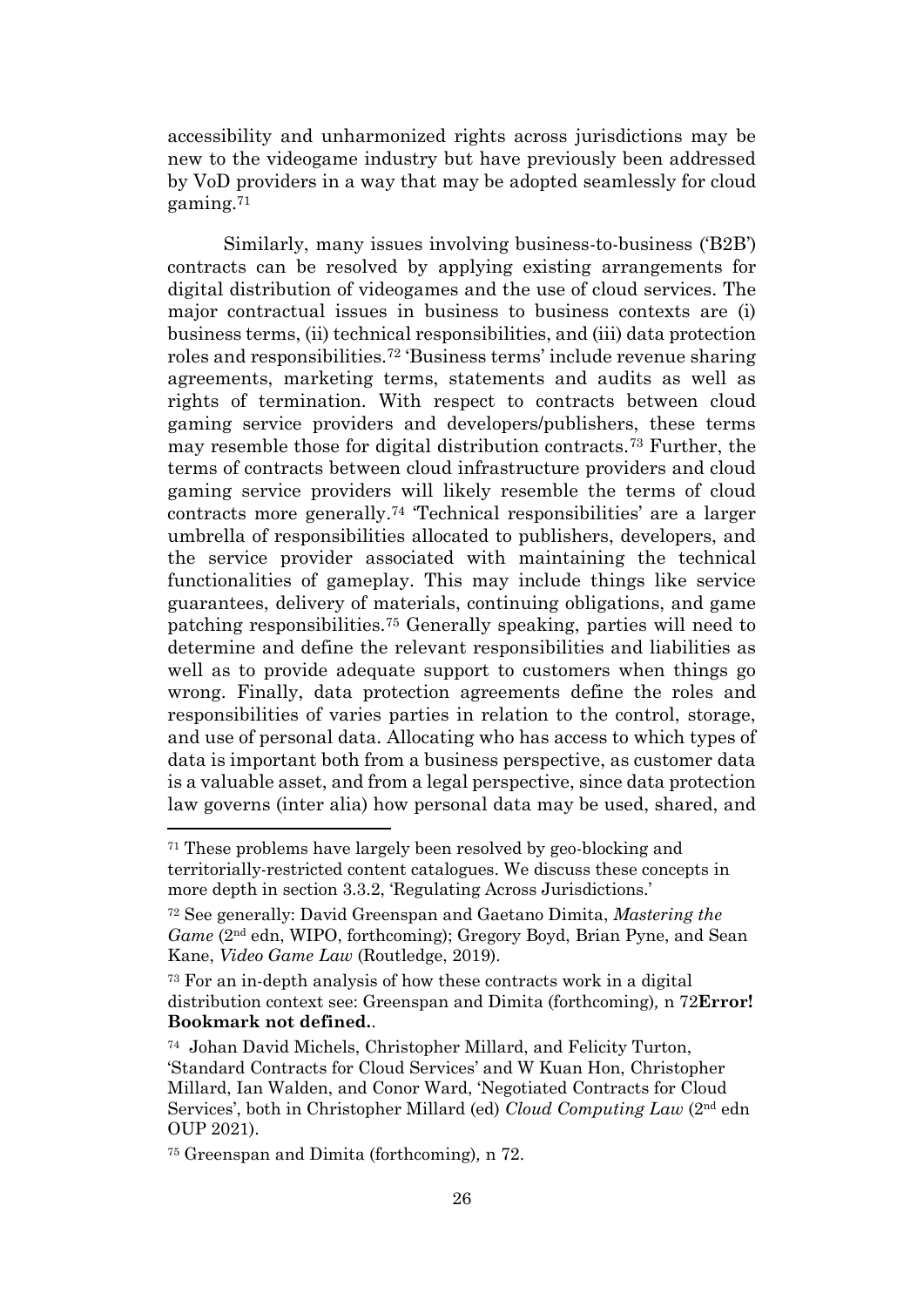stored. These terms will likely resemble those of cloud privacy policies and data processing agreements more generally.<sup>76</sup>

However, in other cases, the transition to cloud gaming raises novel complications that do not fit neatly with existing solutions. We identify three such areas. First, in Section 3.2 we analyze how the rights to control reproduction of copyright works and to communicate works or make them available to the public apply to cloud gaming. We conclude that, contrary to current licensing practices, end users no longer require a license to play games for certain cloud gaming services.

Section 3.3 covers cloud gaming contracts and how they fit into the existing videogames contractual matrix, as well as user access arrangements for purchased cloud videogame content, consumer protection and liability issues. We find that end users are granted a similar, though in some situations more restrictive, bundle of rights and that cloud gaming will likely impact user perceptions of ownership for the games they purchase.

Section 3.4 covers regulatory issues in the videogame industry and how they apply to cloud gaming services. We predict that geoblocking will be the tool of choice for cloud videogaming service providers who must navigate unharmonized regulations, as is currently the case with digital distribution. We also analyze the structure of acceptable use policies for protection against harmful content and other unwanted behaviors. We address how these policies from each relevant party will interact in each of the three models and the implications of the addition of cloud providers as a new party in this ecosystem.

# <span id="page-26-0"></span>**3.2 INTELLECTUAL PROPERTY LAW**

#### <span id="page-26-1"></span>*3.2.1 INTRODUCTION*

In this section, we focus on the application of copyright's basic rights and argue that the adoption of cloud-based videogame services can greatly simplify copyright arrangements in the gaming sector. To that end, we first outline the relevant rights and how they relate to cloud gaming business models. Then we examine how the application of these rights can differ between the cloud gaming models we have

<sup>76</sup> Felicity Turton, Dimitra Kamarinou, Johan David Michels, and

Christopher Millard, 'Privacy in the Clouds, Revisited: An Analysis of the Privacy Policies of 40 Cloud Computing Services' (2021) Queen Mary Law Research Paper No. 354/2021, [https://ssrn.com/abstract=3823424.](https://ssrn.com/abstract=3823424)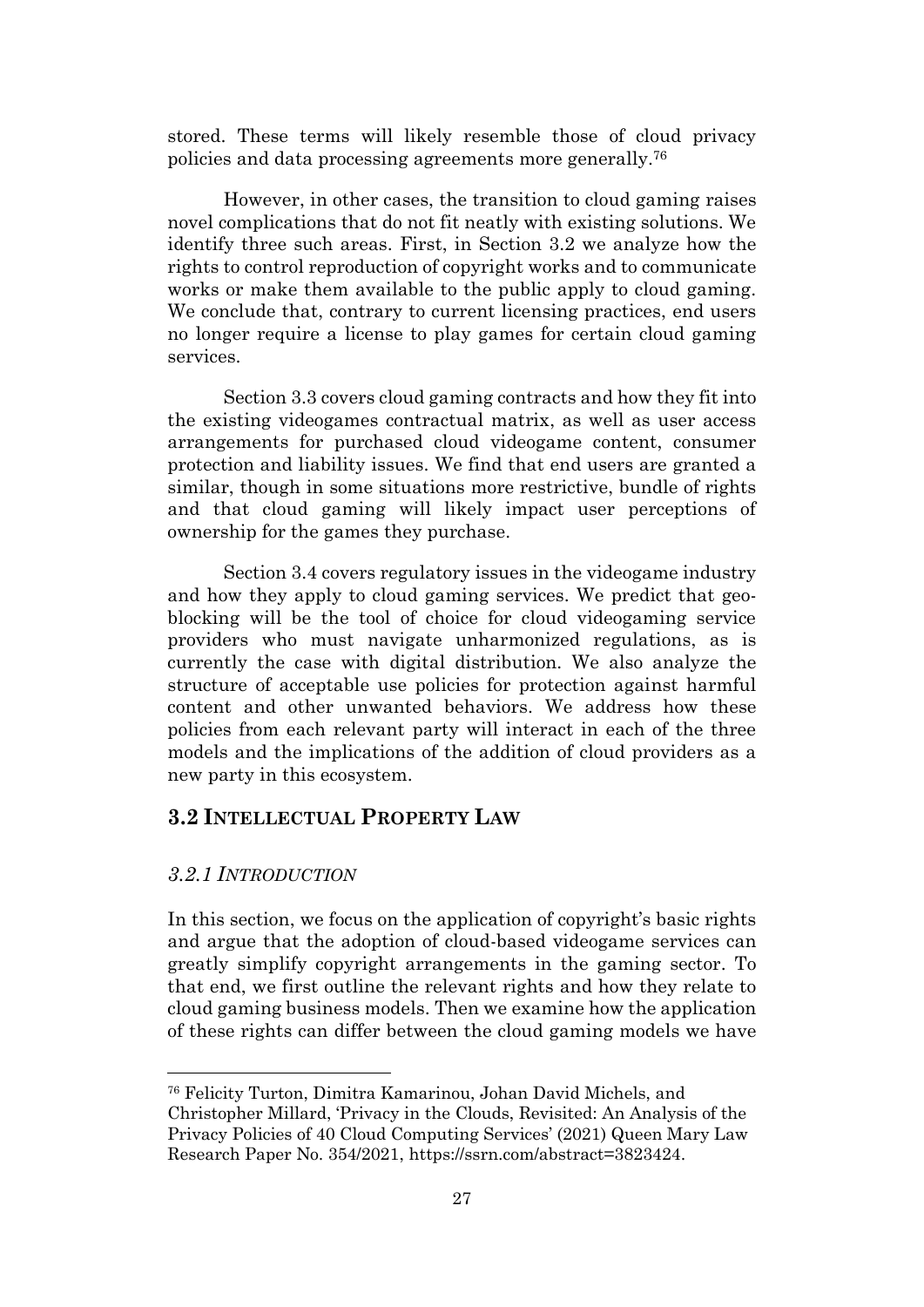identified, and how the framework of licensing content will operate for all parties involved.

## <span id="page-27-0"></span>*3.2.2 GAMING COPYRIGHT AND CLOUD-BASED DISTRIBUTION*

The legal nature of videogames is not harmonized at an international level. How they are protected differs per jurisdiction. For instance, in the US, videogames have been protected as both software (literary works) and audiovisual works under the dual-layer theory since the early 1980s. <sup>77</sup> In Europe, the scenario was substantially more complex with national courts approaching videogames as software, films, graphic, literary, or 'hybrid' works coupled with the often conflicting application of the Information Society directive and the *lex specialis* for computer programs (software directive)<sup>78</sup> until the CJEU's clarification in *Nintendo v PC Box*. <sup>79</sup> The CJEU defined videogames as complex subject matter comprising of software and graphic and sound elements. This suggests that the CJEU considered each videogame to be a single complex work, although the consequences of the ruling are still to be fully explored. 80

<sup>77</sup> Many of the early US court decisions on software copyright related to videogames. This is not surprising since the gaming sector was already of major commercial significance four decades ago. For an analysis of the case law see Christopher Millard, *Legal Protection of Computer Programs and Data* (Carswell / Sweet & Maxwell, 1985) 39-47.

<sup>78</sup> Directive 2001/29/EC of 22 May 2001 on the harmonisation of certain aspects of copyright and related rights in the information society (2001) OJL 167 ('InfoSoc Directive'); Directive 2009/24/EC of 23 April 2009 on the legal protection of computer programs (2009) OJ L 111 ('Software Directive').

<sup>79</sup> CJEU, *Nintendo v PC Box* (2014) Case C-355/12, at [23]: 'videogames, such as those at issue in the main proceedings, constitute complex matter comprising not only a computer program but also graphic and sound elements, which, although encrypted in computer language, have a unique creative value which cannot be reduced to that encryption. In so far as the parts of a videogame, in this case, the graphic and sound elements, are part of its originality, they are protected, together with the entire work, by copyright in the context of the system established by Directive 2001/29.' <sup>80</sup> CJEU, *Nintendo v PC Box* (2014) Case C-355/12, at [23]. In the literature, there is some discussion as to whether, following the CJEU's ruling, videogames should be seen as protected by only the InfoSoc Directive, or by the InfoSoc and Software Directives. See Alina Trapova and Emanuele Fava, 'Aren't we all exhausted already? EU copyright exhaustion and video game resales in the Games-as-a-Service era', (2020) IELR 1:1, 80-81; Tito Rendas, 'Lex Specialis(sima): Videogames and Technological Protection Measures in EU Copyright Law' (2015) 37(1) EIPR; Andy Ramos et al., 'The Legal Status of Video Games: Comparative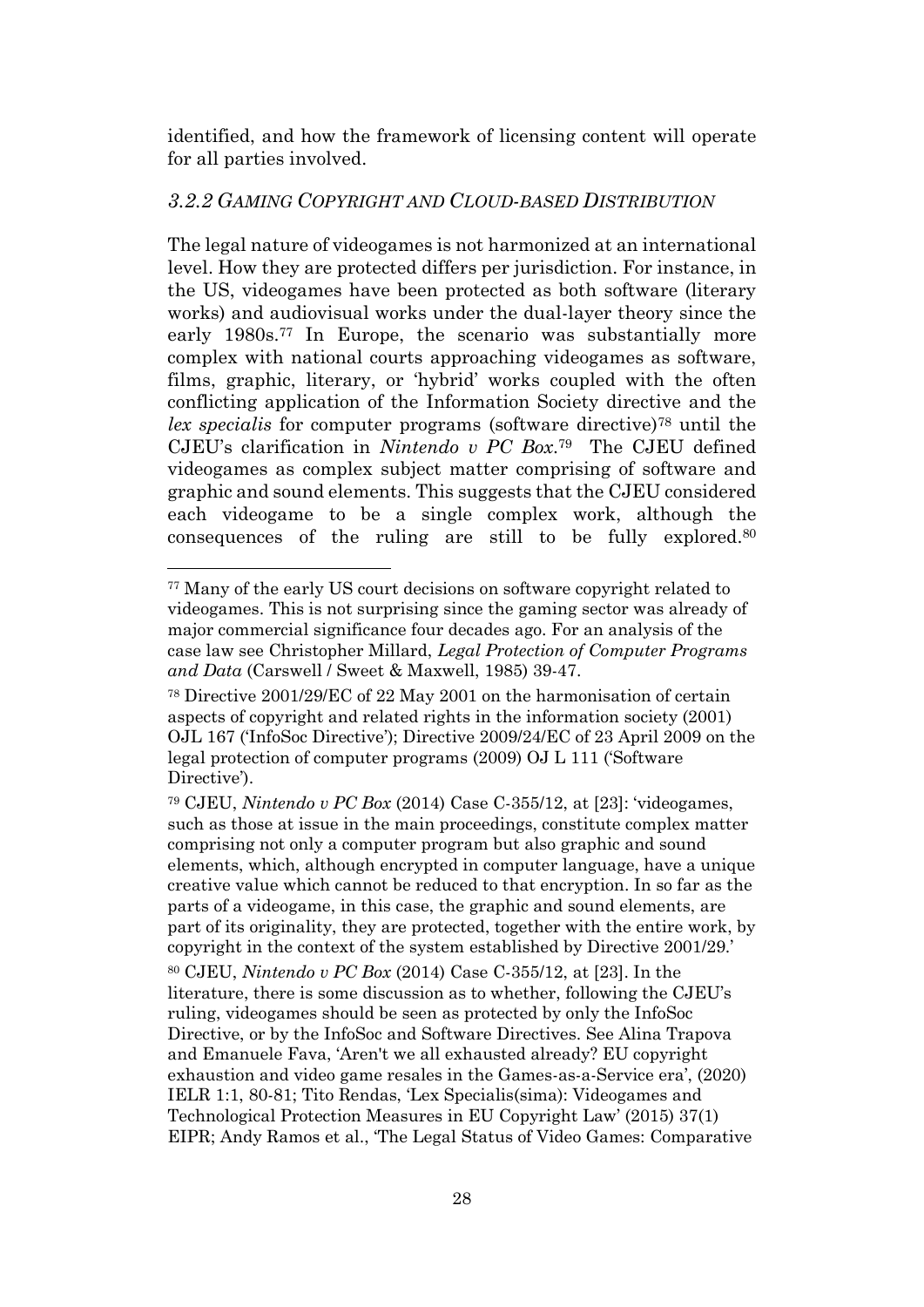Notwithstanding these complexities, when it comes to cloud gaming, the principal rights involved are the right of making available and the right of reproduction.

#### **Making Available**

<span id="page-28-0"></span>The WIPO Copyright Treaty created an umbrella solution to accommodate the different global approaches to making available. 81 In the EU, the right of making available has been incorporated into the EU Information Society ('InfoSoc') Directive as the exclusive right to communicate works to the public, <sup>82</sup> and subsequently into national laws. <sup>83</sup> This right covers all forms of communication where the public is not present at the place where the communication originates.<sup>84</sup> It includes two distinct forms of making works available, namely: (1) the right to broadcast the work to the public and (2) the right to make the work available from a place and at a time individually chosen by members of the public.<sup>85</sup> The US recognizes this same right through a combination of the Copyright Act's exclusive rights of distribution,

Analysis in National Approaches' (2013),

[https://www.wipo.int/edocs/pubdocs/en/wipo\\_report\\_cr\\_vg.pdf](https://www.wipo.int/edocs/pubdocs/en/wipo_report_cr_vg.pdf) accessed 23 July 2021.

<sup>81</sup> WIPO Copyright Treaty, Art. 8. See, generally: Gaetano Dimita, 'The Making Available Right' in: Torremans (ed), *Research Handbook on Copyright Law* (2nd edn, Edward Elgar, 2017).

<sup>82</sup> Directive 2001/29/EC of 22 May 2001 on the harmonisation of certain aspects of copyright and related rights in the information society, OJ L 167, art 3(1) ( 'Information Society Directive'). See also: Directive 2009/24/EC of the European Parliament and of the Council of 23 April 2009 on the legal protection of computer programs,  $\overline{OJ}$  L 111, art 4(1)(c). As videogames are often protected as composite works with some elements registered as computer programs, this directive will also apply.

<sup>83</sup> For example, in the UK the Right of Communication to the Public is covered in Section 20 of the Copyright, Designs and Patents Act of 1988.

<sup>84</sup> Directive 2001/29/EC of 22 May 2001 on the harmonisation of certain aspects of copyright and related rights in the information society, OJ L 167, Art 3(1) ('Information Society Directive').

<sup>85</sup> For example, the corresponding provision of the UK Copyright Act reads: 'Reference in this Part to communication to the public are to communication to the public by electronic transmission, and in relation to a work include (a) the broadcasting of the work; (b) the making available to the public of the work by electronic transmission in such a way that the members of the public may access it from a place and at a time individually chosen by them.' See Copyright, Designs and Patents Act 1988, s 20(2).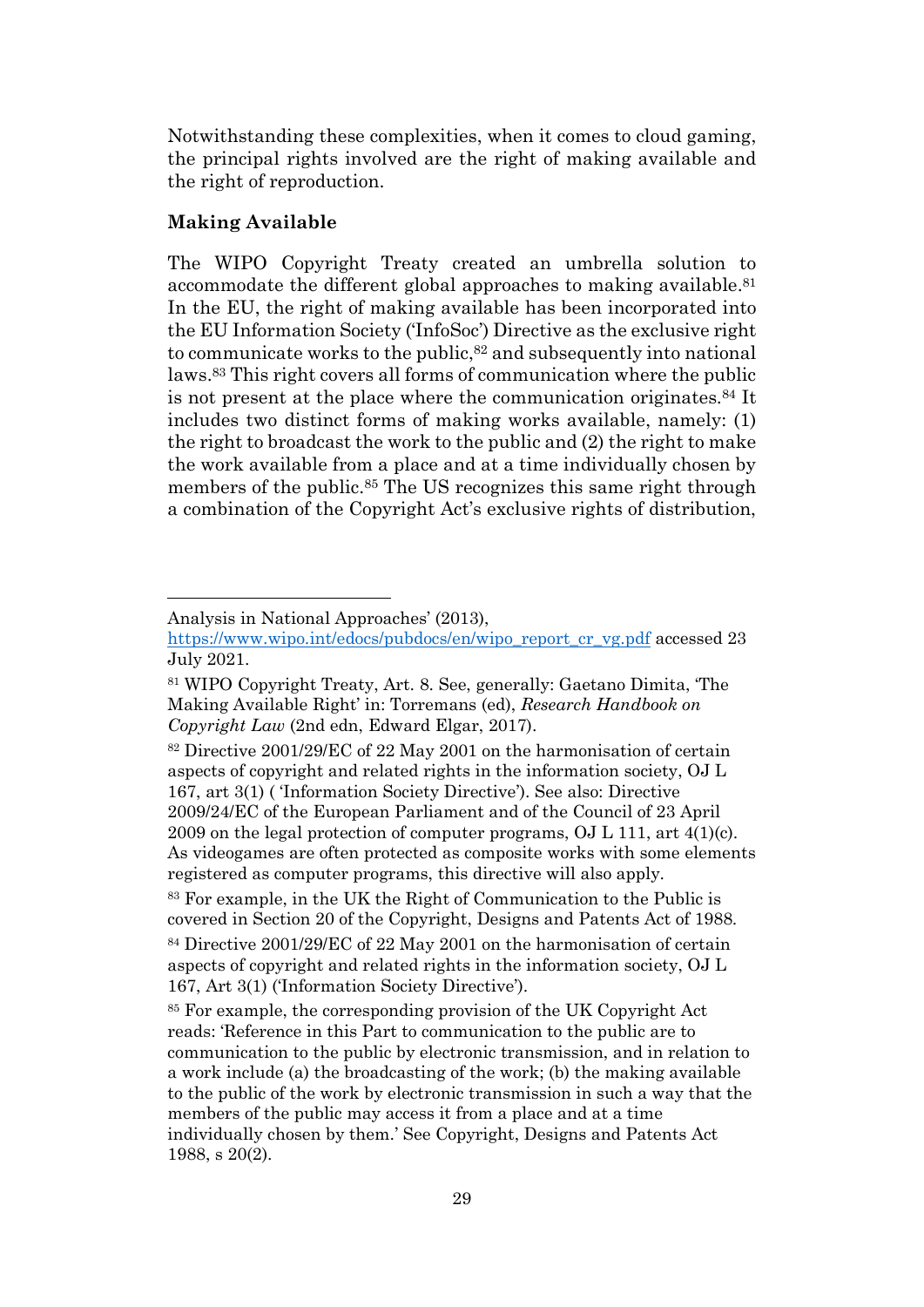public performance, and public display.<sup>86</sup> To simplify, we use the neutral term 'making available' when referring to this activity.

GaaS-services within both the Layered and Integrated models implicate the right of making available (including communication to the public and distribution). The purpose of a GaaS-service is to make the videogame (a copyright-protected work) available to customers, that is: to allow an indeterminate number of people ('a public') remote access to a work.<sup>87</sup> The provider is therefore engaged in a communication to the public. The gamers are recipients of this communication – they do not themselves make the work available to others.

However, the same does not apply to the 'Consumer IaaS Model'. In this case, the provider merely gives the gamer remote access to a VM. The gamer then installs and runs the videogame software and the provider streams the audio-video feed back to the gamer. In doing so, the provider supports the gamer's remote access to the videogame and transmits the audio-visual elements. Yet it is unclear that this would constitute a communication to the public on behalf of the provider. First, there is no 'public' – only a single gamer would typically access the game on a VM.<sup>88</sup> Second, there is a question in the case of cloud services as to who is making the videogame available: the gamer or the provider? The CJEU recently ruled on a similar question relating to two cloud services: videosharing service YouTube and storage service Uploaded.<sup>89</sup> In such cases, as Advocate General Saugmandsgaard Øe put it in his Opinion for the Court: "the question is who — the user uploading the work

<span id="page-29-0"></span><sup>86</sup> US Copyright Office, 'The Making Available Right in The United States,' (Feb 2016)

[https://www.copyright.gov/docs/making\\_available/making-available-](https://www.copyright.gov/docs/making_available/making-available-right.pdf)

[right.pdf](https://www.copyright.gov/docs/making_available/making-available-right.pdf) accessed 23 July 2021; *Perfect 10, Inc. v. Amazon.com, Inc.*, 508 F.3d 1146, 1161 (9th Cir. 2007); Cheryl Foong, 'Making Copyright Content Available in the Cloud vs the Making of Copies: Revisiting Optus TV and Aereo,' (2015) 41 Monash U. L. REV. 583, 599.; Dimita (2017) n [81.81](#page-28-0)

<sup>87</sup> See e.g. CJEU, *Nederlands Uitgeversverbond and Groep Algemene Uitgevers v Tom Kabinet Internet BV et al* (2019) Case C‑263/18 at [41-44, 63, 66] and case law cited there.

<sup>88</sup> Or possibly a small number of gamers, in the case of a multiplayer game – with several players playing on a single VM.

<sup>89</sup> CJEU, *Frank Peterson v Google, LLC and Elsevier Inc. v Cyando AG* (2021) Joined Cases C-682/18 and C-683/18 (hereafter 'Youtube and Cyando').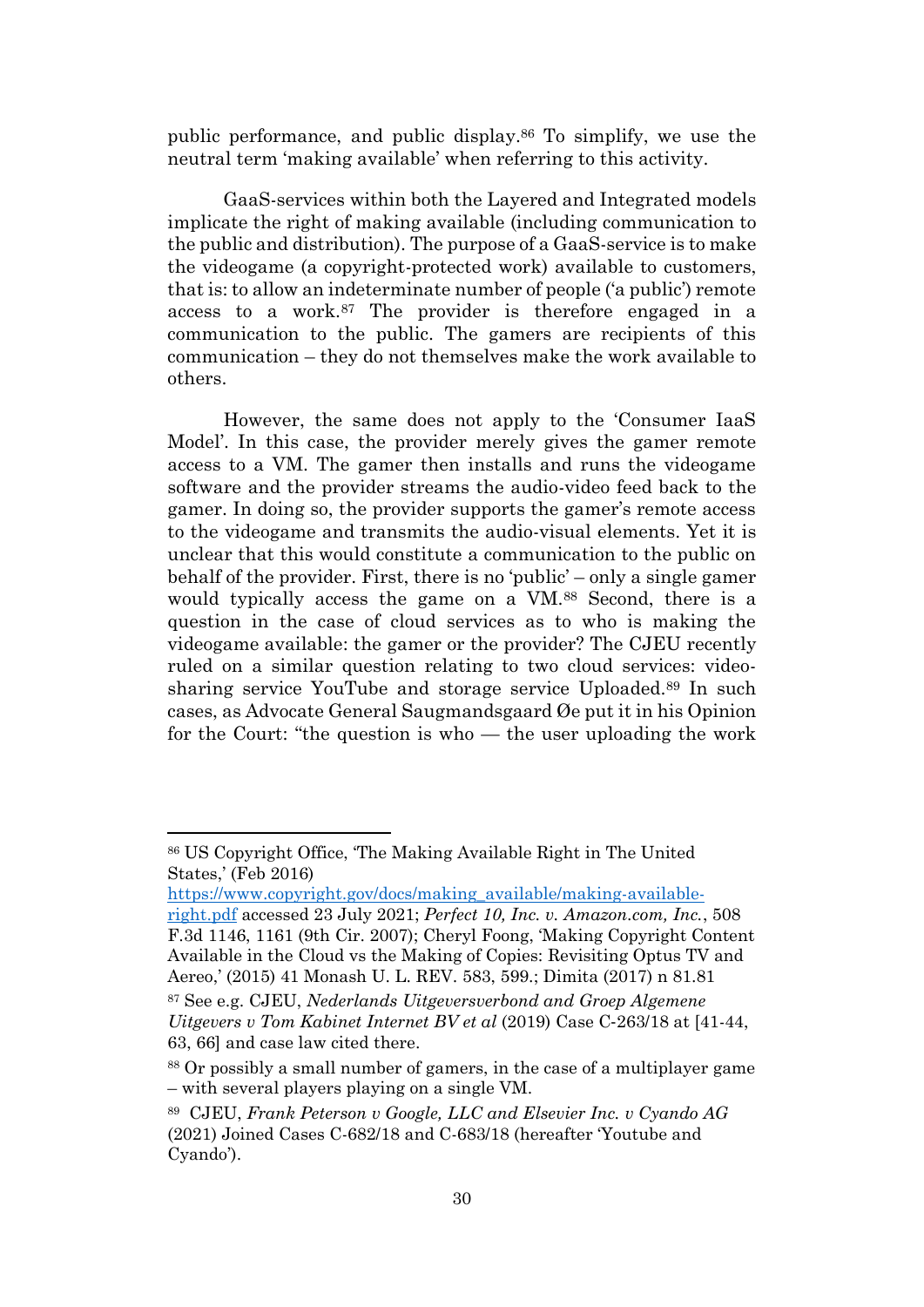concerned, the platform operator or both of them together — carries out that 'communication''. 90

The CJEU answered this question by stating plainly that it is, ordinarily, the users who carry out the act of communication to the public. Hosting-platforms "used as an intermediary for making content available" may also make a communication to the public depending on how they intervene with the users' activity. <sup>91</sup> On determining the platform's role, the Court opined:

"If the mere fact that the use of a platform is necessary in order for the public to be able actually to enjoy the work, or the fact that it merely facilitated the enjoyment of that work, automatically resulted in the intervention of the platform operator being classified as an 'act of communication', any 'provision of physical facilities for enabling or making a communication' would constitute such an act, which is, however, what recital 27 of the Copyright Directive [...] expressly precludes.

Accordingly, the importance of both the role that such intervention by the platform operator plays in the communication made by the platform user and of the deliberate nature of that intervention must guide the assessment of whether, given the specific context, that intervention must be classified as an act of communication." 92

When it comes to infringing content: "the operator of a video-sharing platform or a file-hosting and ‑sharing platform, on which users can illegally make protected content available to the public, does not make a 'communication to the public' of that content […] unless it contributes, beyond merely making that platform available, to giving access to such content to the public in breach of copyright." <sup>93</sup> Courts must therefore consider on a case-by-case basis whether the hosting platform intervenes in such a way that the intervention may be considered a communication. The CJEU offers a set of factors for courts to consider when making this determination. These factors include whether the operator (i) participates in selecting protected content, provides tools specifically intended for the illegal sharing of such content, or knowingly promotes such sharing; (ii) had specific

<sup>90</sup> AG Saugmandsgaard Øe, *YouTube and Cyando*, Joined Cases C‑682/18 and C‑683/18 (2020), at [62].

<sup>91</sup> *YouTube and Cyando,* n [8989](#page-29-0) at [75].

<sup>92</sup> *YouTube and Cyando,* n [89](#page-29-0) at [79, 80].

<sup>93</sup> *YouTube and Cyando,* n [89](#page-29-0) at [102].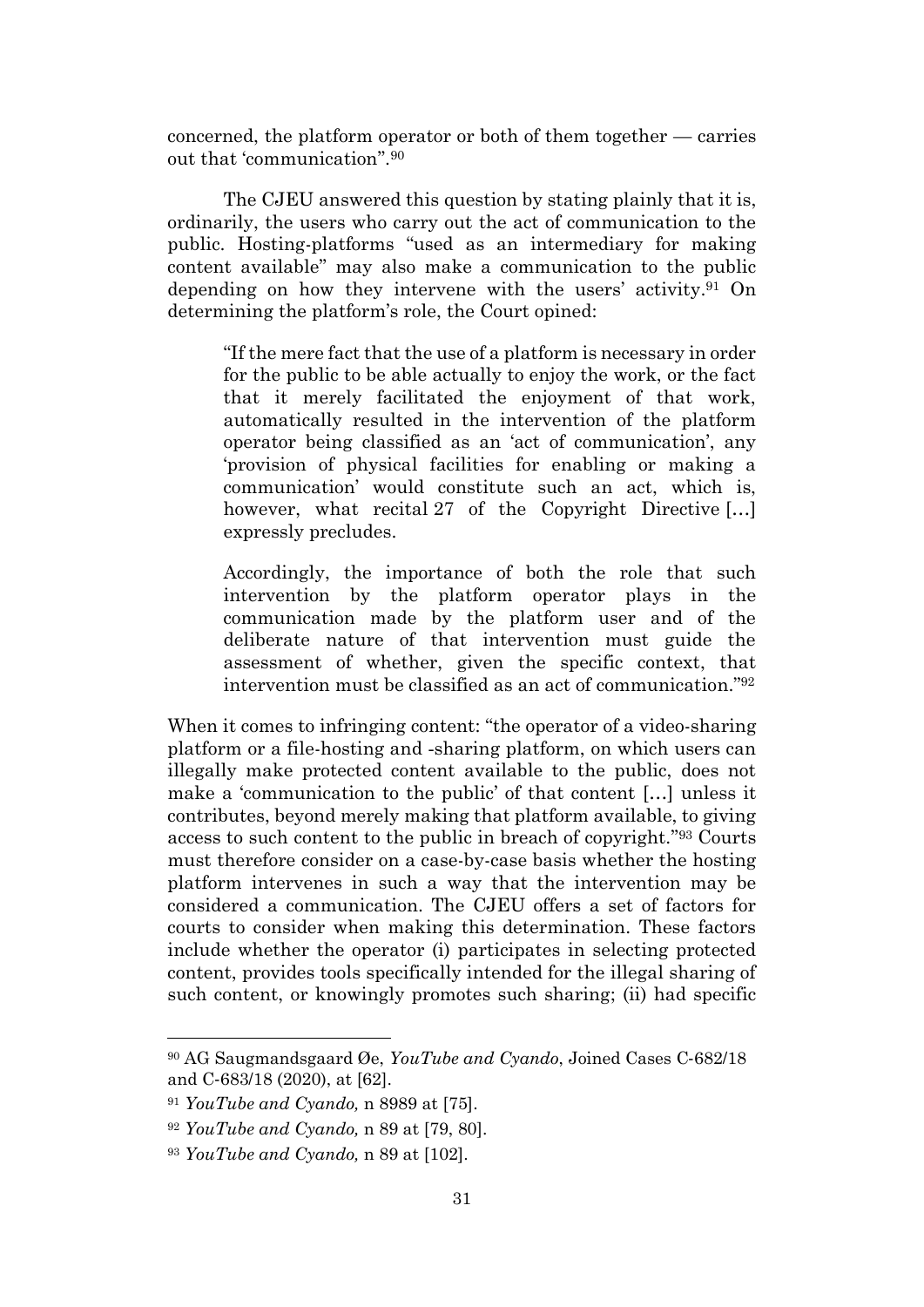knowledge of protected content available illegally on its platform and refrained from expeditiously deleting it or blocking access to it; or (iii) had general knowledge of protected content available illegally on its platform, but failed to put in place appropriate technical measures to counter such infringement. <sup>94</sup> This ruling is consistent with the AG's Opinion in *VCAST*, as discussed below. 95

In the consumer IaaS context, this would mean that, absent sufficient intervention, the gamer, rather than the provider, should be considered as carrying out the communication. This approach is also supported by the WIPO Records of the Diplomatic Conference on Certain Copyright and Neighboring Rights Questions which led up to the 1999 WIPO treaty. These conference documents state that the mere provision of computing resources or infrastructure is not enough to trigger the right of making available.<sup>96</sup>

<span id="page-31-0"></span>The US Supreme Court followed a similar logic in *American Broadcasting v. Aereo, Inc.* holding that "Aereo is not *simply an equipment provider*. Rather, Aereo, and not just its subscribers, 'perform[s]' (or 'transmit[s]')." <sup>97</sup> In this case, Aereo built a business around receiving and retransmitting television broadcasts to its users over the internet. It did so without a license. While this case provides an example of the kind of technological function that *will* constitute a public performance in an audiovisual work, several factors contributed to that finding. First, the Court relied heavily on the notion that Aereo, itself, performs, and does not simply provide the equipment for end users to do so.<sup>98</sup> Second, the Court noted that the relationship between the recipients and the transmitted work was also important in determining whether the recipients constituted a public. The fact that there was no evidence that the recipients were "owners or possessors of the underlying works"

<sup>94</sup> *YouTube and Cyando,* n [8989](#page-29-0) at [84, 103].

<sup>95</sup> AG Spzunar, *VCAST Limited v RTI SpA* (2017) Case C‑265/16 at [25].

<sup>96</sup> 'What counts is the initial act of making the work available, not the mere provision of server space, communication connections, or facilities for the carriage and routing of signals.' International Bureau of WIPO, 'Records of the Diplomatic Conference on Certain Copyright and Neighboring Rights Questions' (WIPO Publication No 348 (E), Geneva, December 1999) 204, cited in Mihily Ficsor, *The Law of Copyright and the Internet: The 1996 WIPO Treaties, their Interpretation and Implementation* (OUP, 2002) 243.

<sup>97</sup> *American Broadcasting v Aereo, Inc.* 134 S. Ct. 2498, 2507 (2014) emphasis added.

<sup>98</sup> *American Broadcasting v Aereo, Inc.* (2014) n [9797](#page-31-0) at 2506-7.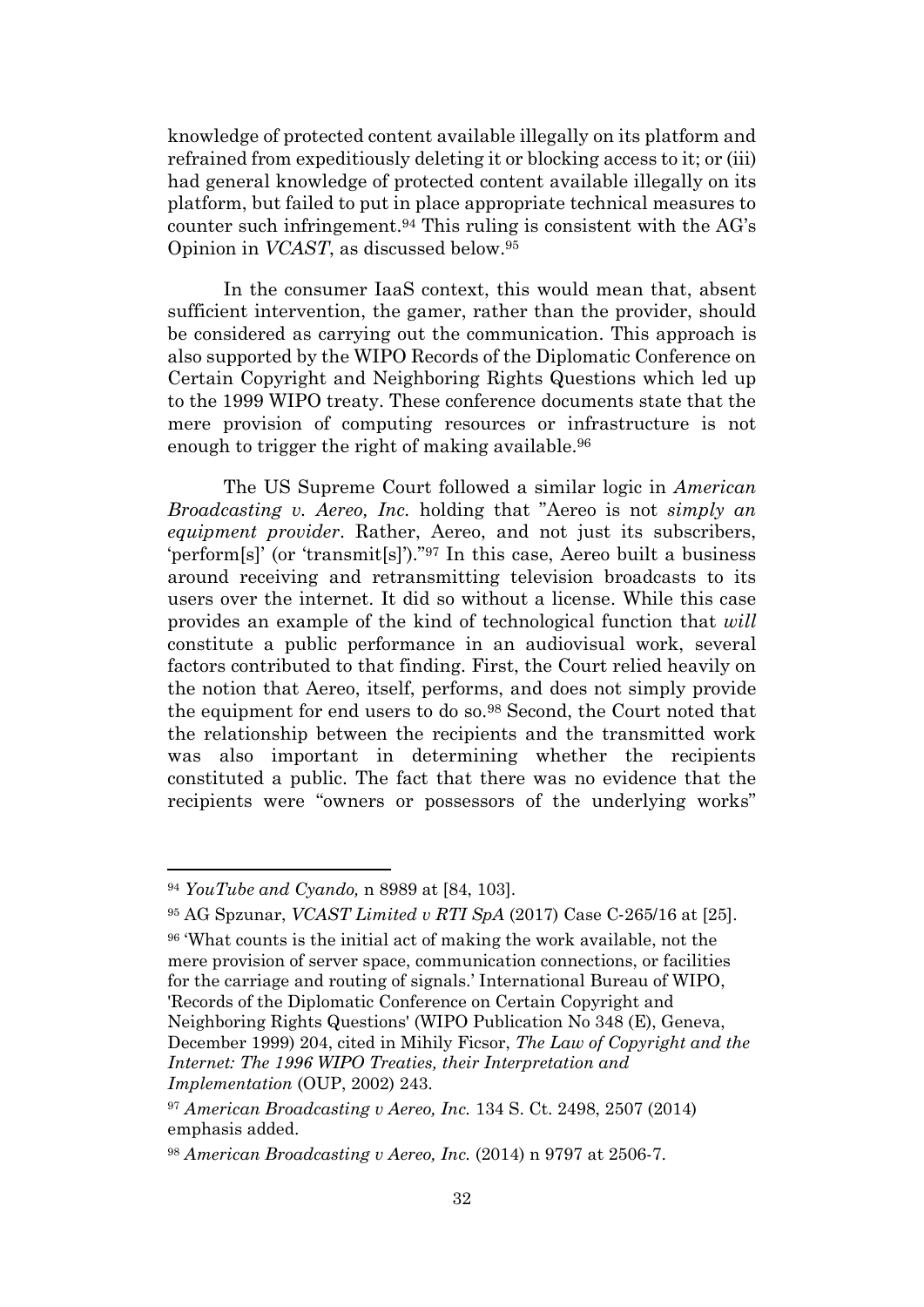supported the finding that they constituted a public. The Court concluded that:

"an entity that transmits a performance to individuals in their capacities as owners or possessors does not perform to 'the public,' whereas an entity like Aereo that transmits to large numbers of paying subscribers who lack any prior relationship to the works does so perform." 99

In Consumer IaaS models, the cloud gaming service provider likely only supplies the equipment, in the form of virtual computing infrastructure, for end users to perform the works. Moreover, recipients of the transmissions in a Consumer IaaS gaming context should already have obtained a copyright license from the relevant game developer/publisher, which would distinguish them from the 'public' found in Aereo. In sum, while providers of Layered or Integrated GaaS-services make videogames available to their users, providers of Consumer IaaS-type services do not.

#### **Reproduction**

The right of reproduction grants authors exclusive control over where, when, and how their works are copied. The Berne Convention provides that "[a]uthors of literary and artistic works … shall have the exclusive right of authorizing the reproduction of these works, in any manner or form." <sup>100</sup> National copyright laws typically recognize a reproduction right in similar terms.<sup>101</sup> This right is implicated whenever a copy of a game is made. Identifying relevant acts of copying was fairly straightforward in the past, when gamers played videogames on local devices. For example, a gamer might install the videogame software on their PC, thereby creating a copy on their local device. Doing so typically required a license. The transition to cloud gaming raises both complications and simplifications to the existing paradigm.

When the GaaS-provider installs copies of the videogame on its servers, it engages in a relevant act of copying. But what about the gamer who uses the GaaS service? They do not install a copy of the software code of the videogame on their local device. As a result, they do not copy the computer program as a protected work. Instead,

<sup>99</sup> *American Broadcasting v Aereo, Inc.* (2014) n [9797](#page-31-0) at 2510.

<sup>100</sup> Berne Convention, 1971 Paris Text, Art. 9(1).

<sup>101</sup> Paul Goldstein and Bernt Hugenholtz, *International Copyright: Principles, Law, and Practice*, (OUP, 2010) 301; Copyright Designs and Patents Act 1988 s 16(1)(a).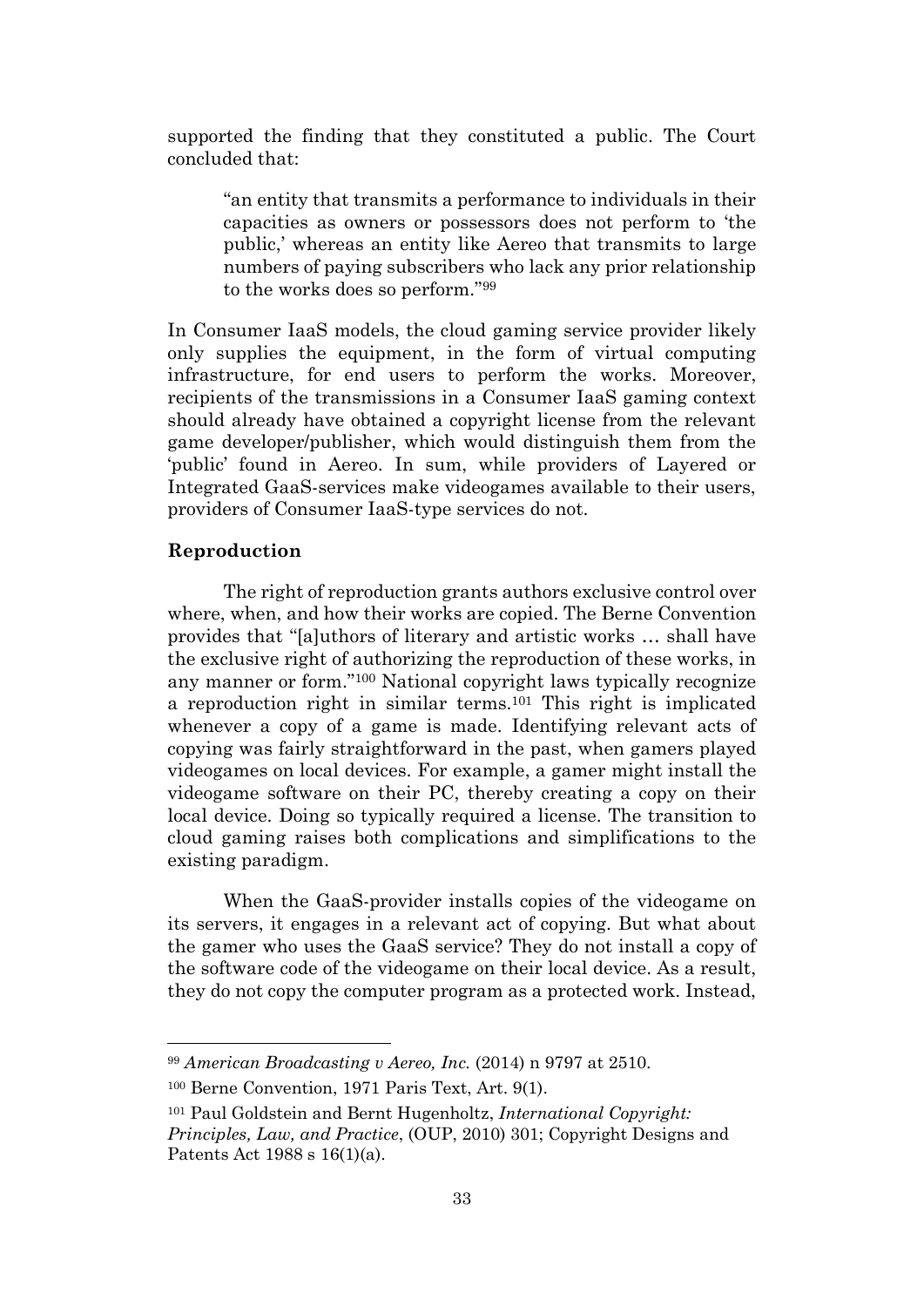<span id="page-33-0"></span>they only receive a 'livestream'<sup>102</sup> or temporary copy of the audiovisual elements of the game. These elements may be protected as copyright works in themselves. However, the transient copy made on the gamer's local device should fall under exceptions to the right of reproduction for 'transient or incidental' copies which are part of a technological process. <sup>103</sup> For example, the CJEU has held that this exemption applies to the on-screen copies and cache copies made by an end user on their local device when viewing a website. <sup>104</sup> We would argue that the same reasoning applies by analogy to the gamer's transient copying when using a GaaS service. In an analysis of the application of this provision to music and film streams, Strowel concluded that a stream does not involve the making of an infringing reproduction. <sup>105</sup> Strowel noted that, with regard to streams, "their duration is limited to what is necessary for the proper completion of the technological process (streaming), the deletion is automatic at the end of the process and it happens without human intervention."<sup>106</sup> This reasoning can be applied directly to a game stream as the technological process is similar and suggests that, in the case of GaaS

<sup>102</sup> Alain Strowel defines a stream as: 'From a technical point of view, streaming content is stored temporarily in the cache (or 'buffer') of the user's terminal device. The data is overwritten while the user is listening or watching. When consumption is complete, the data is no longer available on the terminal device and the user cannot store the content permanently.' Alain Strowel, 'Private Copying Levies do not Apply in the Case of Streaming' (31 March 2020)

[https://www.bitkom.org/sites/default/files/2020-04/expert](https://www.bitkom.org/sites/default/files/2020-04/expert-opinion_streaming-and-private-copying-levies_strowel.pdf)opinion streaming-and-private-copying-levies strowel.pdf accessed 22 July 2021.

<sup>103</sup> See Art. 5(1) InfoSoc Directive: "Temporary acts of reproduction … which are transient or incidental and an integral and essential part of a technological process and whose sole purpose is to enable: (a) a transmission in a network between third parties by an intermediary, or (b) a lawful use of a work or other subject matter to be made, and which have no independent economic significance". See also:  $\S512(b)$  of the DMCA for a similar exception in the United States.

<sup>104</sup> CJEU, *Public Relations Consultants Association v Newspaper Licensing Agency* (2014) Case C-360/13, at [63]: "Article 5 of Directive 2001/29 must be interpreted as meaning that the on-screen copies and the cached copies made by an end-user in the course of viewing a website satisfy the conditions that those copies must be temporary, that they must be transient or incidental in nature and that they must constitute an integral and essential part of a technological process, as well as the conditions laid down in Article 5(5) of that directive, and that they may therefore be made without the authorisation of the copyright holders."

<sup>&</sup>lt;sup>105</sup> Strowell, n 102.102

 $106$  Strowell, n  $102.102$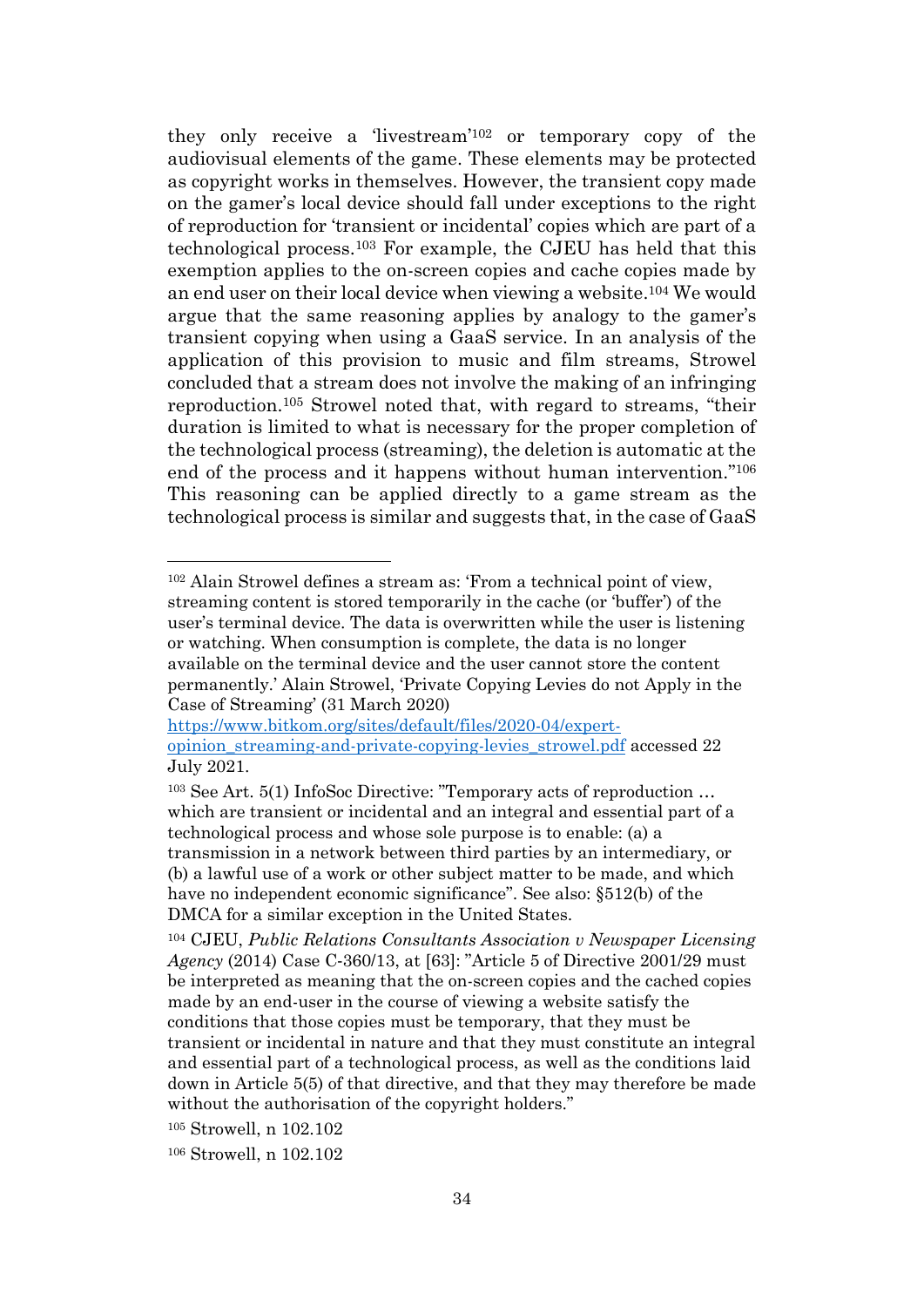services, while the provider engages in acts of reproduction, the gamer does not.

The above analysis applies to two of the three models we set out above, namely the 'Layered Model' and the 'Integrated Model' of GaaS services. The situation is more complicated for the third, 'Consumer IaaS' model. In that case, the cloud provider merely gives the consumer remote access to a VM, on which the consumer can install any software they like on a BYOL basis. In this model, the consumer installs a copy of the videogame software on the remote machine. This is functionally similar to installing the game on a local device. As a result, the gamer arguably engages in a relevant act of copying. But what about the IaaS cloud provider? Similar to the 'making available analysis' above, it could be argued that the cloud provider does not itself engage in 'copying', but only passively makes a remote machine available to the gamer, who engages in the act of copying. Indeed, the IaaS provider may have no idea as to how the customer is using the VM.<sup>107</sup>

This is an area of uncertainty. The AG Opinion in *VCAST v RTI* suggested that it is the user, not the provider, who engages in the act of copying. In that case, the AG opined that the exception to the reproduction right for private copying should apply to copies of works stored in the cloud. He argued that it is "the user who takes the initiative in respect of the reproduction". <sup>108</sup> In the end, the CJEU did not explicitly follow the AG's opinion in this respect (but decided

<sup>&</sup>lt;sup>107</sup> We have referred to this elsewhere in the context of data protection as the 'cloud of unknowing', see W. Kuan Hon, C. Millard, and I. Walden, The Problem of 'Personal Data' in Cloud Computing - What Information is Regulated? The Cloud of Unknowing, Part 1' (2011) International Data Privacy Law 1 (4): 211-228.

<sup>108</sup> AG Spzunar, *VCAST Limited v RTI SpA* (2017) Case C‑265/16 at [25]: "It is clear that the reproduction of a work […] and its recording in the cloud […] requires the intervention of a third party, whether the provider of that storage space or another person. The initialisation of the reproduction by the user triggers a number of processes, which are more or less automated, resulting in the creation of a copy of the work in question. I do not think that this form of reproduction should be excluded from the scope of the private copying exception simply by reason of the intervention of a third party which goes beyond simply making available media or equipment. As long as it is the user who takes the initiative in respect of the reproduction and defines its object and modalities, I cannot see a decisive difference between such an act and a reproduction made by the same user with the aid of equipment which he controls directly."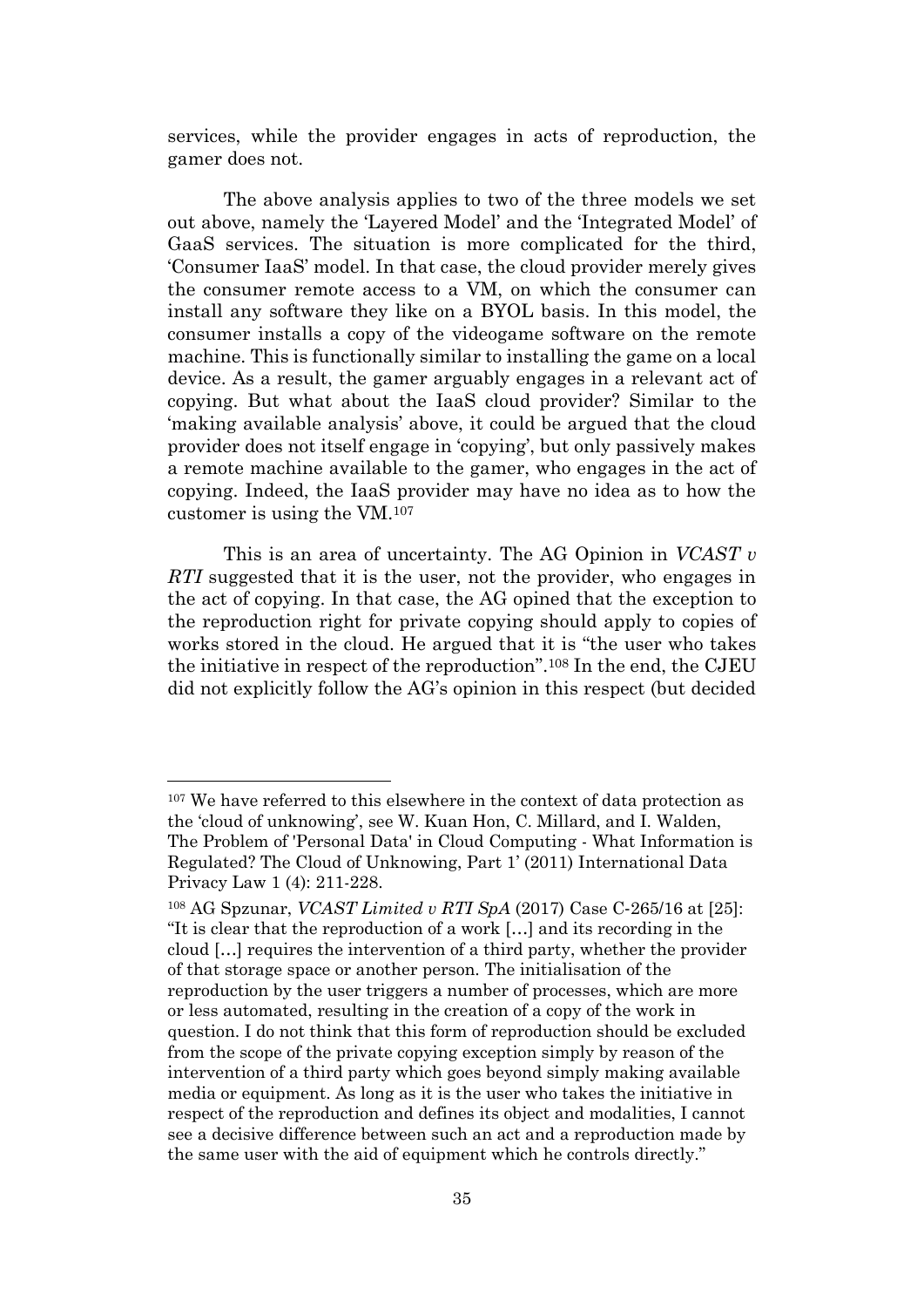<span id="page-35-0"></span>the case on other grounds).<sup>109</sup> Nonetheless, Quintas and Rendas argue that, with cloud services, the question of "who is making the copy: the user or the service provider" depends on the details of the service in question, and particularly whether the user "takes the initiative" in creating the copy.<sup>110</sup> Some US case law further indicates that, generally speaking, the act of providing only computing resources is not enough to implicate the right of reproduction.<sup>111</sup> This would suggest that, in the case of consumer IaaS services, the gamer engages in acts of reproduction, while the provider does not.

<span id="page-35-1"></span>Yet in practice, providers of IaaS services typically require customers to grant a sub-license for the content they intend to store on the cloud servers in their terms of service ('ToS'). <sup>112</sup> This is often accompanied by a clause indemnifying the cloud provider for any damages from third-party lawsuits based on IP infringements relating to customer content.<sup>113</sup> Such clauses suggest that IaaS providers see themselves as making reproductions of customer content. If providers did not engage in acts restricted to the copyright-holder (such as copying), they would not need such licenses. 114

In sum, the above analysis suggests that in the case of GaaS services (such as the 'Layered' and 'Integrated' models), the provider engages in acts of reproduction, while the gamer does not. Conversely, in the case of consumer IaaS services, the gamer engages

<sup>113</sup> Michels, Millard, and Turton (2020) n [112112.](#page-35-1)

<sup>109</sup> CJEU, *VCAST Limited v RTI SpA* (2017) Case C‑265/16. See further João Quintas and Tito Rendas, 'EU Copyright Law and the Cloud: VCAST and the Intersection of Private Copying and Communication to the Public' JIPLP 13:9 (2018).

<sup>110</sup> Quintas and Rendas (2018) n [109109](#page-35-0) at 9.

<sup>111</sup> 'Something more must be shown than mere ownership of a machine used by others to make illegal copies. There must be actual infringing conduct with a nexus sufficiently close and causal to the illegal copying that one could conclude that the machine owner himself trespassed on the exclusive domain of the copyright owner.' US Court of Appeals for the Fourth Circuit, *CoStar Group Inc v LoopNet Inc*. 373 F 3d 544 at 550 (4th Cir, 2004).

<sup>112</sup> Johan David Michels, Christopher Millard, and Felicity Turnton, 'Contracts for Clouds Revisited: An Analysis of the Standard Contracts for 40 Cloud Computing Services' (2020), Queen Mary School of Law Legal Studies Research Paper No. 334/2020, Available at SSRN: [https://ssrn.com/abstract=3624712,](https://ssrn.com/abstract=3624712) 59-62.

<sup>114</sup> Alternatively, given the legal uncertainty around 'who is copying', providers may simply be using their ToS to obtain licences from customers out of an abundance of caution.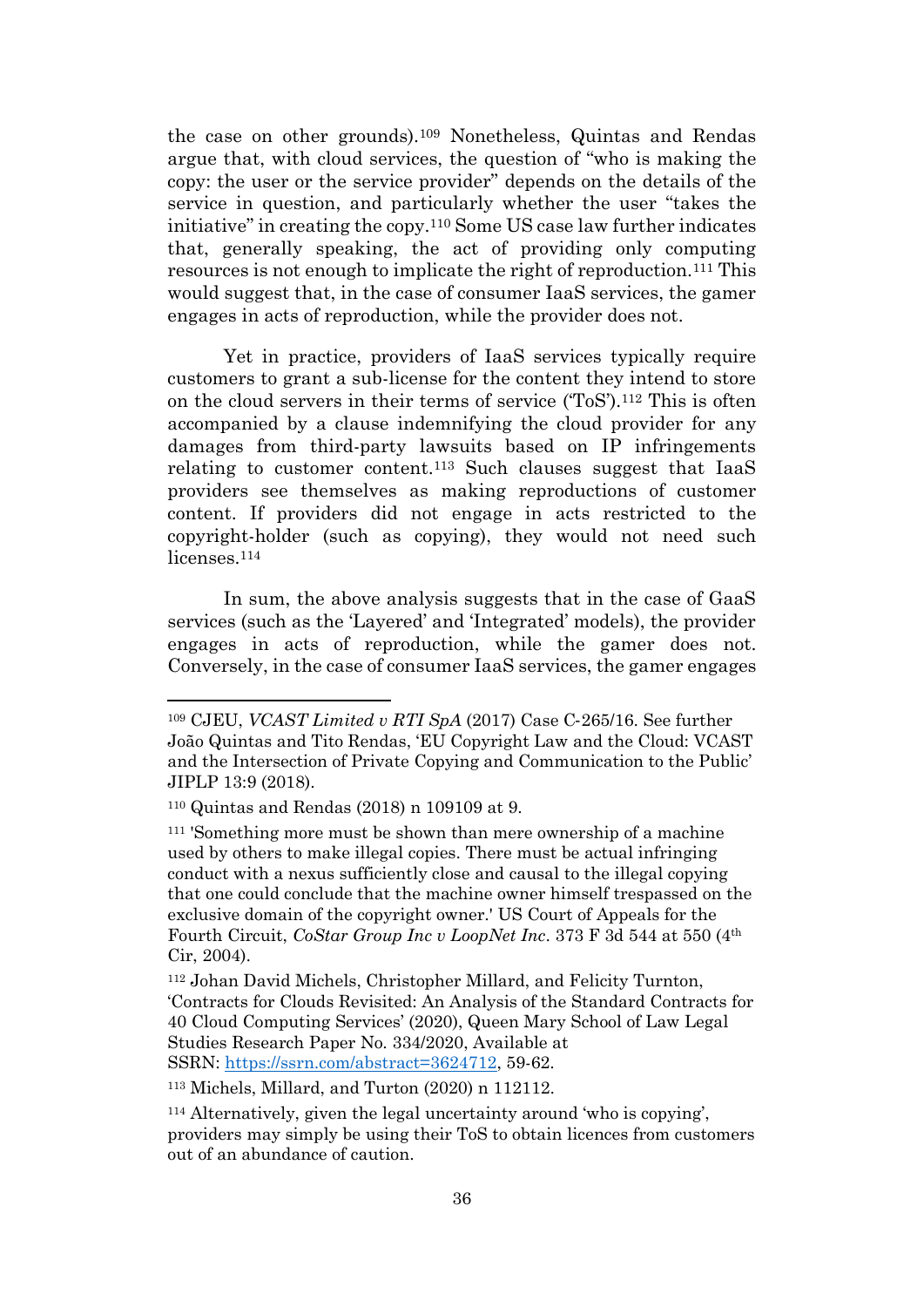in acts of reproduction. It is unclear whether the provider does as well. The application of the rights of making available to the public and reproduction determines which actions in the cloud gaming technical process require a license from the right-holder, and who should be responsible for obtaining the license. The next sections explore what this means for licensing requirements for both cloud gaming providers and customers.

# <span id="page-36-0"></span>*3.2.3 COPYRIGHT LICENSING: PROVIDERS' PERSPECTIVES*

# **Layered and Integrated Models**

In our view, a GaaS-provider both (i) reproduces the work on cloud servers and (ii) makes the work available to the public. As a result, the GaaS-provider would typically need a license to perform both of these activities. However, licensing requirements differ between the 'Layered' and the 'Integrated' models. In the Layered model, a gaming company builds a GaaS service on top of a cloud company's IaaS. The gaming company owns the copyright in its own videogames. If the gaming company also wanted to offer third-party videogame content through its GaaS-service, it would need to secure licenses from the right-holders to reproduce the videogame on the cloud servers and communicate it to users. In this model, it is unclear whether the cloud company offering an IaaS service would need a license as well. As argued above, the cloud provider does not 'take the initiative' to copy the videogame or make it available, but merely provides passive access to remote computing resources. As a result, the cloud company arguably does not need a license to communicate the work to the public as it is solely acting as a provider of infrastructure without any other significant intervention. <sup>115</sup> In any event, since the gaming company contracts directly with the cloud provider for use of its service, this contract will likely include copyright license terms. As noted above, cloud providers typically include such licensing arrangements for customer content as part of their standard ToS.

In contrast, in the Integrated model, the cloud provider itself actively reproduces the videogame on its servers and makes it available to the public. In that case, the cloud provider clearly needs a license from the relevant right-holder (probably the publisher/developer). Alternatively, in the 'Fully Integrated Model', the cloud company offers a GaaS service using its own videogames, created in-house. In that case, depending on the corporate structure, the license matrix is simplified or even unnecessary, since the cloud

<sup>115</sup> *YouTube and Cyando*, n [8989.](#page-29-0)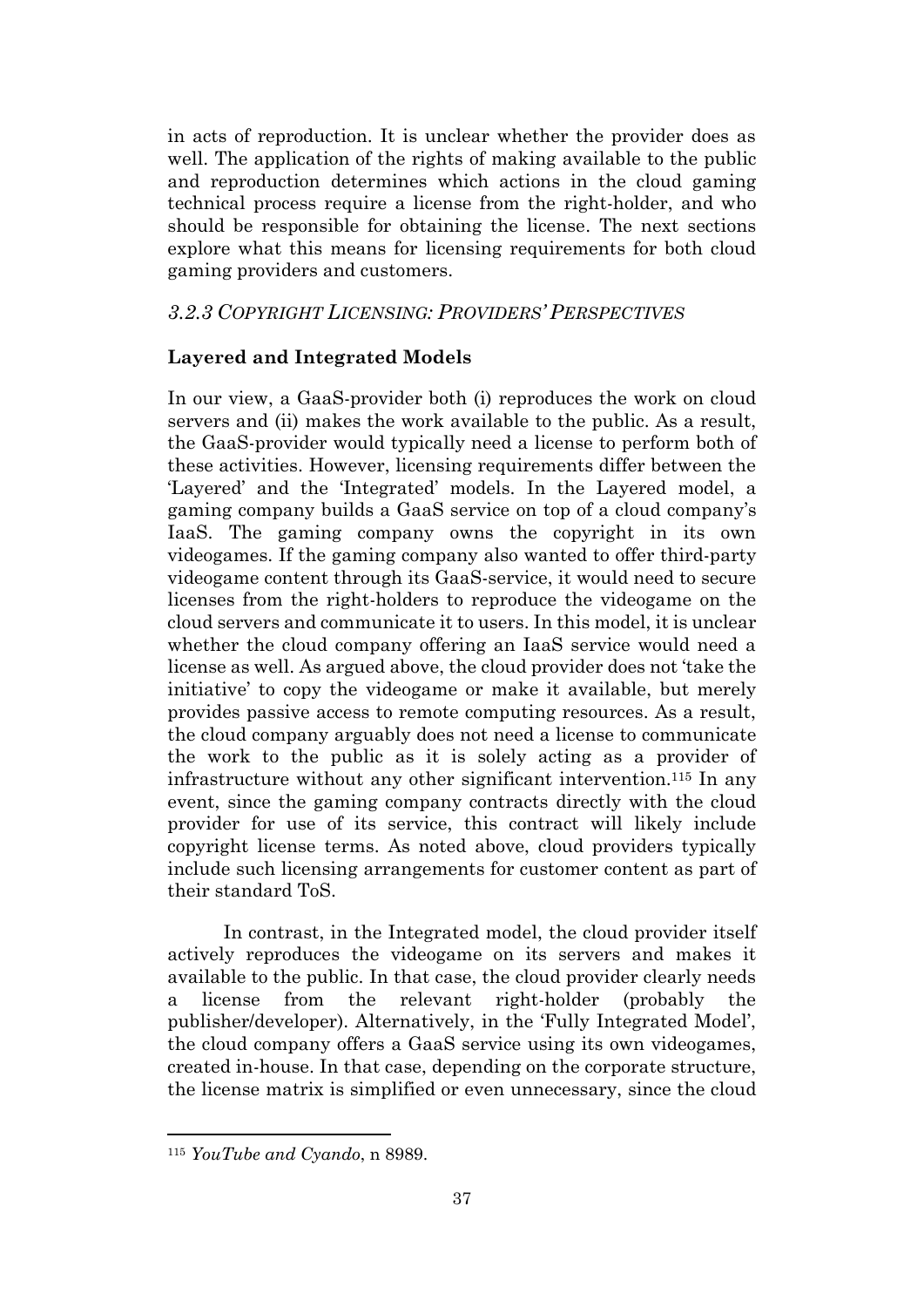provider takes on all three roles of the developer/publisher, the IaaSoperator, and the B2C GaaS-provider.<sup>116</sup>

# **Consumer IaaS Model**

In our view, in the 'Consumer IaaS' model, the gamer actively reproduces the videogame, while the provider merely provides passive access to computing resources. Therefore users, not providers, would be responsible for securing appropriate licenses to access and store content.

# <span id="page-37-0"></span>*3.2.4 COPYRIGHT LICENSING: USERS' PERSPECTIVES*

# **Layered and Integrated Models**

In our view, in both the 'Layered' and 'Integrated' models, the gamer neither reproduces, nor communicates the game to the public. Instead, they are the recipient of a communication to the public. As Hugenholtz puts it: "[T]he mere reception or consumption of information by end-users has traditionally remained outside the scope of the copyright monopoly." <sup>117</sup> As a result, the gamer arguably does not need a copyright license at all. Tollen similarly argues, with regard to SaaS generally, that customers do not need licenses, since SaaS customers do not copy software. Instead, as recipients of a service, they need service contracts which give them a right to access the provider's service.<sup>118</sup> This notion that end users, even when purchasing a videogame, do not need a license to play, is a fundamental shift in the application of copyright law to the gaming industry.

Yet this analysis differs from industry practice. Although in our view GaaS customers *do not need* a copyright license to access the

<sup>116</sup> This is a simplification since, in practice, as noted above, a videogame is a composite work made of different copyright-protected elements. The copyright in some of these elements may be owned by a third-party (such as, for instance, the music used in a game). In that case, the gaming company would have negotiated licences with the third-party right-holder to include the element in the game. There may be a question as to whether those licences allow the gaming company to store and distribute such elements through a cloud service. This would depend on the terms of those licensing agreements.

<sup>117</sup> Bernt Hugenholtz, 'Caching and Copyright: The right of temporary copying' (2000) EIPR 22:10, 498.

<sup>118</sup> David Tollen, 'Don't Use License Agreements for Software-as-a-Service' (*TechContracts*, 1 June 2018)

[https://www.techcontracts.com/2018/06/01/dont-use-licenses-saas](https://www.techcontracts.com/2018/06/01/dont-use-licenses-saas-contracts/)[contracts/](https://www.techcontracts.com/2018/06/01/dont-use-licenses-saas-contracts/) accessed 23 July 2021.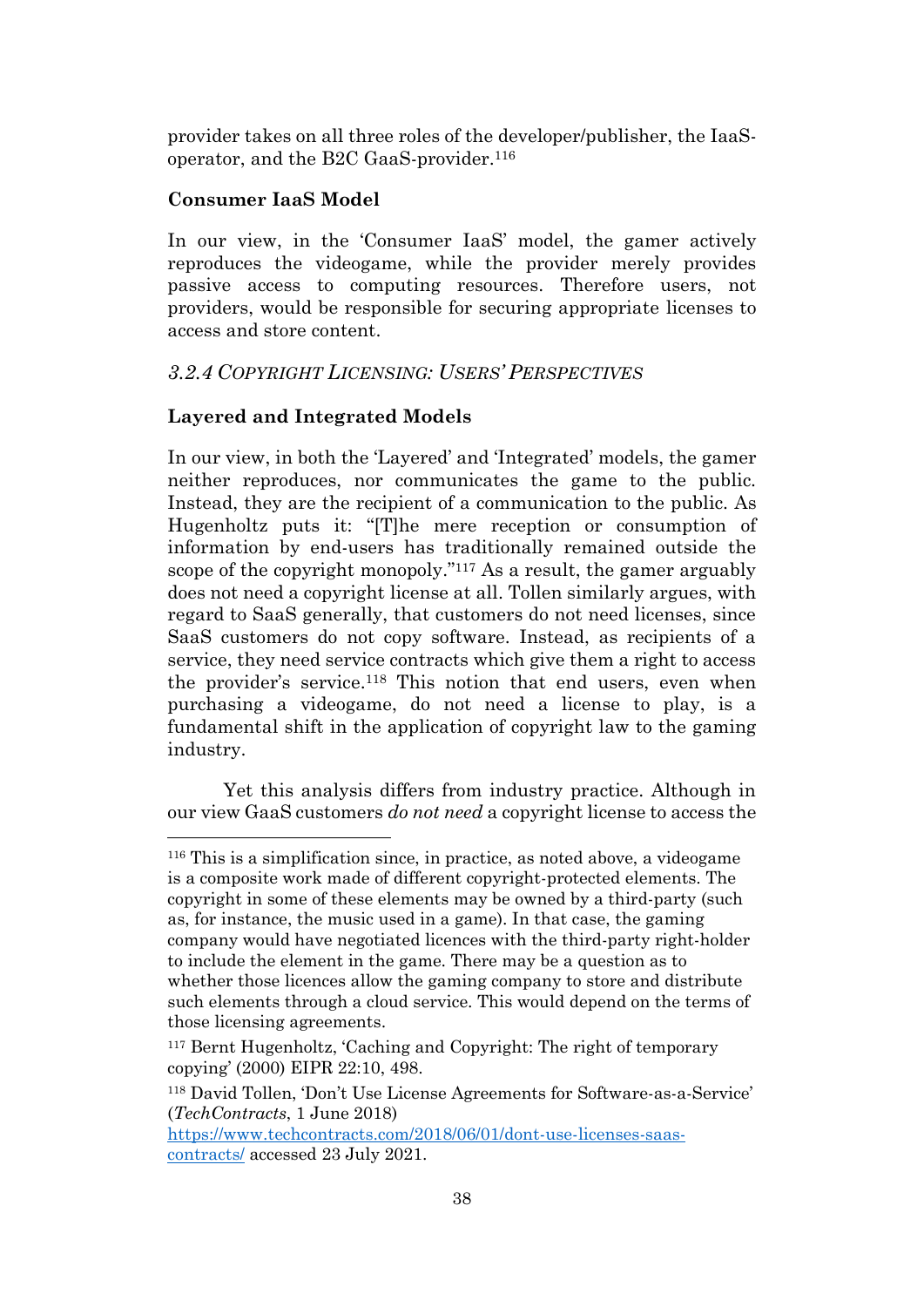videogames they play on a GaaS service, the industry currently acts as if they do. For example, in its EULA, Stadia states: "The Content is licensed to you, not sold. Publisher grants you a limited, nonexclusive license to access and use the Content for which you have an entitlement for your personal, non-commercial use through Stadia." <sup>119</sup> In our view, it would be more accurate to phrase this as a contractual right of access, than as a copyright license. This would mirror the terms of video-streaming service Netflix, which refer to a "right to access the Netflix service". <sup>120</sup> Using the copyright licensing terminology for GaaS services is somewhat confusing. That said, it's not immediately apparent that there are direct legal consequences to using either 'licensing' or 'service contract' terminology in the ToS. This might be a good area for further research. Moreover, it is highly unlikely that we will see complete abandonment of licensing systems for GaaS models as these licenses are used to govern other aspects of the videogame experience beyond access to the game. End user license agreements ('EULAs') are commonly used to impose community norms (such as cheating and harmful conduct standards), address virtual property rights, outline guidelines for player privacy, and govern rules for derivative content, esports and competitive gaming. These are all important to the gaming industry and its players but cannot be addressed adequately by the cloud gaming service provider alone. Thus, end user contracts will likely continue to be utilized as a tool of governance by game developers and publishers, whether phrased as EULAs or as service contracts.

#### **Consumer IaaS Model**

In our view, the user is required to obtain an appropriate software license to play a videogame using a Consumer IaaS service. The notion of 'appropriate' raises the question: is this kind of use covered by existing videogame licenses offered to end users? For example, if

[documentation/answer/9567087?hl=en](https://support.google.com/product-documentation/answer/9567087?hl=en) accessed 23 July 2021. Similarly, Amazon's ToS for its Luna service state: 'If the Digital Content does not include a Publisher EULA that specifies Digital Content license rights, Publisher grants you a limited, nontransferable license to access the Digital Content only for your personal and noncommercial purposes.' Amazon, 'Amazon Luna Terms of Use' (Amazon, 16 October 2020) [https://www.amazon.com/gp/help/customer/display.html?nodeId=G5FYRV](https://www.amazon.com/gp/help/customer/display.html?nodeId=G5FYRVVJK7KFGQQN) [VJK7KFGQQN](https://www.amazon.com/gp/help/customer/display.html?nodeId=G5FYRVVJK7KFGQQN) accessed 23 July 2021.

120 'During your Netflix membership we grant you a limited, nonexclusive, non-transferable right to access the Netflix service and view Netflix content.' Netflix, 'Terms of Use,' section 4.2 <https://help.netflix.com/legal/termsofuse> accessed 23 July 2021.

<sup>119</sup> Google, 'Stadia End User License Agreement for Content' (Google, 5 November 2019) [https://support.google.com/product-](https://support.google.com/product-documentation/answer/9567087?hl=en)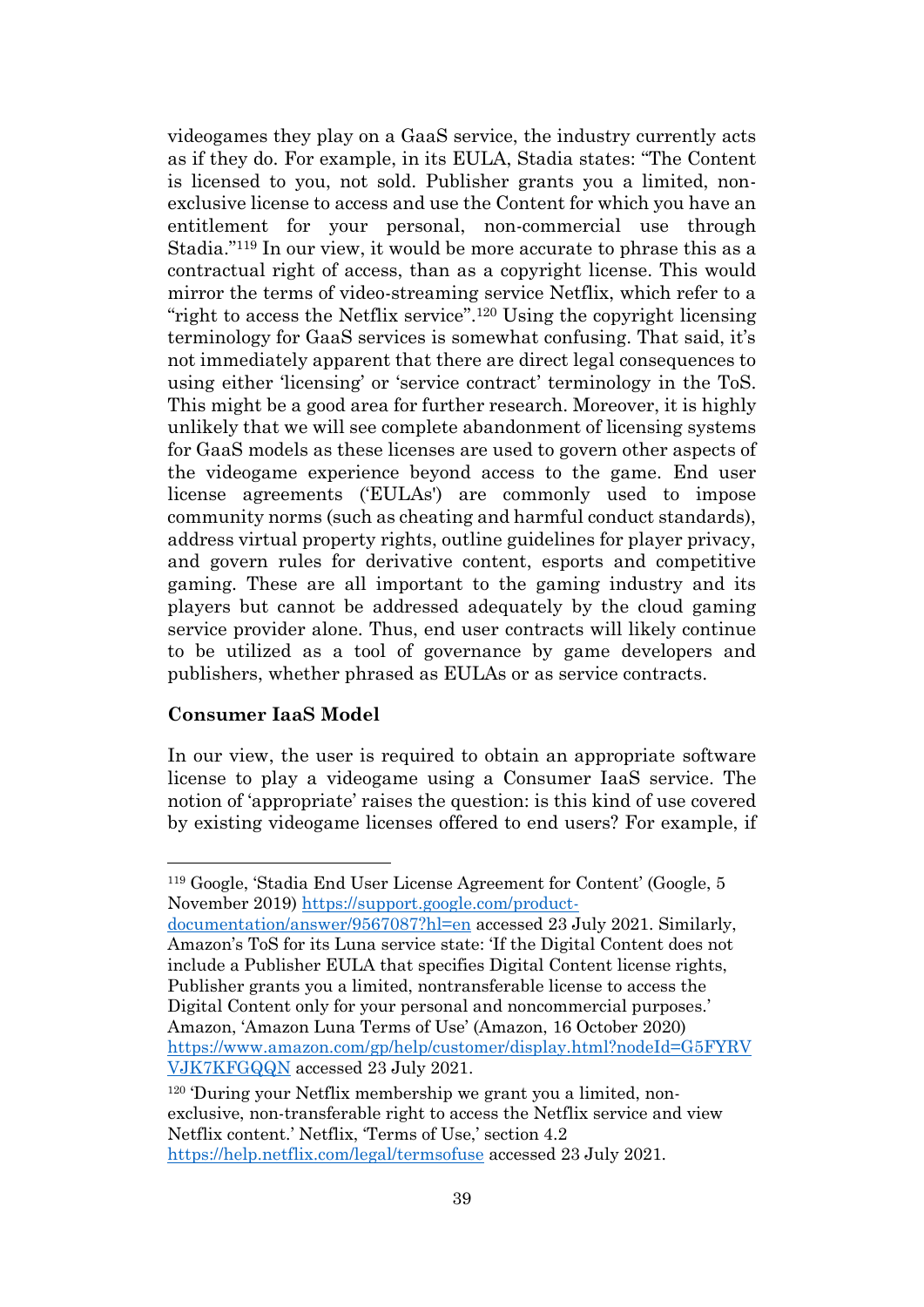a gamer has already purchased a license to play a videogame on their PC through a digital distributor, would this license also allow them to play that game in the cloud via a 'Consumer IaaS' service? Existing licenses would ordinarily cover the user installing the videogame on their own local device. Using a 'Consumer IaaS' service is functionally similar to the gamer installing the videogame on a local physical device they have rented, an action that would be permitted by existing end user licenses. The difference is merely that the rented machine is virtual, rather than physical, and is accessed remotely over the internet, instead of being in the gamer's possession. This would suggest that an existing license could theoretically also cover use of the videogame on a 'Consumer IaaS' service.

However, in practice, some videogame companies have explicit license terms that rule out the use of cloud computing to access purchased games. For example, Blizzard's standard ToS forbid users from accessing its software "in connection with any unauthorized third-party 'cloud computing' services, 'cloud gaming' services, or any software or service designed to enable the unauthorized streaming or transmission of Game content from a third-party server to any device." <sup>121</sup> In such cases, the license would not cover use of the videogame on a 'Consumer IaaS' service.

<span id="page-39-0"></span>In theory, consumers could try to challenge such restrictive copyright licensing terms under consumer protection law, for instance by arguing that they constitute 'unfair terms'. However, there may be good reasons for game companies to prohibit such behavior. For example, allowing gamers to use 'Consumer IaaS' services could facilitate game sharing that undermines copyright protections. Sharing a physical device among friends is cumbersome. Yet these physical limitations do not apply when the machine is virtual. Even though videogames stored on a VM would only be accessible to one gamer at a time, multiple gamers could share a single 'Consumer IaaS' account and use it at different times. This would harm the copyright owner's potential to economically exploit its work. Nonetheless, this concern must be balanced against the benefits to consumers in accessing videogames via technologically innovative and economically more efficient means.

<sup>121</sup> Blizzard, 'Blizzard End User License Agreement' (Blizzard, 9 October 2020) [https://www.blizzard.com/en-gb/legal/fba4d00f-c7e4-4883-b8b9-](https://www.blizzard.com/en-gb/legal/fba4d00f-c7e4-4883-b8b9-1b4500a402ea/blizzard-end-user-license-agreement) [1b4500a402ea/blizzard-end-user-license-agreement](https://www.blizzard.com/en-gb/legal/fba4d00f-c7e4-4883-b8b9-1b4500a402ea/blizzard-end-user-license-agreement) accessed 23 July 2021. Activision Blizzard provides in its software terms of service that users agree they will not '(5) use the Program in a network, multi-user arrangement, or remote access arrangement, including any online use except as included in the Program functionality.'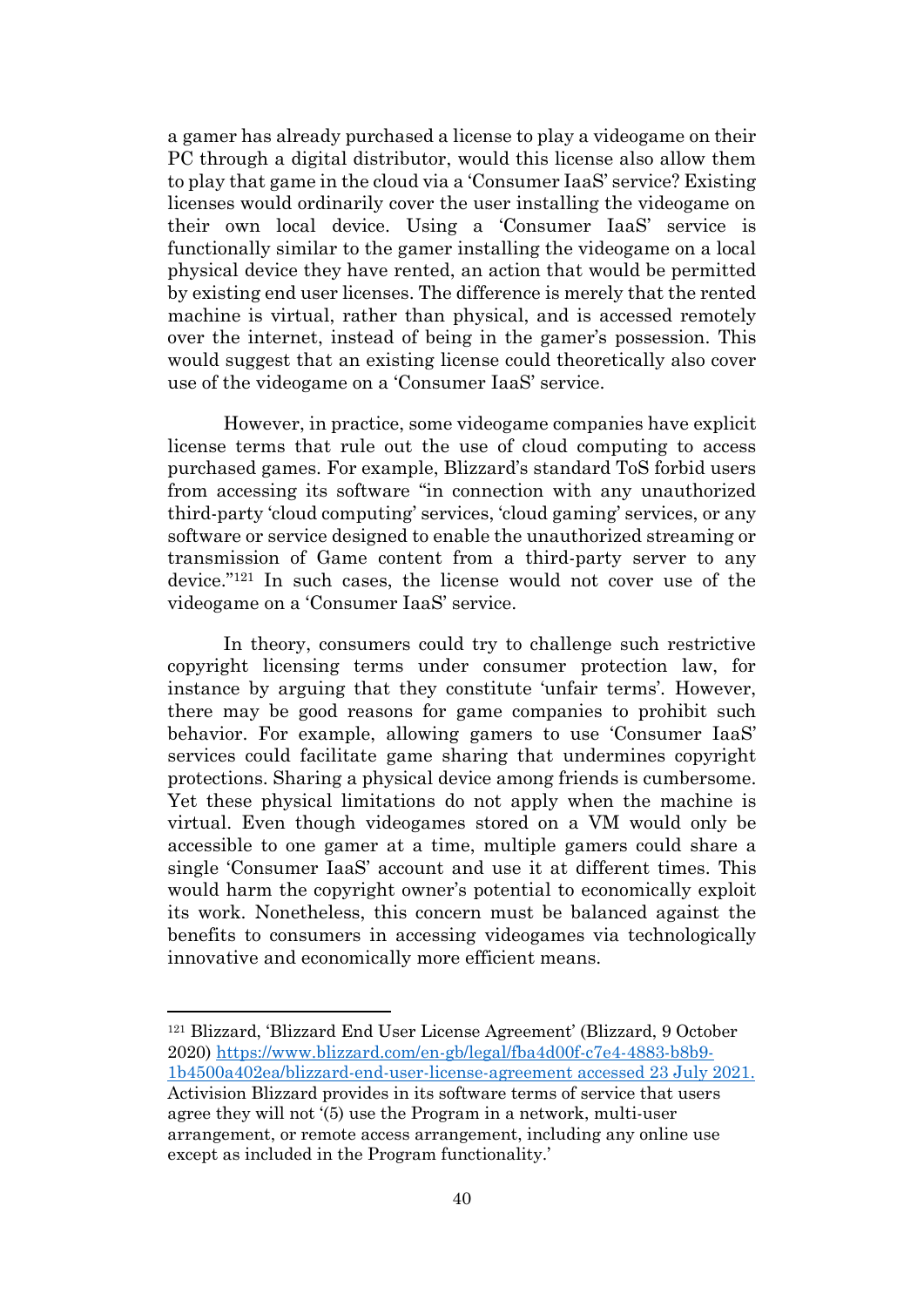## <span id="page-40-0"></span>*3.2.5 CROSS-BORDER CONTENT PORTABILITY*

As discussed above, GaaS providers need to obtain a license to make videogames available to their customers. However, such licenses typically come with territorial restrictions, for instance to make the game available in a particular jurisdiction, such as the US. What, then, happens when an American subscriber travels to Italy for a vacation and wants to access her cloud gaming library from her hotel? The copyright-protected works will now be communicated in Italy and such communication will require a separate license than that required to make the work available in the US.

<span id="page-40-1"></span>This issue is partially solved for EU citizens travelling within the EU by Regulation 2017/1128 on Cross-Border Portability of Online Content Services. This regulation applies to portable online content services offering content such as music, games, films, entertainment programs, or sports events and requires that EU users have access to the same content through these services that they would in their state of residence while temporarily traveling in any other Member State.<sup>122</sup> The Regulation simplifies this requirement by treating any relevant content transmissions, for legal purposes, as though they occur in the user's Member State of *residence*, not the Member State in which the user is located temporarily.<sup>123</sup> This removes the requirement for the provider to secure a new license to communicate the relevant works in a new jurisdiction.

While Europe has simplified portability for its single market, elsewhere issues may still arise regarding access to cloud gaming services by travelling customers. Cloud gaming service providers appear to be trying to negotiate licenses that allow users to access their videogames while travelling, though cannot guarantee that all purchased content will be available everywhere.<sup>124</sup> This issue is likely most efficiently addressed internally by such licensing

<sup>122</sup> Regulation 2017/1128/EU 14 June 2017 on cross-border portability of online content services in the internal market, OJ L 168, 30.6.2017 ('Regulation on cross-border portability').

<sup>123</sup> Regulation on cross-border portability n [122122](#page-40-1) Art. 4.

<sup>124</sup> Stadia, 'FAQ,'

<https://support.google.com/stadia/answer/9338946?hl=en-GB> 23 July 2021: 'Is Stadia region-locked, or can I access Stadia in any of the countries where it's available? We strive to make all games available in countries where Stadia is available. In some cases, publishers may elect not to make their games available in all countries.'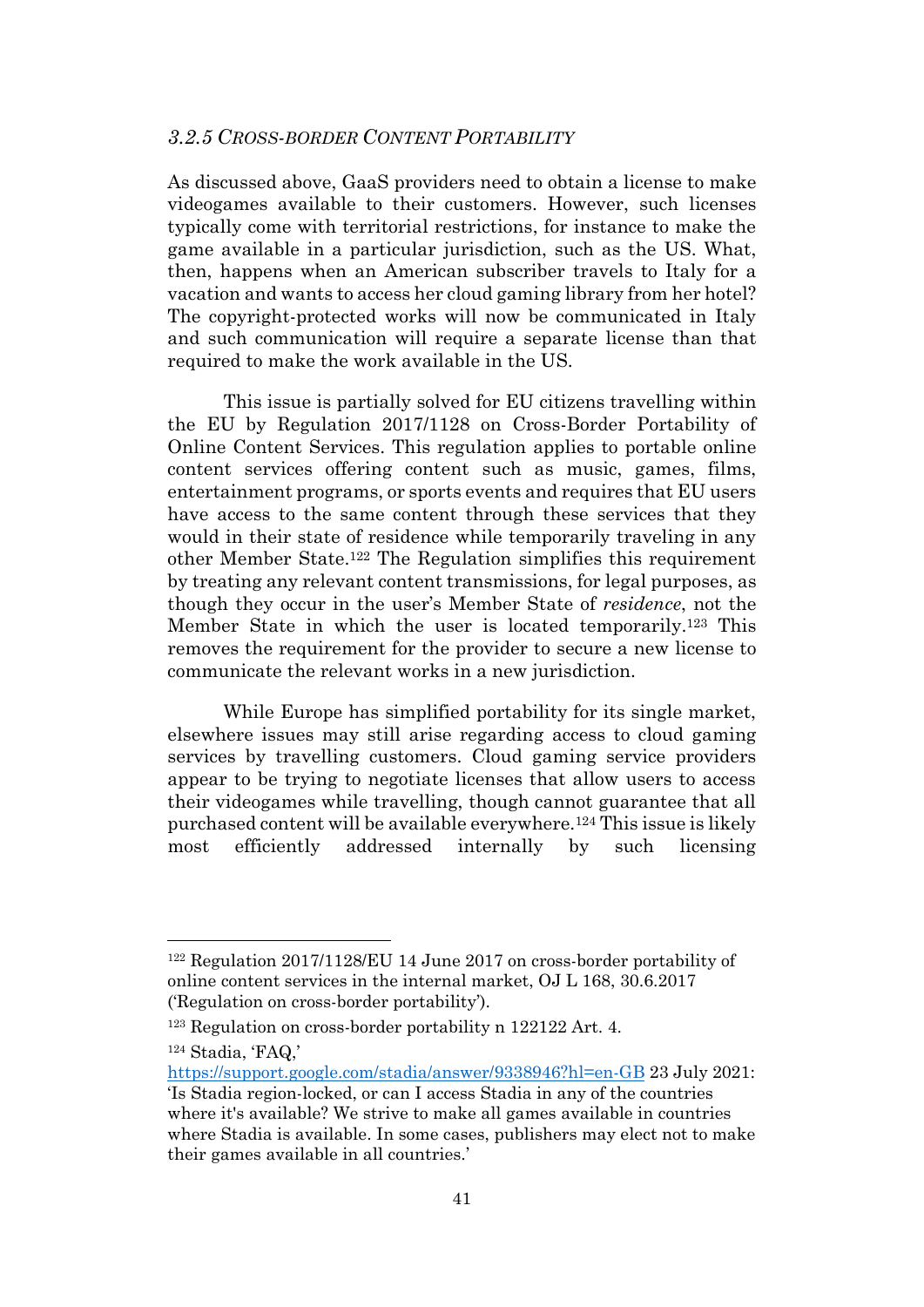arrangements, as previously done by VoD providers such as Netflix, rather than through legislation or treaty.<sup>125</sup>

# <span id="page-41-0"></span>*3.2.6 INTERIM CONCLUSIONS*

This section has established three main points. First, copyright analyses are potentially greatly simplified for GaaS services as the right of reproduction is no longer implicated for end users and no license is actually required. Second, the Consumer IaaS model operates on tenuous legal grounds, since it is unclear whether gamers have the right to copy and run games on remote servers under existing licenses, and videogame companies may seek to void it in future as a viable model altogether via license restrictions. Third, while content portability will be an issue, it is best solved by B2B IP licensing arrangements similar to those of VoD providers.

There are also other copyright implications arising from the use of cloud services that merit further research. For example, the modding<sup>126</sup> community may suffer because, without any end user copies of the videogame code, modding will become impossible (unless cloud gaming providers support the practice). Second, the preservation of videogames becomes largely reliant on cloud providers, since no copies are stored on gamers' physical carriers nor are any physical copies distributed to end users. Finally, this new paradigm shift also has important implications when considering the rights in works included within a videogame (e.g. music) when the videogame is streamed/communicated to the public. Determining which party is responsible for obtaining the relevant licenses and the best way to do so on a global scale will be important considerations in the future. These issues, among others, merit further research.

<sup>125</sup> Netflix explains how it licenses content for various regions here: Netflix, 'Help Center,' <https://help.netflix.com/en/node/4976> accessed 23 July 2021.

<sup>126</sup> 'Modding' refers to an amateur practice of modifying a videogame's code to alter the way the game plays. This can result in simple adjustments to the game's graphics, such as replacing enemy characters in a game with the Teletubbies, or drastic changes to the way a game is played. See: Rafi Letzer, 'Online communities are changing video games to make them better, weirder, and much more wonderful' (*Business Insider*, 20 July 2015) [https://www.businessinsider.com/video-game-modding-2015-](https://www.businessinsider.com/video-game-modding-2015-7?r=US&IR=T) [7?r=US&IR=T](https://www.businessinsider.com/video-game-modding-2015-7?r=US&IR=T) accessed 29 July 2021; Leonard Manson, 'Resident Evil 8 Village Mod Turns Teletubbies into Enemies' (*Somag News*, 24 May 2021) [https://www.somagnews.com/resident-evil-8-village-mod-turns](https://www.somagnews.com/resident-evil-8-village-mod-turns-teletubbies-into-enemies/)[teletubbies-into-enemies/](https://www.somagnews.com/resident-evil-8-village-mod-turns-teletubbies-into-enemies/) accessed 29 July 2021.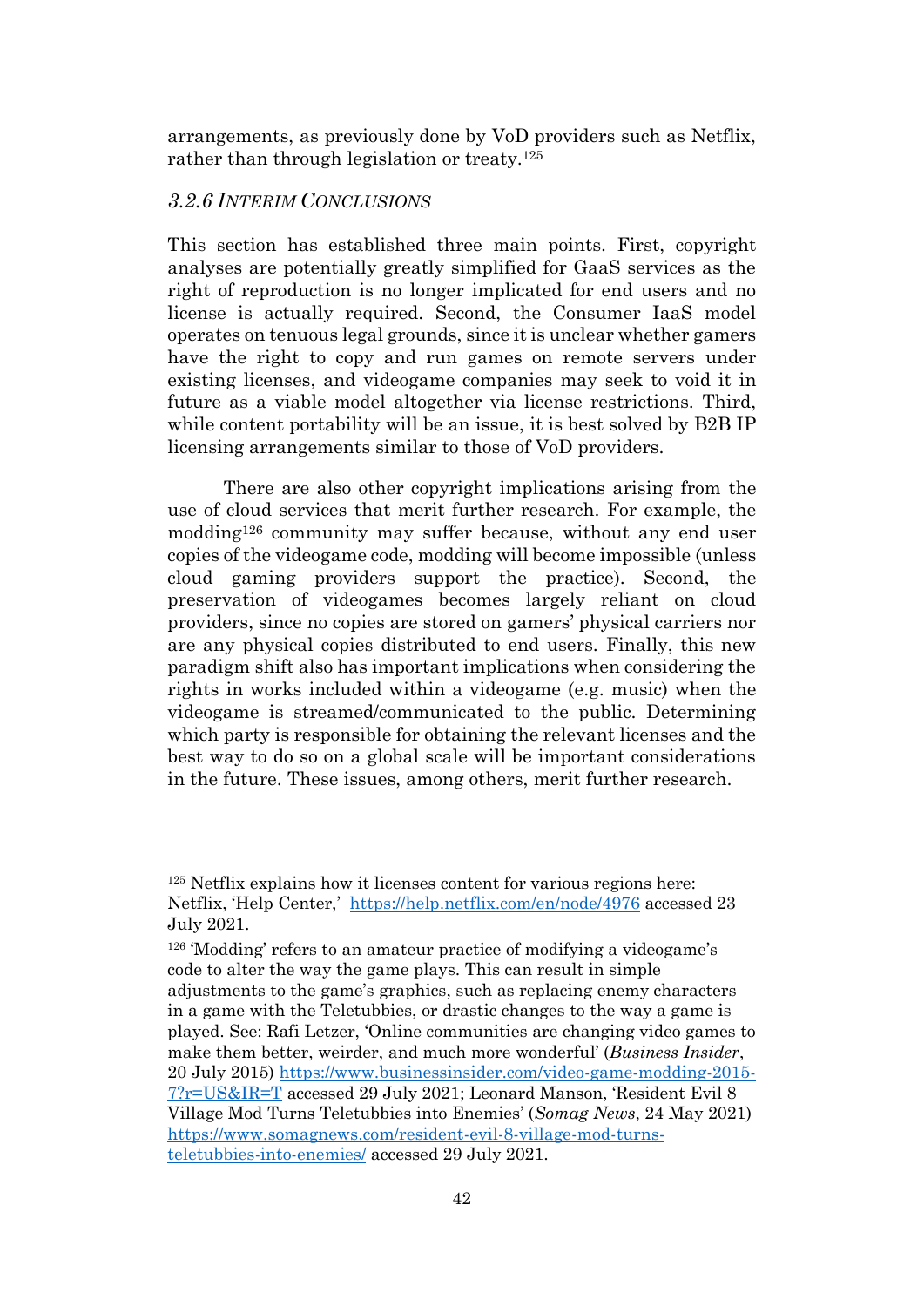# <span id="page-42-0"></span>**3.3 CONTRACTUAL ISSUES**

#### <span id="page-42-1"></span>*3.3.1 INTRODUCTION*

In this section, we analyze the implications of cloud gaming services for contractual offerings to end users. We focus on how the cloud will impact rights of access to purchased videogames and addon content. We find that the actual bundle of rights offered to gamers changes only slightly in a cloud gaming environment compared to traditional digital distribution. However, gamers' perceptions and understanding (or 'misunderstanding') of their 'rights' are likely to evolve because of the increased detachment created by the way rights of access to videogames are offered and rights to terminate access are reserved.

#### <span id="page-42-2"></span>*3.3.2 CONSUMER CONTRACTS*

Videogames are complex works that, in the case of digital distribution, are, legally speaking, licensed to end users, not sold. Under English property law, a digital copy of a videogame does not itself qualify as an object of property. Therefore, videogames are not 'owned' by those who purchase them and end users are generally unable to claim any property rights in the games they buy. In contrast, for videogames sold on physical carriers (such as discs or cartridges), the user will have a property right in the physical carrier which will, to a degree, extend to its contents.<sup>127</sup> Despite the fact that the videogame embedded in the physical carrier is still considered to be licensed, not owned, owners of games on discs or cartridges have certain property rights (such as the right to resell their games) that owners of purely digital games do not have.<sup>128</sup> When videogames are purchased in a purely digital format, regardless of whether they are downloaded directly to the user's hard drive or accessed from a cloud

<sup>127</sup> Johan David Michels and Christopher Millard, 'Mind the Gap: The Status of Digital Files Under Property Law' (2019), Queen Mary School of Law Legal Studies Research Paper No.

<sup>317/2019</sup> [https://ssrn.com/abstract=3387400,](https://ssrn.com/abstract=3387400) 7.

<sup>128</sup> Courts in both the United States and Europe have ruled that digitallypurchased versions of copyright works should be treated differently under the law than those bought on physical carriers with respect to the first sale doctrine (U.S.) and principles of exhaustion of rights (Europe). Thus, there is no legal secondary market for these types of videogames in either the U.S. or Europe. See: *Capitol Records, LLC v. ReDigi Inc*., No. 16-2321 (2d Cir. 2018); CJEU, *Nederlands Uitgeversverbond, Groep Algemene Uigevers v. Tom Kabinet Internet BV et al*, (2019) Case C-263/18.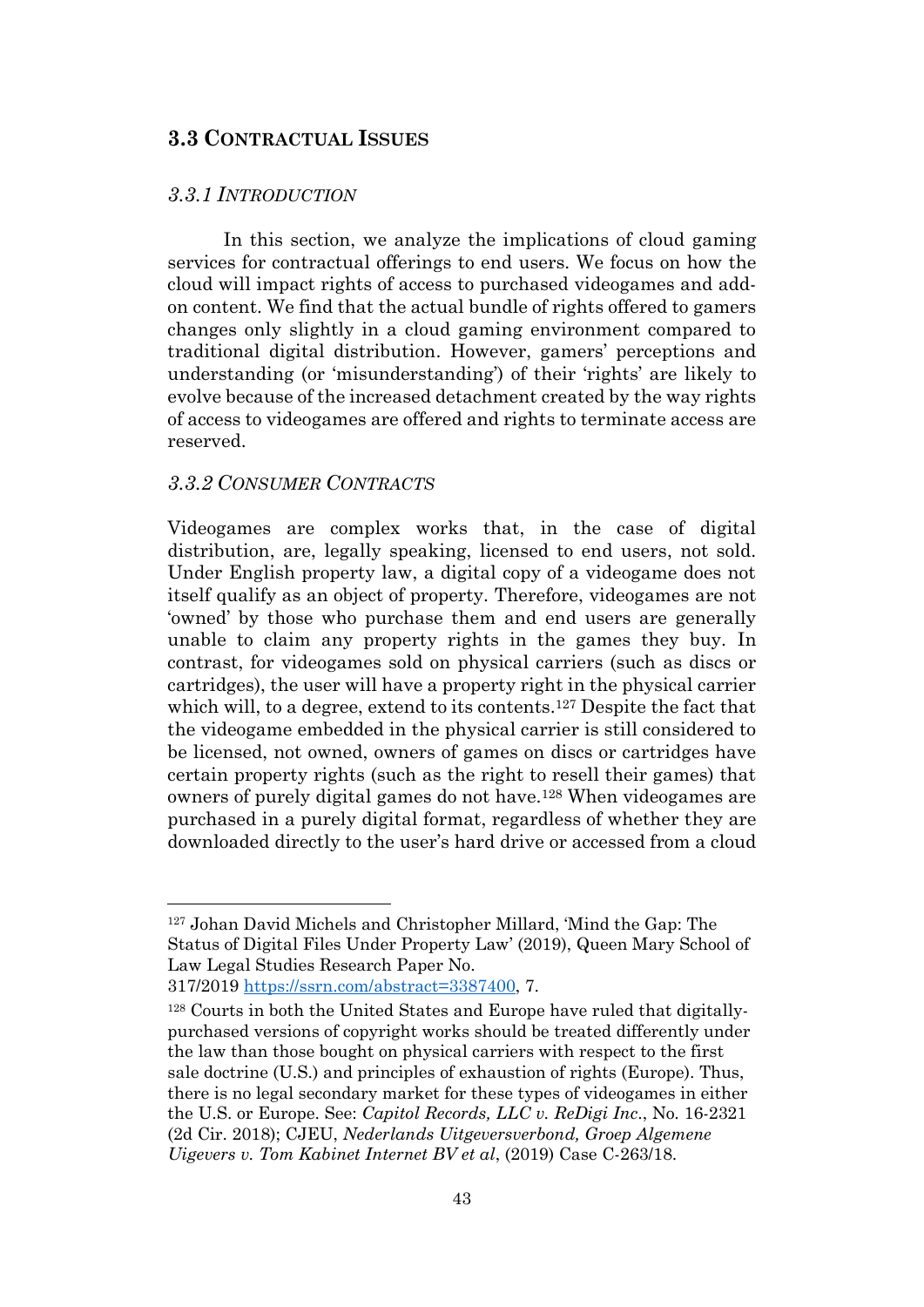gaming service provider, the content is licensed, not sold, to the end user.<sup>129</sup>

The transition to a cloud-based system of delivery or access to videogames will not change this licensing/ownership paradigm. However, the impact that cloud computing has on the delivery of videogames, particularly the streaming to end users of audio-visual elements, may affect the way end users access the games they purchase. As GaaS services do not require end users to obtain licenses for the games they play, service contracts and rights of access might replace licensing as the tools to govern rights of access for this sort of digital content. When analyzed through the lens of 'ownership' of the videogame, the introduction of cloud elements will not feel like a change in most ways from the end user perspective. All property rights in videogames will continue to be retained by the publisher. End users purchasing a game will either be granted a license or a service contract. However, depending on the service model, the shift to cloud-based delivery services for game content may result in further detachment for end users from any semblance of ownership that they may associate with their digital purchases. This is because in most cloud gaming service models all purchases made will be locked to a single GaaS provider. While this non-transferability of content replicates existing behavior in the console environment, there are certain aspects of the cloud gaming business model that result in a more constricted bundle of rights for users, as discussed below.

#### **Cloud gaming models and access rights**

When comparing the three models of cloud gaming services, there are some key differences in how users' rights to purchased content may be affected. The critical distinction here is from whom the end user is obtaining a license or a contractual right of access. In the Layered model, the user contracts with a game company for a GaaS-service, built on top of a cloud provider's IaaS service. In that case, the user will likely be licensing content directly from the IP right-holder.

In the Integrated model, the user will contract with a cloud provider for a GaaS-service. The cloud provider will negotiate licensing arrangements with game companies (as IP right-holders).

<sup>129</sup> The terms of the license are typically covered in an End User License Agreement ('EULA'). An example of the EULA for the widely popular game Fortnite states: 'The Software is licensed, not sold, to you under the License. The License does not grant you any title or ownership in the Software.' Epic Games, 'Fortnite End User License Agreement,' <https://www.epicgames.com/fortnite/en-US/eula> accessed 22 July 2021.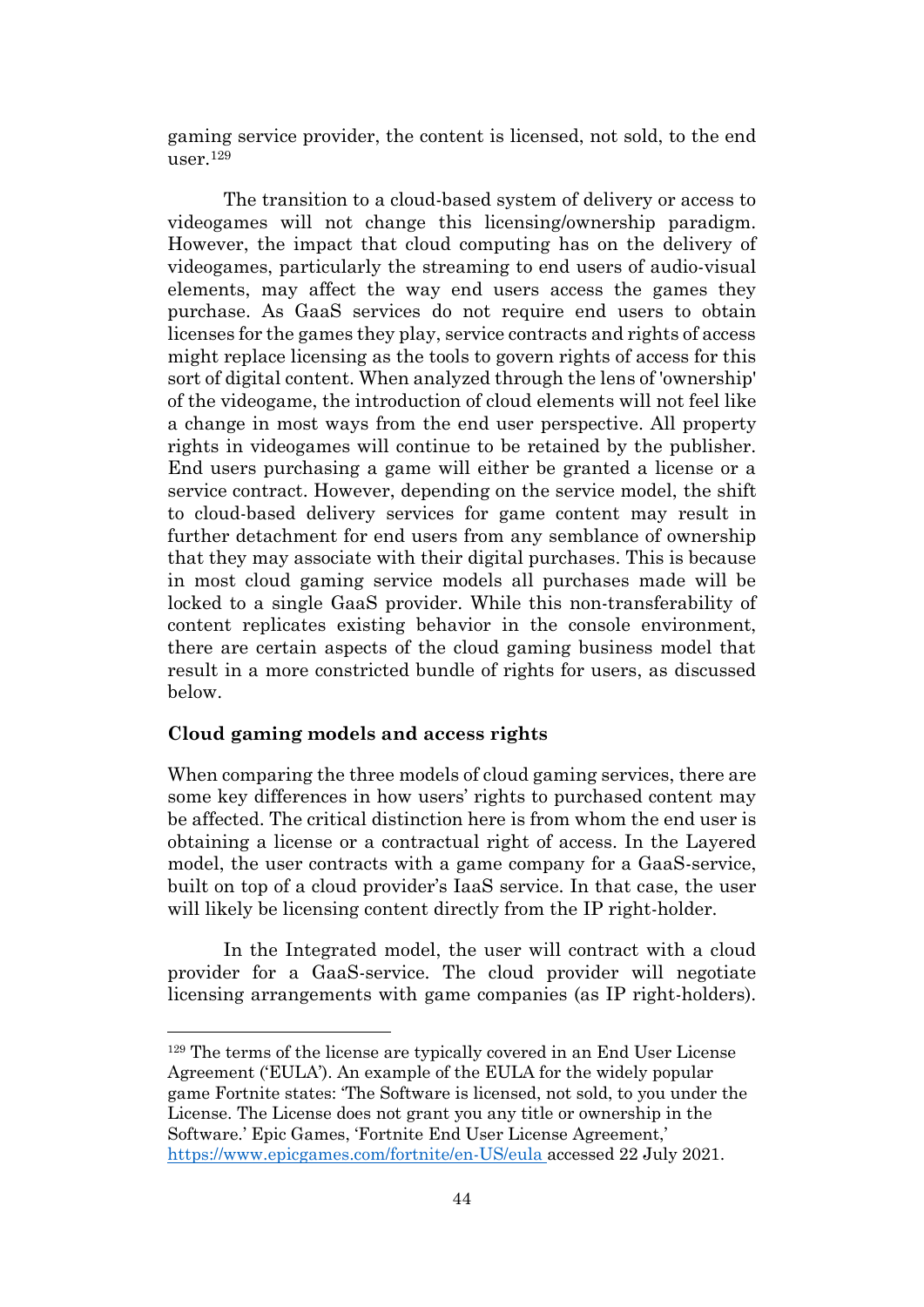As a result, the end user would receive either a sub-license from the cloud provider or a contractual right of access, which will rely on the arrangements between the cloud provider and the game company. As a result, end user rights are inextricably tied to the relationship between the cloud provider and the game publisher. If the latter relationship breaks down, the user would no longer be able to access the game via the cloud service. In that case, the end user might be entitled to a refund for purchased content from the cloud provider under consumer protection law<sup>130</sup> – but would no longer have a valid right to play the game, whether via the cloud service or elsewhere. In addition, they might lose any saved game data they had stored on the cloud service.

Finally, the Consumer IaaS model operates on a BYOL basis, meaning gamers must purchase their own license elsewhere. Thus, in theory, the Consumer IaaS model offers more flexibility and portability than other models, thereby creating a broader right of access for users purchasing games. However, as discussed in the preceding copyright section, the relevant legal provisions that this model relies upon are untested and it appears to be relatively simple for game publishers to exclude gamers from using these types of services with specific terms in their EULAs.<sup>131</sup> Users who purchase games to be played on these types of services but do not own a computer capable of running the games locally may, one day, find themselves with a library of game licenses that they cannot play anywhere (unless they invest in a high-powered gaming PC).

# **Rights of access and termination across cloud gaming providers**

End user licenses and/or service contracts contain two important factors that can give gamers certainty regarding the purchases they make. These factors are: (1) access, or the rights instilled by the agreement that permit and limit the end user to access the content they purchase, and (2) termination, or the ability of the right-holder (or other third party) to terminate the rights of access granted by the agreement. These rights will be governed largely by the ToS for the cloud gaming provider.

<sup>130</sup> See: Directive (EU) 2019/770 of the European Parliament and of the Council of 20 May 2019 on certain aspects concerning contracts for the supply of digital content and digital services, OJ L 136, art 10.

<sup>131</sup> See e.g.: Blizzard's EULA barring cloud-based access, n [121121.](#page-39-0)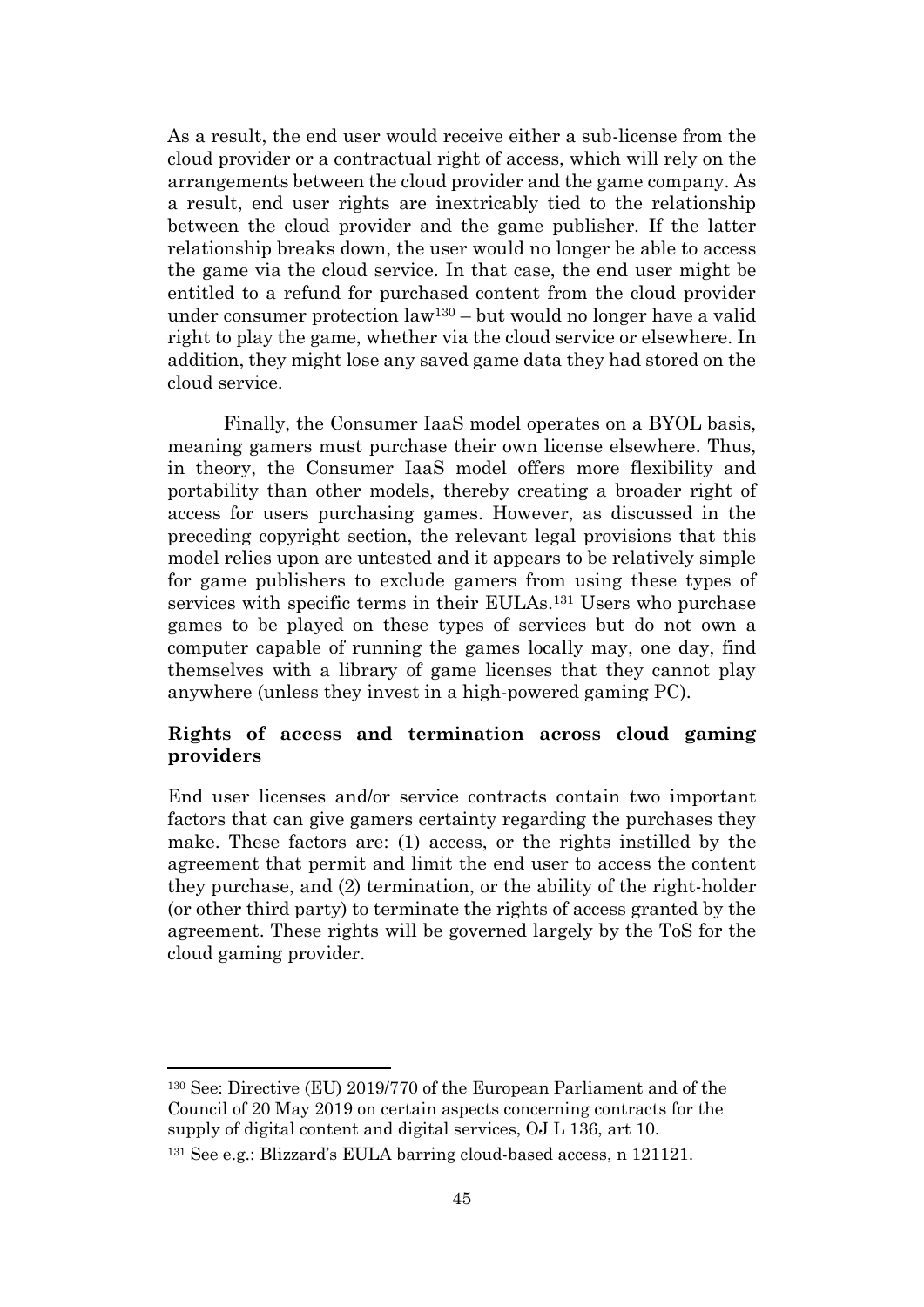Access refers generally to an end user's ability to play the games she has paid for. Cloud gaming raises the following questions in relation to access:

- Is access dependent on a continued subscription or relationship between the end user and the GaaS service provider?
- Is access dependent on a continued relationship between the GaaS provider and a third-party right-holder?
- <span id="page-45-0"></span>• Is access dependent on the viability of services offered by the GaaS provider or its service as a whole?

In nearly all situations, access to purchased games will likely be reliant on an active relationship between the cloud gaming service provider and the end user. This makes sense for subscription library services such as Xbox Games Pass Ultimate and Luna, since access to the library of games is part of the service. However, cloud gaming services that allow users to purchase individual games may also limit users to accessing those games exclusively on their service.<sup>132</sup> In this respect, access may be more limited in a cloud gaming environment than in a traditional one, since the gamer receives a more restricted right of access. While purchased games are typically only accessible on one type of device (e.g. Playstation, Xbox, Switch, or PC), access is not reliant on paying a recurring subscription fee to a service,<sup>133</sup> or facing the risk that a service might be discontinued at any time in the future.<sup>134</sup>

<sup>132</sup> Google states that: 'the purchase of Content means that you are granted an access right to the Purchased Content through the Service and does not include a transfer of a property right in the Purchased Content.' Google, 'Stadia End User License Agreement For Content' (5 November 2019) [https://support.google.com/product-](https://support.google.com/product-documentation/answer/9567087?hl=en&visit_id=637477851337585586-2108356297&rd=1)

[documentation/answer/9567087?hl=en&visit\\_id=637477851337585586-](https://support.google.com/product-documentation/answer/9567087?hl=en&visit_id=637477851337585586-2108356297&rd=1) [2108356297&rd=1](https://support.google.com/product-documentation/answer/9567087?hl=en&visit_id=637477851337585586-2108356297&rd=1) accessed 23 July 2021. Therefore, purchases made through Stadia will only be available to access within the Stadia service. However, Stadia has a free service with lower resolution rates where users will still be able to access their purchased games if they wish to end their (paid) Stadia Pro subscription. Google, 'Stadia FAQ,' [https://support.google.com/stadia/answer/9338946?hl=en&ref\\_topic=94611](https://support.google.com/stadia/answer/9338946?hl=en&ref_topic=9461109) [09](https://support.google.com/stadia/answer/9338946?hl=en&ref_topic=9461109) accessed 23 July 2021.

<sup>&</sup>lt;sup>133</sup> Except with respect to online multiplayer games where users are typically required to pay additional fees for use of the online multiplayer service discussed above in Section 2.4.1.

<sup>134</sup> For a list of discontinued Google services, products, devices and apps, see: [https://killedbygoogle.com.](https://killedbygoogle.com/)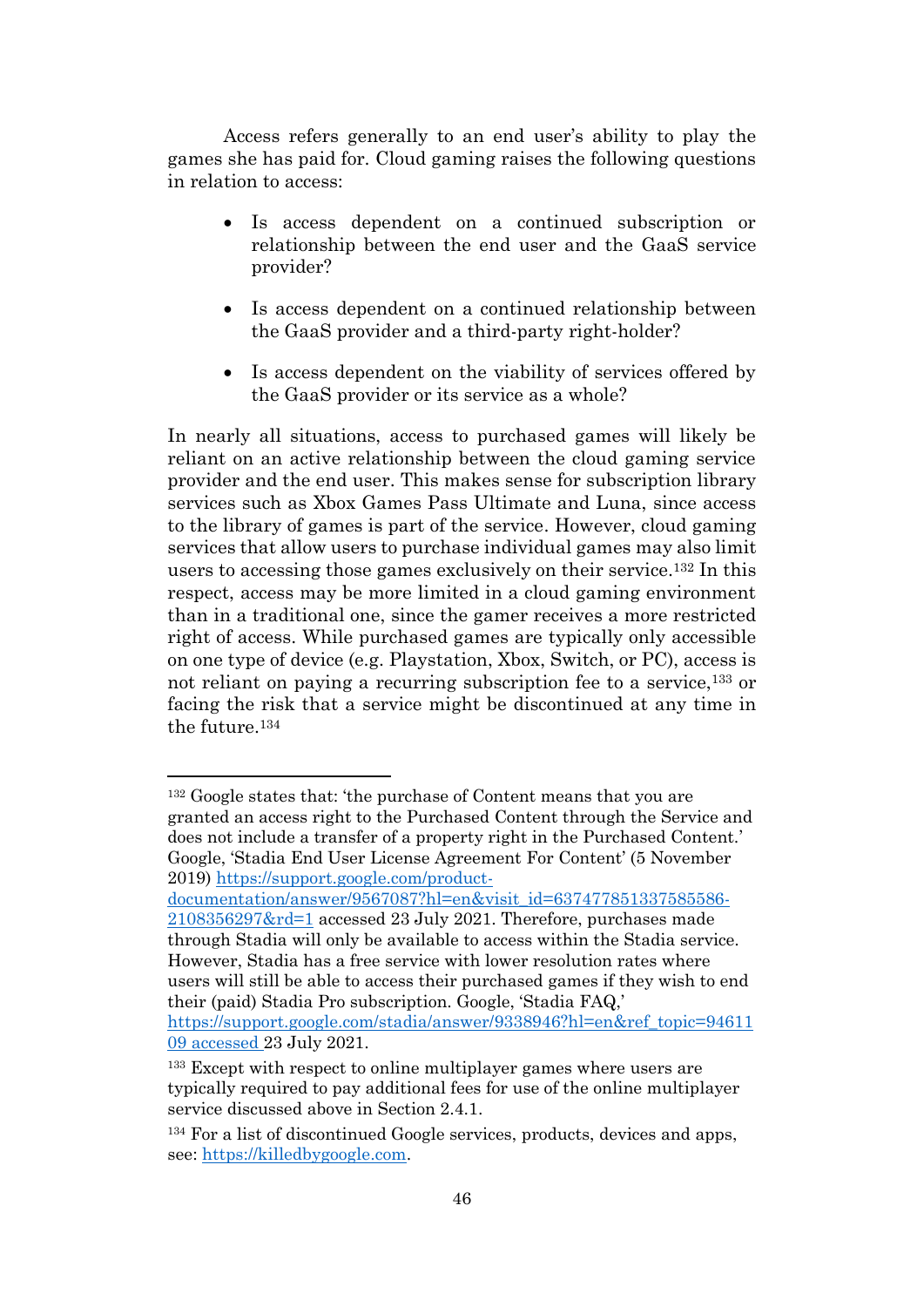Access to purchased game content may also be dependent, to a degree, on a continued relationship between the cloud service provider and the right-holder. This will likely, again, be determined by the business model of the cloud gaming service. For subscription library services, access to games will depend on the service provider's relationship with the right-holders, with games being rotated in and out of the library over time. For example, users of the Nvidia Geforce Now service depend on Nvidia's relationship with game developers/publishers to play their games through the GeForce Now service. In early 2020, a wave of AAA and indie developers pulled their content from Geforce Now. <sup>135</sup> As a result, any end users who had purchased licenses with the aim of playing those games specifically through the GeForce Now service could no longer play them, and ended up with 'stranded licenses'. Admittedly, cloud gaming providers that offer individual game purchases will likely seek to ensure that purchased games remain available to those who purchased them even if the right-holder later removes the game from the service.<sup>136</sup> While Stadia has committed to continued support for purchased games even if the publisher removes them from the service, this might not be the case for other cloud gaming services. For example, Nvidia states that content purchased from a digital store on its GeForce Now platform may not be available to access at all via GeForce Now and that available content may later become unavailable.<sup>137</sup> However, in Nvidia's case, all purchased content will remain accessible on a suitably equipped gaming PC. Thus, users who purchase games on GaaS services within the Integrated or Layered models will be reliant on the service provider negotiating the right to continue to make purchased games available for use by end users indefinitely. In Consumer IaaS models, users will have the freedom to change cloud service providers at will because the license is not tied to this relationship. Users will also retain the right to play purchased games on a local PC indefinitely.

The notion that access to purchased content ultimately relies on the continued availability of the cloud gaming service seems obvious; if Google shuts down Stadia, those who purchased games to

<sup>135</sup> Nick Statt, 'Nvidia's GeForce Now is becoming an important test for the future of cloud gaming,' (The Verge, 2 March 2020)

[https://www.theverge.com/2020/3/2/21161469/nvidia-geforce-now-cloud](https://www.theverge.com/2020/3/2/21161469/nvidia-geforce-now-cloud-gaming-service-developers-controversy-licensing)[gaming-service-developers-controversy-licensing](https://www.theverge.com/2020/3/2/21161469/nvidia-geforce-now-cloud-gaming-service-developers-controversy-licensing) accessed 23 July 2021.

<sup>&</sup>lt;sup>136</sup> Google states that purchased games will remain available to users to play on Stadia even if the game publisher stops supporting Stadia in the future. 'Stadia FAQ,' n [132132.](#page-45-0)

<sup>137</sup> Nvidia, 'Membership Terms,' [https://www.nvidia.com/en-gb/geforce](https://www.nvidia.com/en-gb/geforce-now/membership-terms/)[now/membership-terms/](https://www.nvidia.com/en-gb/geforce-now/membership-terms/) accessed 23 July 2021.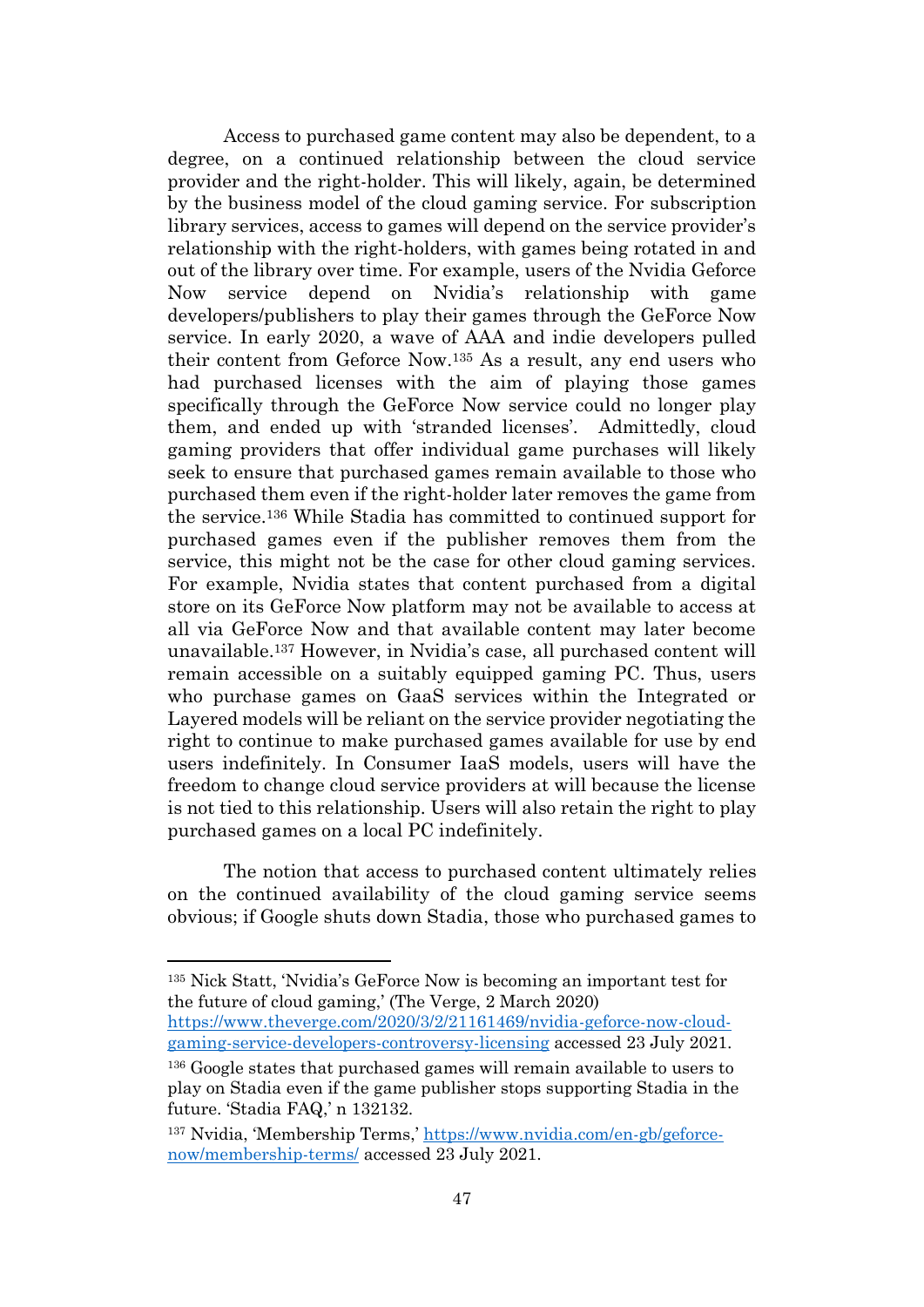be used exclusively on Stadia will be left with no way to play their games.<sup>138</sup> Yet it is a new concept in the gaming industry. In the console environment, console manufacturers eventually stop offering games for older consoles. <sup>139</sup> Yet the outdated consoles remain viable gaming machines for both digitally-purchased and carrier-based games for as long as the individual machine works. Even Sega's longabandoned console project, Dreamcast, will still run any games purchased for it in the past. Indeed, older second-hand consoles (such as the Super Nintendo Entertainment System or 'SNES') are still traded on online marketplaces such as eBay. As the console too becomes dematerialized and the gaming environment moves from product to service, there will no longer be such a second-hand market. Instead, purchasing a GaaS videogame licence will effectively represent a wager on the longevity of a service, which a provider may withdraw at will.

# <span id="page-47-0"></span>*3.3.4 ACCESSING IN-GAME ITEMS AND CURRENCIES*

Many videogame companies today offer additional, optional game content to users for an extra price. This includes expansion packs that add new ways to play the game and extend its playable lifetime, cosmetic items that allow players to customize their gameplay experience, or in-game currency to spend within the game. Some videogame companies rely heavily on the revenue streams generated by additional in-game content sales. <sup>140</sup> Although purchasing such

<sup>139</sup> Liana Ruppert, 'PlayStation Store Will No Longer Offer PS3, PS Vita, And PSP Games Online And Mobile,' (*Game Informer*, 16 October 2020) [https://www.gameinformer.com/2020/10/16/playstation-store-will-no](https://www.gameinformer.com/2020/10/16/playstation-store-will-no-longer-offer-ps3-ps-vita-and-psp-games-online-and-mobile)[longer-offer-ps3-ps-vita-and-psp-games-online-and-mobile](https://www.gameinformer.com/2020/10/16/playstation-store-will-no-longer-offer-ps3-ps-vita-and-psp-games-online-and-mobile) 23 July 2021; see also: Matt Wales, 'Sony's PS3, PSP, and Vita digital stores reportedly closing for good this summer,' (*Eurogamer*, 23 March 2021) [https://www.eurogamer.net/articles/2021-03-22-sonys-ps3-psp-and-vita](https://www.eurogamer.net/articles/2021-03-22-sonys-ps3-psp-and-vita-digital-stores-reportedly-closing-for-good-this-summer)[digital-stores-reportedly-closing-for-good-this-summer](https://www.eurogamer.net/articles/2021-03-22-sonys-ps3-psp-and-vita-digital-stores-reportedly-closing-for-good-this-summer) accessed 23 July 2021.

<sup>138</sup> Google, in fact, has a reputation for abandoning its less successful products and services. Avery Hartmans, 'Google's music streaming service is about to shut down for good. Here are 20 other Google products that bombed, died, or disappeared.' (*Business Insider*, 5 August 2020) [https://www.businessinsider.com/discontinued-google-products-2016-](https://www.businessinsider.com/discontinued-google-products-2016-8?r=US&IR=T) [8?r=US&IR=T](https://www.businessinsider.com/discontinued-google-products-2016-8?r=US&IR=T) accessed 23 July 2021; See also: [https://killedbygoogle.com](https://killedbygoogle.com/) for a list of products and services that Google has cancelled.

<sup>140</sup> For example, Activision-Blizzard made \$3.36 billion from in-game additional content purchases in 2019. Activision Blizzard, 'Activision Blizzard Announces Fourth-Quarter and 2019 Financial Results,' (6 February 2020) [https://investor.activision.com/static-files/cefd71d2-d21f-](https://investor.activision.com/static-files/cefd71d2-d21f-4976-80ae-d8e8bacaff8d)[4976-80ae-d8e8bacaff8d](https://investor.activision.com/static-files/cefd71d2-d21f-4976-80ae-d8e8bacaff8d) accessed 23 July 2021.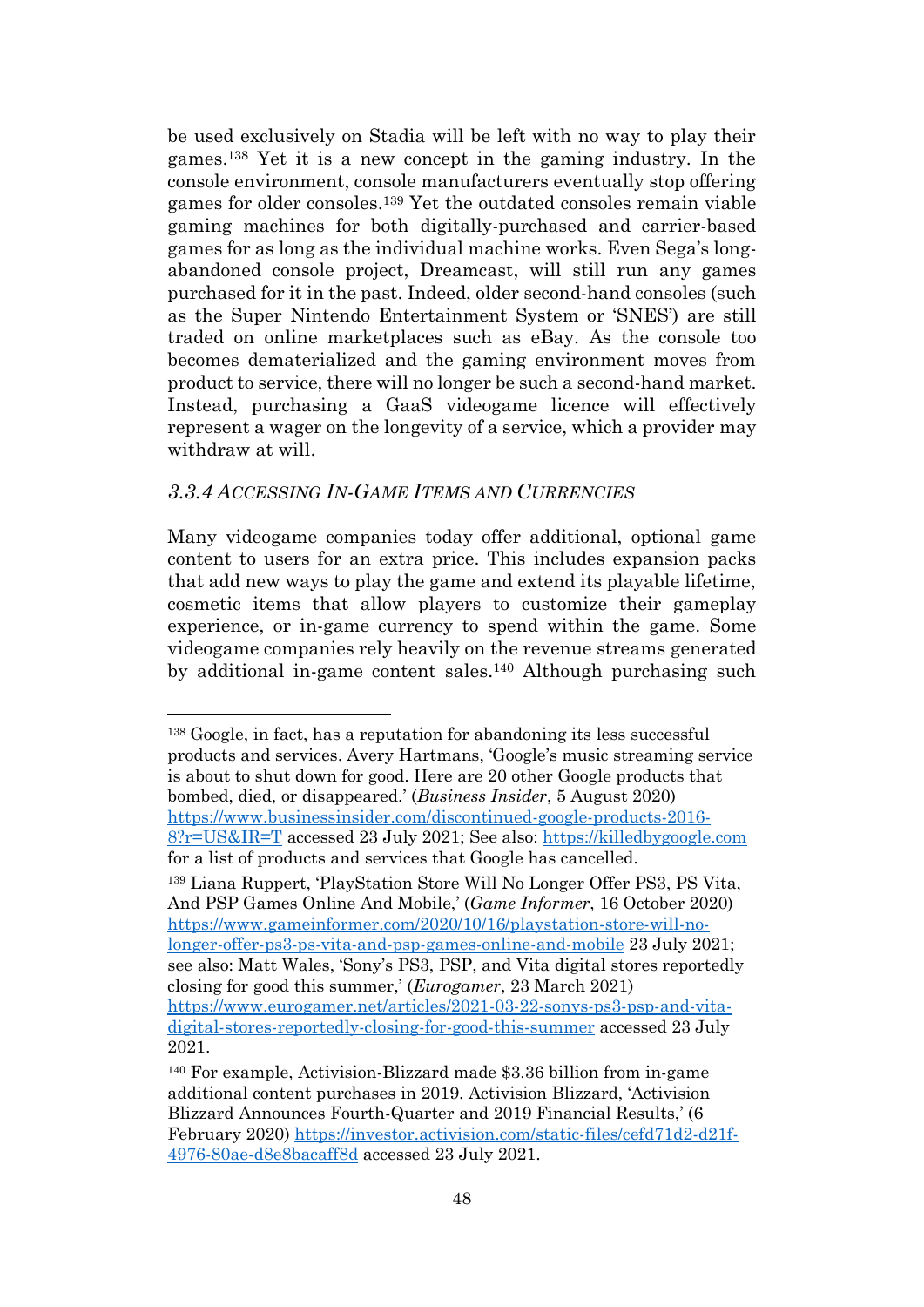items for 'real' money can instill a sense of ownership in gamers, this additional content is, again, typically licensed, not owned. The licenses that govern access to such content establish limitations. For example, it is common for providers to reserve a right to cancel or eliminate in-game purchases, meaning they could disappear with little or no notice.<sup>141</sup> Despite any gut feelings of 'I bought it so it is mine', it is not clear that users have a property right in the additional content they purchase within a videogame, as opposed to a contractual right to access and use the in-game content. The issues surrounding virtual property are complex, controversial, and go beyond the scope of this paper. 142

As with access to the game itself, a gamer's access to in-game content purchased through a cloud service will depend on a range of factors. For example, what happens if a gamer buys in-game content, but the game is subsequently removed from the cloud gaming service? In some cases, continued access to purchased add-on content will not be guaranteed at all.<sup>143</sup> In contrast, some game development companies have opted to create their own systems to store user data which allow in-game purchased content to be accessed through their proprietary user accounts instead of the distributor's user account system. <sup>144</sup> This method allows users to access their in-game

<sup>141</sup> 'Except as otherwise prohibited by applicable law, Epic, in its sole discretion, has the absolute right to manage, modify, substitute, replace, suspend, cancel or eliminate Game Currency or Content, including your ability to access or use Game Currency or Content, without notice or liability to you. You may not transfer, sell, gift, exchange, trade, lease, sublicense, or rent Game Currency or Content except within the Software and as expressly permitted by Epic.' Epic Games, 'Fortnite End User License Agreement,' <https://www.epicgames.com/fortnite/en-US/eula> accessed 22 July 2021.

<sup>142</sup> See e.g. generally: Edward Castranova, 'On Virtual Economies' (2002), [https://ssrn.com/abstract=338500.](https://ssrn.com/abstract=338500)

<sup>143</sup> Amazon offers a weak assurance that purchased add-on content will remain available as long as the user has access to the applicable streaming game through the Luna+ service. Amazon does not *guarantee* that access to this content will be available as long as the game is offered on its platform and the user has an active account. It states that access to add-on content may become unavailable due to licensing restrictions, discontinuation of the game on the service, or 'other reasons.' Amazon, 'Amazon Luna Terms of Use,'

[https://www.amazon.com/gp/help/customer/display.html?nodeId=G5FYRV](https://www.amazon.com/gp/help/customer/display.html?nodeId=G5FYRVVJK7KFGQQN) [VJK7KFGQQN](https://www.amazon.com/gp/help/customer/display.html?nodeId=G5FYRVVJK7KFGQQN) accessed 23 July 2021.

<sup>144</sup> Blizzard, 'Blizzard End User License Agreement,' (Blizzard, 9 October 2020) [https://www.blizzard.com/en-gb/legal/08b946df-660a-40e4-a072-](https://www.blizzard.com/en-gb/legal/08b946df-660a-40e4-a072-1fbde65173b1/blizzard-end-user-license-agreement) [1fbde65173b1/blizzard-end-user-license-agreement](https://www.blizzard.com/en-gb/legal/08b946df-660a-40e4-a072-1fbde65173b1/blizzard-end-user-license-agreement) accessed 23 July 2021;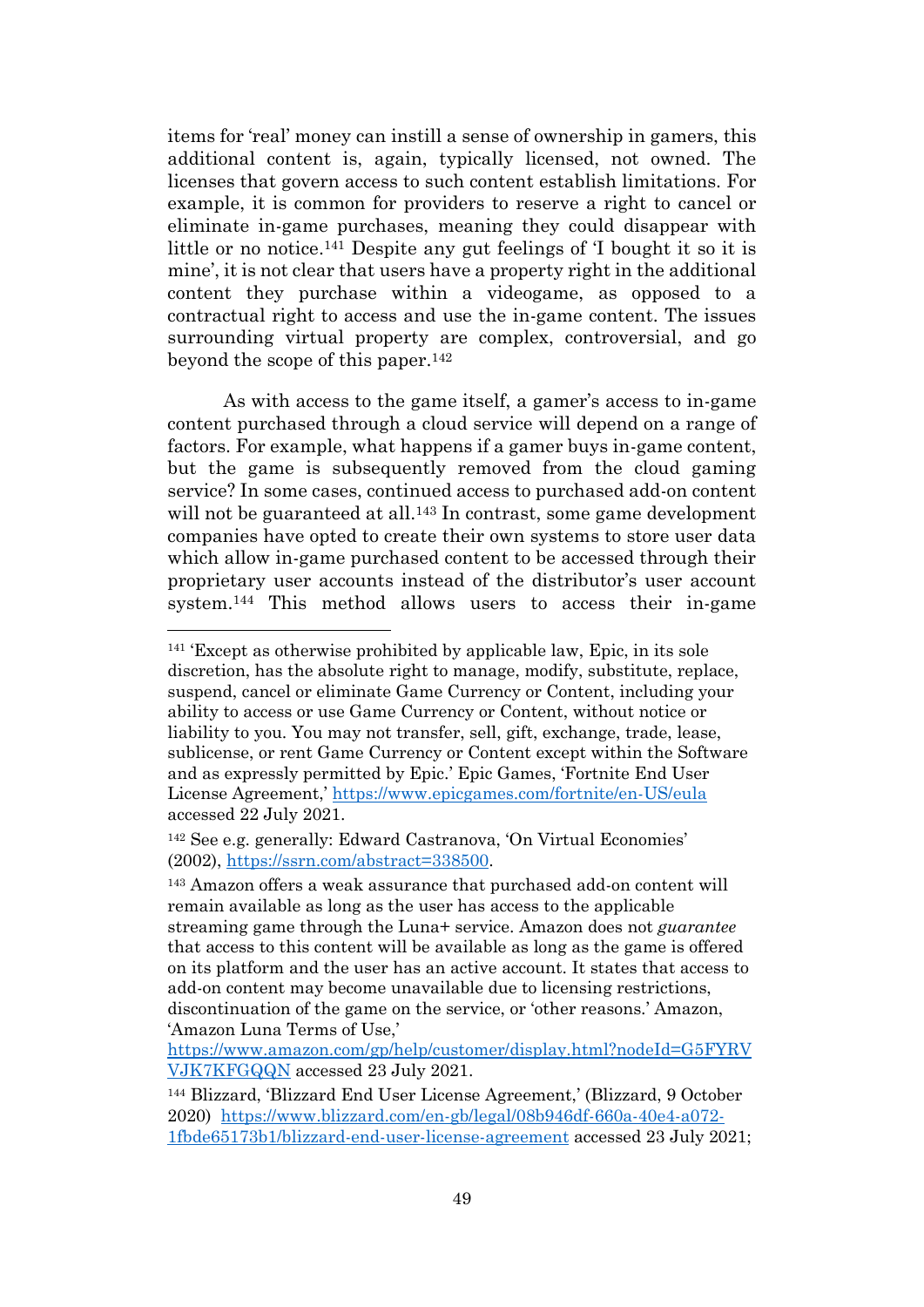purchases across environments. Systems like these may be the most efficient way to ensure users' in-game purchases are secure, should they decide to switch to a new gaming service provider or gaming environment altogether.

## <span id="page-49-0"></span>*3.3.5 TERMINATION OF ACCESS*

Cloud gaming service providers typically reserve the right to terminate, block, or suspend users' accounts. Microsoft and Amazon provide access to catalogues on a subscription basis and no presumed 'purchases' of games are made. Loss of access to a game on termination of a subscription is therefore to be expected, though termination may also affect access to add-on content which has been 'purchased'. Other GaaS services rely on users purchasing content specifically to be used within the service. Therefore, the termination of a user's account will also result in the nullification of the licenses or contracts to access games for which she has paid. Common causes for termination include non-payment, $145$  code of conduct violations,  $146$ and terms of service violations.<sup>147</sup> However, cloud gaming providers may also reserve the right to terminate a user's service at their discretion.<sup>148</sup>

<span id="page-49-2"></span><span id="page-49-1"></span>Thus, the already more-narrow rights of access that users enjoy for purchased cloud gaming content are further tempered by clauses that may revoke their access completely. While, in other

Epic Games also allowed players to merge multiple accounts from different consoles or consoles and PCs so that users could have all of their purchases and progress unified on a single account in every environment in which they wanted to play. Epic Games, 'Can I merge my Epic Games accounts?,' [https://www.epicgames.com/help/en-US/epic-accounts](https://www.epicgames.com/help/en-US/epic-accounts-c74/connect-accounts-c110/can-i-merge-my-epic-games-accounts-a4659)[c74/connect-accounts-c110/can-i-merge-my-epic-games-accounts-a4659](https://www.epicgames.com/help/en-US/epic-accounts-c74/connect-accounts-c110/can-i-merge-my-epic-games-accounts-a4659) accessed 23 July 2020.

<sup>145</sup> Nvidia, 'Terms of Use,' [https://www.nvidia.com/en-gb/geforce](https://www.nvidia.com/en-gb/geforce-now/terms-of-use/)[now/terms-of-use/](https://www.nvidia.com/en-gb/geforce-now/terms-of-use/) accessed 23 July 2021; Shadow, 'Terms of Use,' <https://shadow.tech/terms-of-use> accessed 23 July 2021.

<sup>146</sup> Nvidia Terms of Use n [145145;](#page-49-1) Shadow Terms of Use n [145145;](#page-49-1) Amazon, 'Amazon Luna Terms of Use,'

[https://www.amazon.com/gp/help/customer/display.html?nodeId=G5FYRV](https://www.amazon.com/gp/help/customer/display.html?nodeId=G5FYRVVJK7KFGQQN) [VJK7KFGQQN](https://www.amazon.com/gp/help/customer/display.html?nodeId=G5FYRVVJK7KFGQQN) accessed 23 July 2021; Microsoft, 'Community Standards for Xbox,' <https://www.xbox.com/en-GB/legal/community-standards> accessed 23 July 2021; and Microsoft, 'Microsoft Services Agreement,' <https://www.microsoft.com/en-gb/servicesagreement/> accessed 23 July 2021.

<sup>147</sup> Nvidia Terms of Use n [145145;](#page-49-1) Amazon Luna Terms of Use n [146](#page-49-2)[145;](#page-49-1) Microsoft Services Agreement n [146146.](#page-49-2)

<sup>148</sup> Amazon Luna Terms of Use n [146146.](#page-49-2)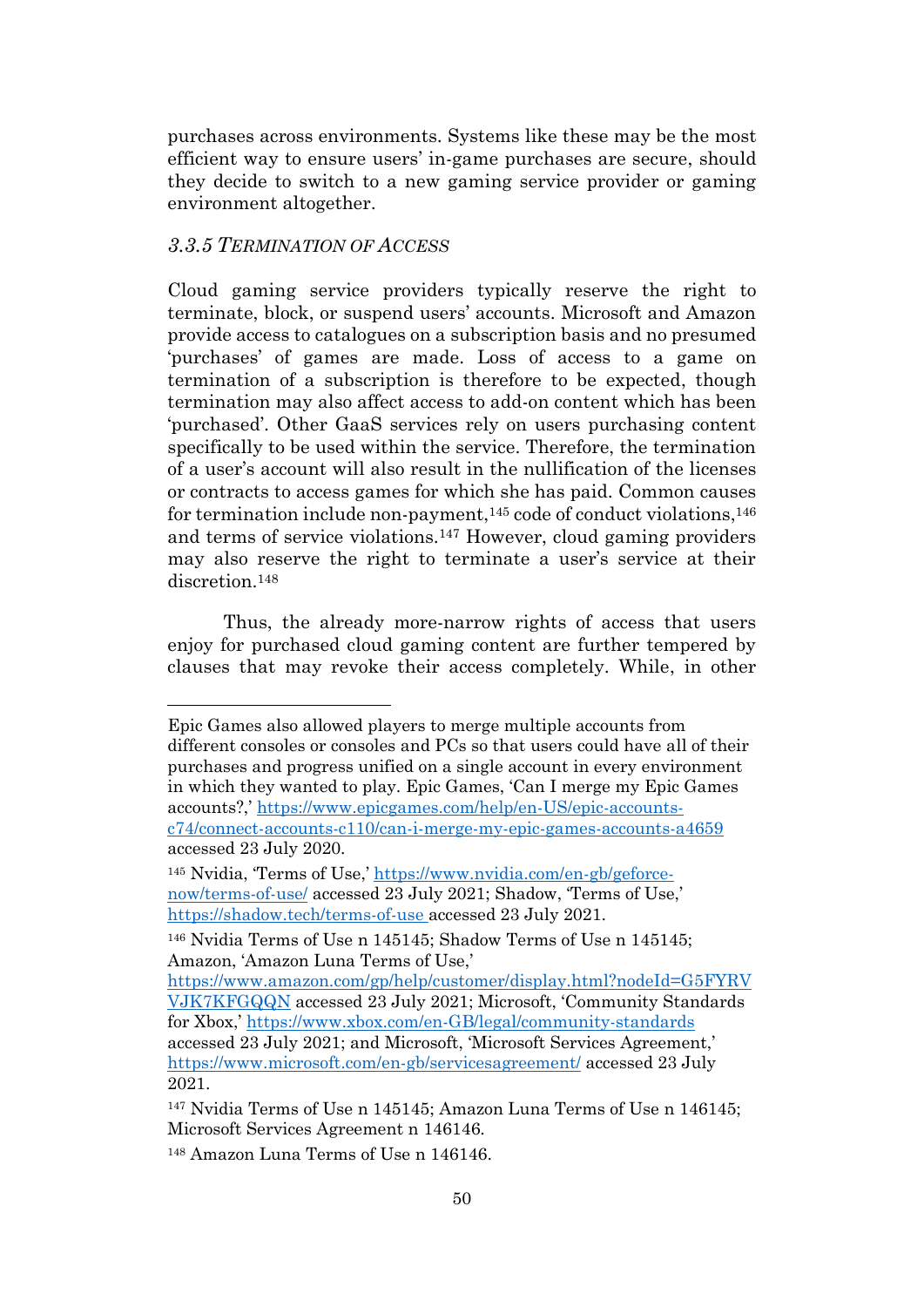multi-player gaming environments, users are already subject to codes of conduct and ToS for online play, a violation can, at most, result in loss of access to online components of a game. However, with GaaS services, code of conduct and ToS violations will implicate, potentially, access rights to a user's entire library of games, in-game purchases, and saved game data, since termination of a user's account will result in the loss of ability to access any content purchased for that account.

# <span id="page-50-0"></span>*3.3.6 INTERIM CONCLUSIONS*

To some extent, cloud gaming presents a continuation of trends towards dematerialization and intermediation. With digital distribution, the gamer moved from receiving a physical copy of the game to receiving a digital copy - accompanied by a license to copy. With cloud gaming, the gamer no longer receives a digital copy, but receives a right to access a copy of the game run by the GaaS provider on a remote server. As a result, the gamer's access to the game depends on their relationship with this intermediary. The model of service offered by the cloud gaming provider plays a significant role in determining how rights, responsibilities, and liabilities are asserted and assigned. ToS specific to each cloud gaming service provider dictate the gamer's rights of access and termination. Further research comparing these agreements would be helpful to better understand variance in the scope of rights offered to users across different services and within each of the three models we have outlined. At the same time, users may feel a sense of further detachment from the purchases they make in cloud gaming contexts compared to other gaming environments, as they move from purchasing a (virtual) product, to paying for an ongoing service.

# <span id="page-50-1"></span>**3.4 REGULATORY ISSUES**

# <span id="page-50-2"></span>*3.4.1 INTRODUCTION*

The videogame industry currently faces multiple regulatory challenges. For instance, there is an ongoing international debate over whether in-game loot boxes constitute gambling and should be prohibited.<sup>149</sup> Concerns have also been raised about the use of

<sup>149</sup> Daniel Cermak, 'Micro-Transactions, Massive Headaches: International Regulation of Video Game Loot Boxes,' (2020) Michigan State International Law Review, 28: 2, 273.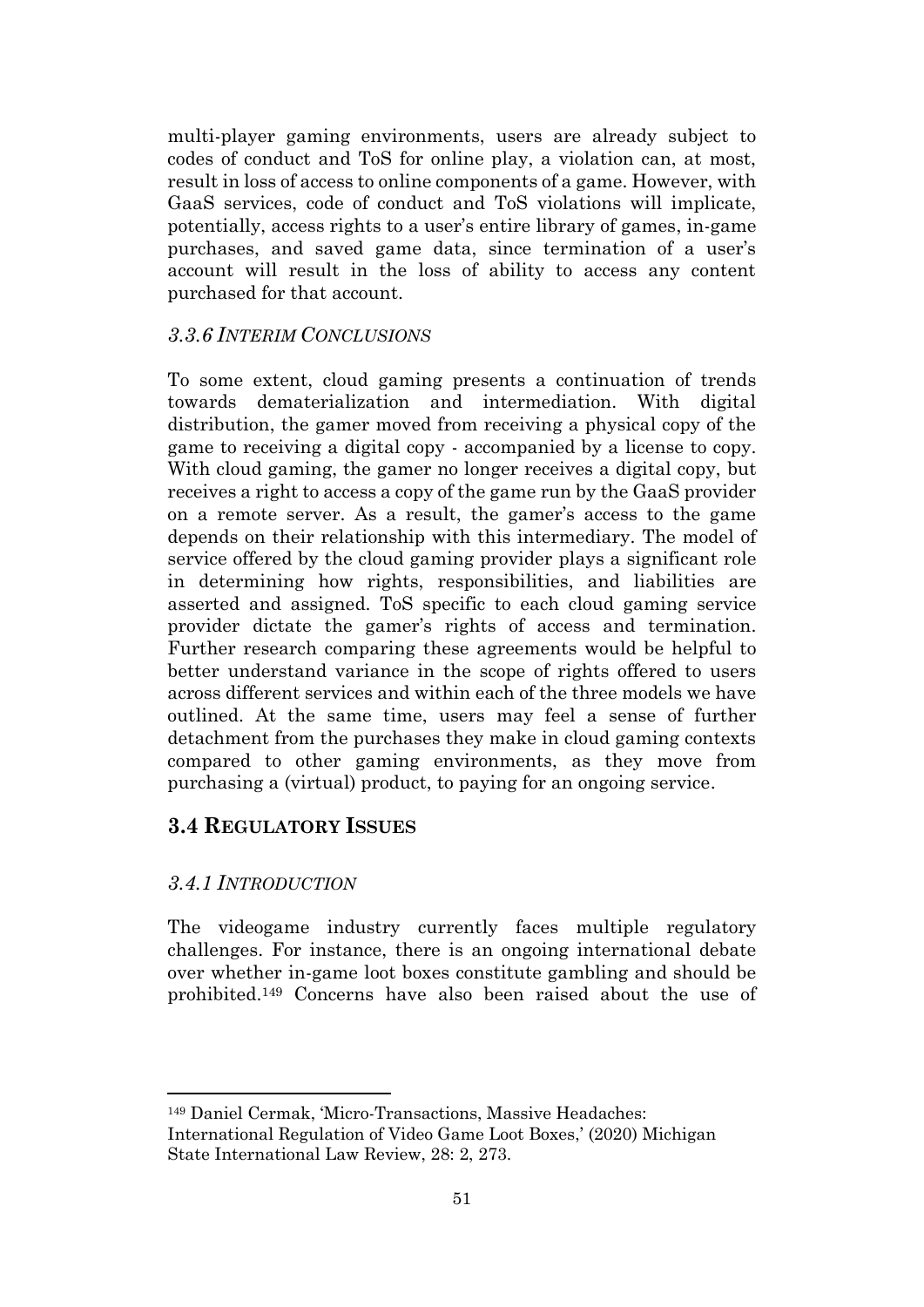videogame currencies to facilitate money laundering enterprises.<sup>150</sup> The rise in popularity of game live streams and the 'influencers' popular on these streaming sites has created a need for transparency about relationships between streamers and those who sponsor them.<sup>151</sup> Finally, the World Health Organization ('WHO') added 'gaming disorder' to the International Classification of Diseases (the 'ICD-11'), the organization's official diagnostic manual. <sup>152</sup> This highlights concerns about harmful content in games and raises questions of how to regulate the gaming industry in a way that makes it safer for children. These issues apply to the entire gaming industry, not specifically to cloud gaming services. Yet the transition to cloudbased delivery of gaming content further complicates an alreadycomplex regulatory landscape. Complications include:

- Age verification and rating;
- Navigating a regulatory framework that is not harmonized while operating a global cloud-based service; and
- The interaction of competing acceptable use policies from multiple companies involved in the cloud gaming supply chain and how these will be used to address harmful content.

Below, we analyse the implications for gaming services of these cloud-specific issues.

# <span id="page-51-0"></span>*3.4.2 AGE VERIFICATION AND RATING*

<span id="page-51-2"></span><span id="page-51-1"></span>Two issues at the forefront of the videogaming regulations discussion are age-appropriate content and age verification. The industry has largely self-regulated in this sphere with independent bodies serving to rate games such as PEGI<sup>153</sup> in Europe and ESRB<sup>154</sup> in North America. Game distributors, including both PC storefronts and

<sup>150</sup> Rafat Kuchta, 'Video Games, Virtual Currencies, and Money Laundering' (*Newtech.Law*, 25 June 2020) [https://newtech.law/en/video](https://newtech.law/en/video-games-virtual-currencies-and-money-laundering/)[games-virtual-currencies-and-money-laundering/](https://newtech.law/en/video-games-virtual-currencies-and-money-laundering/) accessed 23 July 2021. <sup>151</sup> Matt Peckham, 'Twitch Takes a Step Toward Greater Broadcast

Transparency' (*Time*, 3 October 2014) [https://time.com/3462250/twitch](https://time.com/3462250/twitch-transparency/)[transparency/](https://time.com/3462250/twitch-transparency/) accessed 23 July 2021.

<sup>152</sup> Characterized as a disorder due to addictive behaviours. WHO, 'ICD-11 for Mortality and Morbidity Statistics' (*WHO*, May 2021) [https://icd.who.int/browse11/l-](https://icd.who.int/browse11/l-m/en#/http://id.who.int/icd/entity/1448597234)

[m/en#/http://id.who.int/icd/entity/1448597234](https://icd.who.int/browse11/l-m/en#/http://id.who.int/icd/entity/1448597234) accessed 23 July 2021.

<sup>153</sup> Pegi, 'Pegi Helps Parents Make Informed Decisions when Buying Video Games' [https://pegi.info](https://pegi.info/) accessed 6 July 2021.

<sup>154</sup> ESRB Home, [https://www.esrb.org](https://www.esrb.org/) accessed 6 July 2021.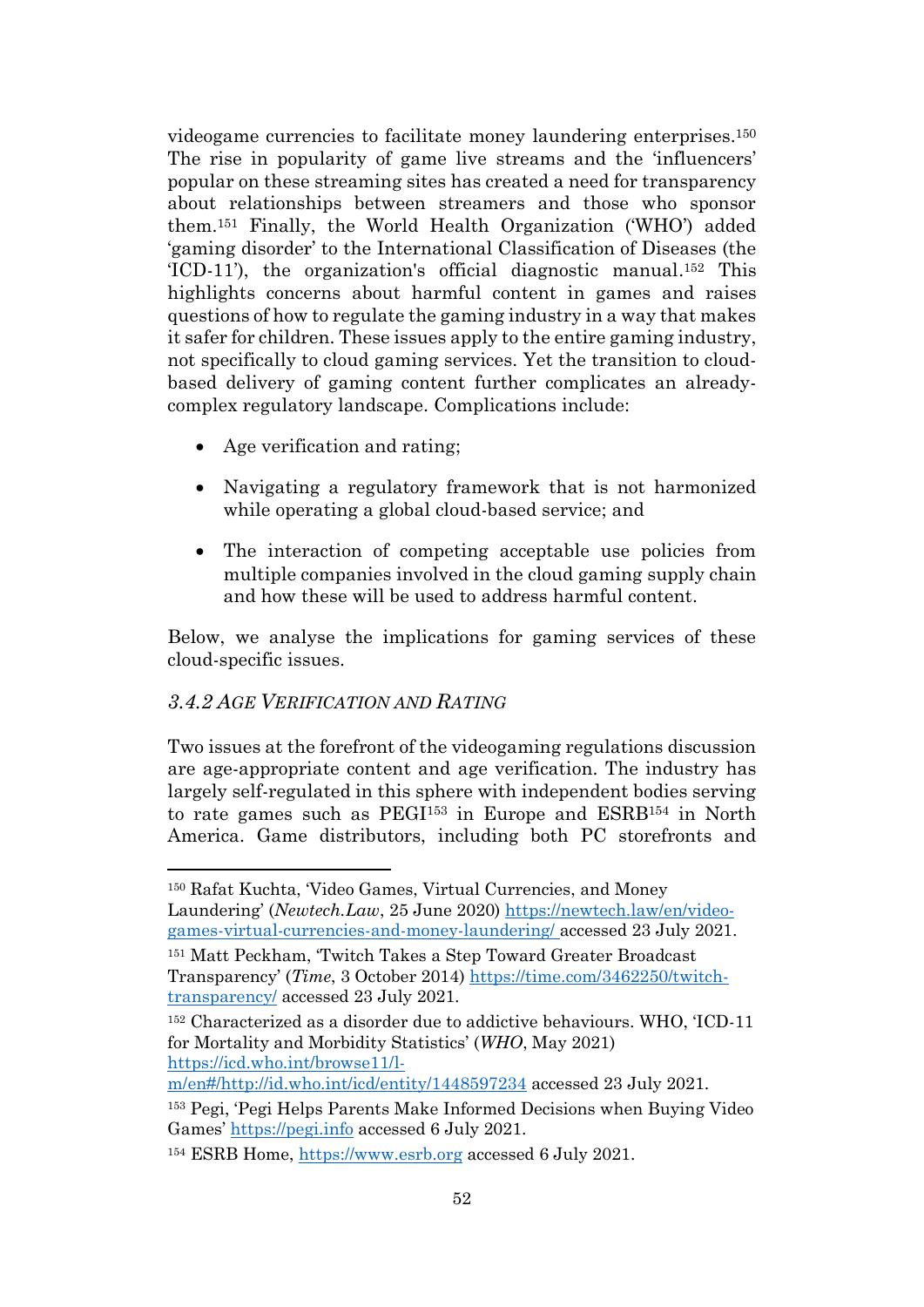console distribution platforms, use these rating systems so that buyers and parents know what sort of content is included in a game before purchase. Console providers refuse to support videogames given 'Adult Only' ratings (typically pornographic content) altogether.<sup>155</sup> Console providers also offer parental control options to allow parents to prevent their children from accessing content they deem inappropriate. Digital distributors of PC games do not typically have these parental controls, and Valve's Steam marketplace has a notoriously weak system of age verification.<sup>156</sup> Moreover, these marketplaces also offer access to videogames with adult-only content.

<span id="page-52-1"></span>Thus, there are two existing models for the treatment of ageappropriate content on which GaaS service providers may base their policies (whether in the integrated or layered cloud model). With respect to age verification and age-appropriate content, we expect cloud gaming service providers to function more like console providers than digital distributors. For example, Stadia has announced that it will not support adult-only content and will use 'standard industry practice' for curating games.<sup>157</sup> This may be a reference to the standard practice for console providers rather than the gaming industry as a whole, because of the vast discrepancies between supported content across digital distributors and compared to console digital storefronts. In contrast, providers of Consumer IaaS-type cloud gaming services might find it more difficult to enforce age-appropriate content rules, since the provider merely makes a VM available to the user, who can use that VM to run any game content they wish. Indeed, in many cases, the Consumer IaaS provider will have no idea for which purpose an individual gamer is using the service.

# <span id="page-52-0"></span>*3.4.3 REGULATING ACROSS JURISDICTIONS*

For many relevant regulatory issues, neither the regulations nor applicable laws are harmonized. For example, Valve's Steam has been forced to prevent German residents from accessing all games

<sup>155</sup> PlayStation, 'About Ratings and Parental Controls' <https://www.playstation.com/en-us/legal/ratings/> accessed 6 July 2021.

<sup>156</sup> 'The current age verification system in place on Steam simply involves players entering their date of birth when signing up. This system is not sufficient to prevent minors from accessing the adult-only content that is available on Steam.' Agechecked, 'Adult-Only Games in Germany Blocked by Steam' [https://www.agechecked.com/adult-only-games-in-germany](https://www.agechecked.com/adult-only-games-in-germany-blocked-by-steam/)[blocked-by-steam/](https://www.agechecked.com/adult-only-games-in-germany-blocked-by-steam/) accessed 6 July 2021.

<sup>157</sup> Ali Jones, 'Google Stadia 'Won't Allow' Adult Games' (*PC Games SN*, 21 March 2019)<https://www.pcgamesn.com/google-stadia-adult-games> accessed 6 July 2021.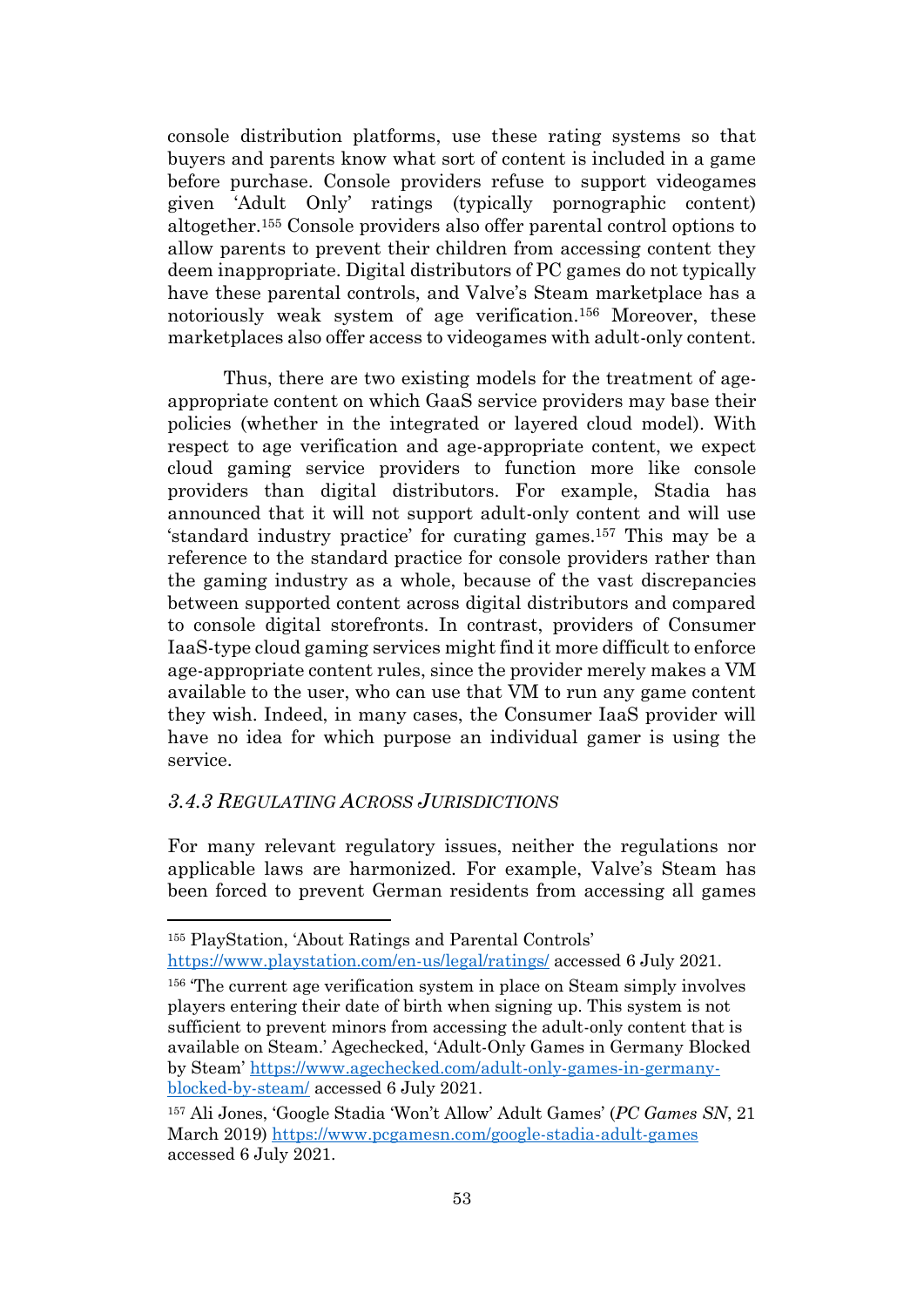with adult content (pornography) including some with a rating of USK18+ (adult but non-pornographic content), because its age verification system is insufficient to comply with German pornography laws.<sup>158</sup> This lack of harmonization poses a difficulty for cloud gaming services that cater to international markets.<sup>159</sup> One of the key regulatory issues for cloud gaming services will be finding a way to ensure compliance with regulations within every jurisdiction they serve. Regulation of loot boxes and gambling provides an interesting case study since gambling laws vary from territory to territory. For example:

- Belgium has placed an outright ban on all loot boxes in videogames.<sup>160</sup>
- In the UK, only in-game items acquired 'via a game of chance' that may be considered money or money's worth will be considered gambling.<sup>161</sup>
- The Netherlands likewise only views loot boxes with prizes that may be sold outside of the game as contravening gambling laws.<sup>162</sup>

<sup>160</sup> Tom Gerken, 'Video Game Loot Boxes Declared Illegal Under Belgium Gambling Laws,' (*BBC*, 26 April 2018)

<https://www.bbc.com/news/technology-43906306> accessed 23 July 2021.

<sup>158</sup> Agechecked (2021) n [156156.](#page-52-1)

<sup>159</sup> As of July 2021, Google Stadia is available in 22 countries. Stadia, 'Stadia availability in your country'

<https://support.google.com/stadia/answer/9566513?hl=en-GB> accessed 23 July 2021; Nvidia's GeForce Now is available in 76 countries. Nvidia, 'What are the supported locations of GeForce Now?'

[https://nvidia.custhelp.com/app/answers/detail/a\\_id/5023/~/what-are-the](https://nvidia.custhelp.com/app/answers/detail/a_id/5023/~/what-are-the-supported-countries-for-geforce-now)[supported-countries-for-geforce-now%3F](https://nvidia.custhelp.com/app/answers/detail/a_id/5023/~/what-are-the-supported-countries-for-geforce-now) accessed 23 July 2021.

<sup>161</sup> Gambling Commission, UK, 'Loot Boxes within Video Games' (24 November 2017) [https://www.gamblingcommission.gov.uk/news-action](https://www.gamblingcommission.gov.uk/news-action-and-statistics/News/loot-boxes-within-video-games)[and-statistics/News/loot-boxes-within-video-games](https://www.gamblingcommission.gov.uk/news-action-and-statistics/News/loot-boxes-within-video-games) accessed 22 July 2021.

<sup>162</sup> Dutch Gaming Association, 'Press Release, A study by the Netherlands Gaming Authority has shown: Certain loot boxes contravene gaming laws' (*Dutch Gaming Association*, 19 April 2018)

[https://dutchgamesassociation.nl/wp-content/uploads/2018/04/Press](https://dutchgamesassociation.nl/wp-content/uploads/2018/04/Press-release-Certain-loot-boxes-contravene-gaming-laws.pdf)[release-Certain-loot-boxes-contravene-gaming-laws.pdf](https://dutchgamesassociation.nl/wp-content/uploads/2018/04/Press-release-Certain-loot-boxes-contravene-gaming-laws.pdf) accessed 22 July 2021.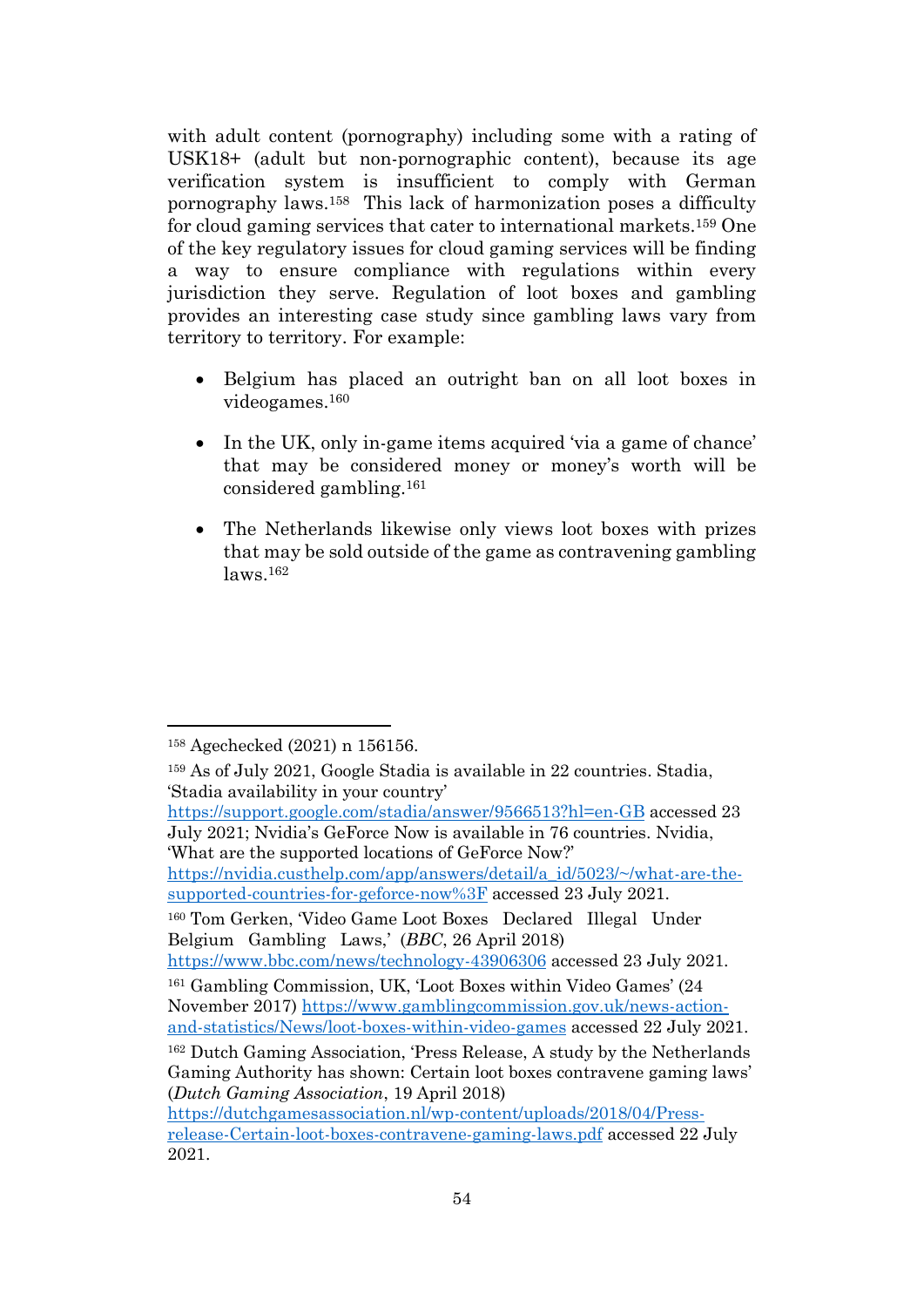- The US has not regulated loot boxes though some examples, including those that offer items exchangeable for real money, may contravene State gambling laws.<sup>163</sup>
- China has chosen to regulate loot boxes by requiring games to publish the odds of winning various prizes and requiring that all items available in loot boxes must also be available for individual purchase via real money or virtual in-game currency.<sup>164</sup>

Navigating this jurisdictional minefield is already difficult for game companies with international distribution arrangements. Loot boxes can be a massive revenue generator and game companies are unlikely to remove these features from games in any jurisdiction where they do not have to.<sup>165</sup> Thus, it is unlikely that content developers will standardize their products to satisfy the strictest jurisdiction's standards. Instead, developers may well prefer to remove the banned mechanics in countries which prohibit them, like Belgium, but continue to sell versions including loot boxes where permitted. 166

Moving to the cloud is likely to exacerbate the problems created by this already difficult-to-navigate landscape of regulations. With different versions of the same game being released to comply with various jurisdictions' regulations, cloud gaming providers will have to mimic game developers' and publishers' choices of distribution in their delivery methods to avoid regulatory penalties. This will likely be done via geo-blocking.

Geo-blocking refers generally to commercial and technical

<sup>163</sup> See e.g. *Soto v. Sky Union*, 159 F. Supp. 3d 871, 880–881 (N.D. Ill. 2016).

<sup>164</sup> Tracey Tang, 'A Middle-Ground Approach: How China Regulates Loot Boxes and Gambling Features in Online Games,' (*Mondaq*, 16 May 2018) https://www.mondaq.com/china/gaming/672860/a-middleground-approach-how-china-regulates-loot-boxes-and-gambling-featuresin-online-games accessed 22 July 2021.

<sup>165</sup> Loot boxes generated almost \$30b for the gaming industry in 2018, predicted to grow to 50b in 2022. Juniper Research. 'In-Game Gambling ~ The Next Cash Cow for Publishers,'

[https://www.juniperresearch.com/document-library/white-papers/in-game](https://www.juniperresearch.com/document-library/white-papers/in-game-gambling-~-the-next-cash-cow)[gambling-~-the-next-cash-cow](https://www.juniperresearch.com/document-library/white-papers/in-game-gambling-~-the-next-cash-cow) accessed 30 July 2021.

<sup>166</sup> Multiple game developers adjusted loot box mechanics in their games for Belgian players. Joseph Knoop, 'Overwatch, NBA 2K, and more ditch loot boxes in Belgium amid crackdown' (*Dailydot*, 27 August 2018) <https://www.dailydot.com/parsec/loot-box-ban/> accessed 6 July 2021.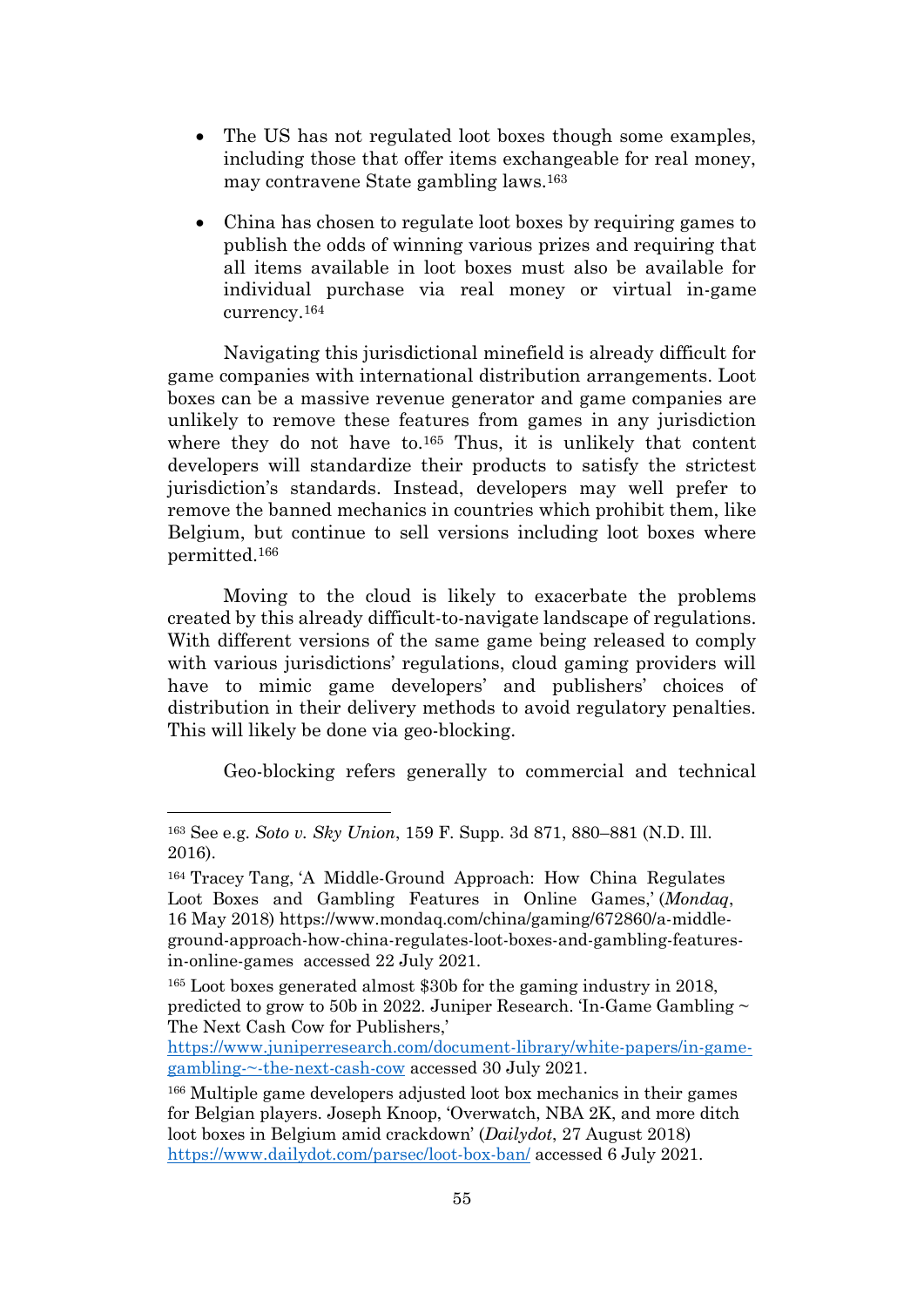practices whereby customers are treated differently based on geographic factors. In online contexts, it includes both the act of denying a customer from a certain geographic region access to a website or digital content and the act of rerouting the customer to a region-specific website or content.<sup>167</sup> In the context of cloud gaming, geo-blocking is a useful tool for offering an international service that may not be uniformly compliant in every jurisdiction in which it is offered. In fact, existing cloud gaming companies already geo-block some content for users. <sup>168</sup> The term 'geo-blocking' carries with it an anti-competitive connotation, especially in a gaming context where several of the largest videogame companies in Europe were recently fined for using geo-blocking to subvert rules governing trade within the European single market. <sup>169</sup> However, in the context of a tool to ensure that a product is legally compliant everywhere it is offered, geo-blocking may be useful. The EU regulation on geo-blocking specifically addresses and permits this practice under these circumstances, where the product or service offered violates the laws of one Member State but not others. 170

Yet with the transition to cloud gaming, questions will undoubtedly arise as to who is responsible, the cloud gaming service provider, the game developer/publisher, or both, if a game's mechanics breach a regulatory requirement. While, in the loot box context, fines have in the past been issued to game developers, not

<sup>167</sup> Peter Van Cleynenbreugel, 'The European Commission's Geo-Blocking Proposals and the Future of EU E-Commerce Regulation,' (2017) Masaryk University Journal of Law and Technology 11: 1, 39, 41.

<sup>168</sup> 'Why are some games available in other countries but I cannot play them?'…'GeForce NOW follows local content-rating agencies. We try to have all supported games available in all countries, but some games are prohibited in some countries. Visit our supported games page to see which titles are available.' Nvida, 'GeForce Now FAQs'

<https://www.nvidia.com/en-gb/geforce-now/faq/> accessed 23 July 2021; 'Content and features may vary between countries' Stadia, 'Stadia terms of service' (*Google*, 1 December 2020) [https://stadia.google.com/tos?hl=en-](https://stadia.google.com/tos?hl=en-US)[US](https://stadia.google.com/tos?hl=en-US) accessed 23 July 2021.

<sup>169</sup> European Commission, 'Antitrust: Commission fines Valve and five publishers of PC video games £7.8 million for 'geo-blocking' practices,' (*European Commision*, 20 January 2021)

[https://ec.europa.eu/commission/presscorner/detail/en/ip\\_21\\_170](https://ec.europa.eu/commission/presscorner/detail/en/ip_21_170) accessed 23 July 2021.

<sup>170</sup> Regulation (EU) 2018/302 of 28 February 2018 on addressing unjustified geo-blocking and other forms of discrimination based on customers' nationality, place of residence or place of establishment within the internal market, OL J 60I, Art. 4(5).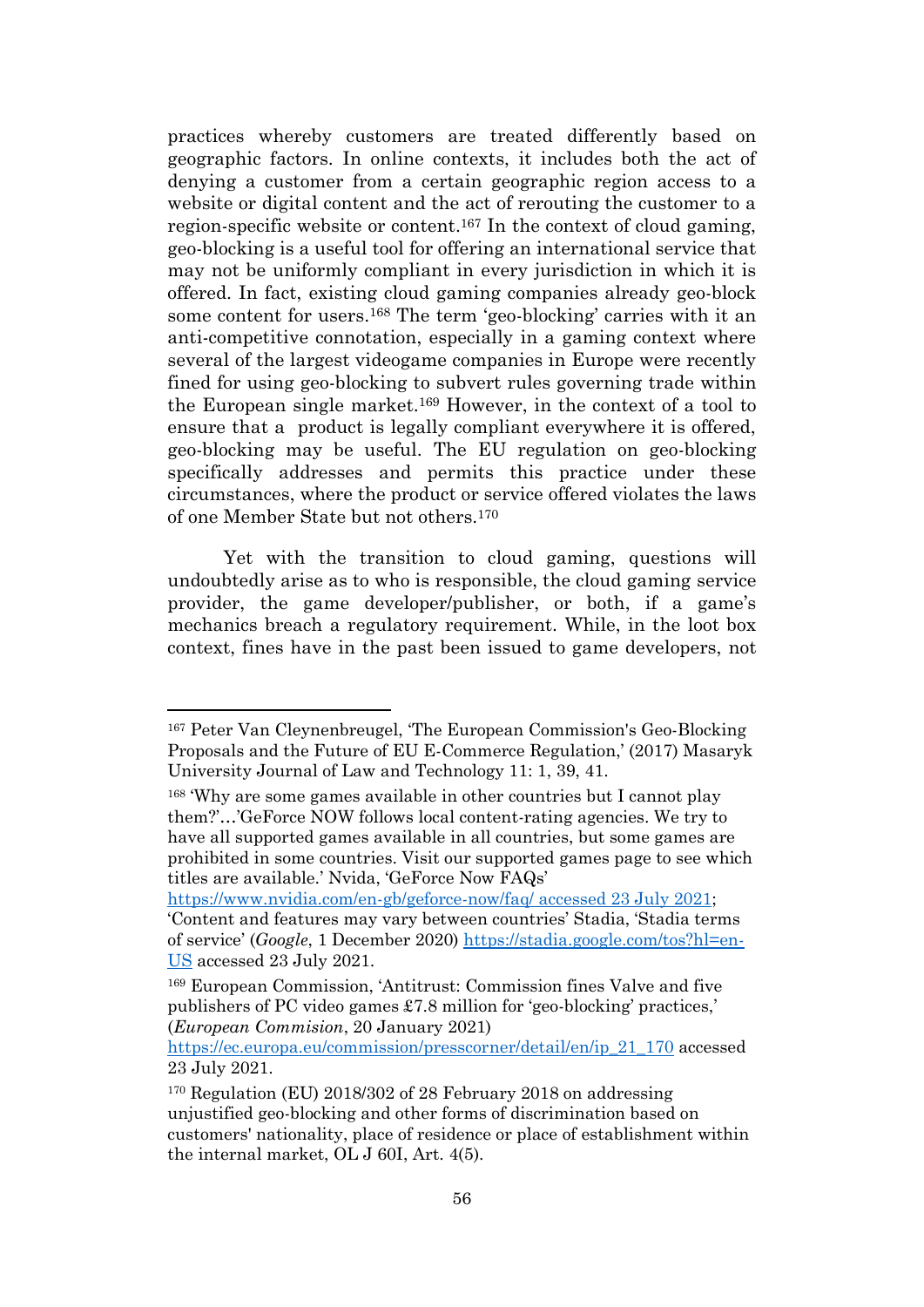distributors,<sup>171</sup> a cloud gaming service provider may be exposed to liability in future. <sup>172</sup> Using Belgium's laws against loot boxes as a case study, liability will be shared by potentially every actor in the cloud gaming environment. Belgian law prohibits all activities that qualify as a game of chance unless the operator has a license issued by the Belgian Gaming Commission.<sup>173</sup> The relevant law also outlines who may be held accountable:

<span id="page-56-0"></span>"It is prohibited for anyone to participate in a game of chance". 174

This suggests that individual gamers may face sanctions for playing games with loot box mechanisms (though Belgian authorities have not targeted end users up to this point). It is also illegal:

"to facilitate the operation of a game of chance or gaming establishment, to advertise a game of chance or a gaming establishment".<sup>175</sup>

This provision implicates game publishers, GaaS service providers and potentially cloud service infrastructure providers (in the layered model), depending on how courts interpret the term 'facilitate.' However, Belgian authorities have exclusively targeted and sought compliance from game publishers thus far. 176

<sup>171</sup> Andy Chalk, 'Electronic Arts faces £10 million fine over FIFA loot boxes in the Netherlands' (PC Gamer, 29 October 2020), [https://www.pcgamer.com/uk/electronic-arts-faces-euro10-million-fine](https://www.pcgamer.com/uk/electronic-arts-faces-euro10-million-fine-over-fifa-loot-boxes-in-the-netherlands/)[over-fifa-loot-boxes-in-the-netherlands/](https://www.pcgamer.com/uk/electronic-arts-faces-euro10-million-fine-over-fifa-loot-boxes-in-the-netherlands/) accessed 6 July 2021.

<sup>&</sup>lt;sup>172</sup> Though the cloud gaming company would likely not be directly liable for the fine, if the violation occurred by fault of the cloud gaming company in a failure to deliver the correct version of a game to the appropriate users, the game developer might be able to recover damages resulting from the penalty under breach of contract, negligence, and/or copyright violations.

<sup>173</sup> Act of 7 May 1999 on Games of Chance (Belgium), Betting, Gaming Establishments and the Protection of Players as amended in 2010 and 2019, Art. 4(1) ('Belgian Act on Games of Chance').

<sup>174</sup> Belgian Act on Games of Chance, n [173173](#page-56-0) Art. 4(2).

<sup>175</sup> Belgian Act on Games of Chance, n [173173](#page-56-0) Art. 4(2).

<sup>176</sup> Minister of Justice, Belgium, 'Regarding EA's compliance with Belgian Gaming law',

[https://www.gamingcommission.be/opencms/export/sites/default/jhksweb\\_](https://www.gamingcommission.be/opencms/export/sites/default/jhksweb_nl/documents/EA-Games-conforms-to-the-Belgian-gambling-legislation.pdf) [nl/documents/EA-Games-conforms-to-the-Belgian-gambling-legislation.pdf](https://www.gamingcommission.be/opencms/export/sites/default/jhksweb_nl/documents/EA-Games-conforms-to-the-Belgian-gambling-legislation.pdf) accessed 6 July 2021.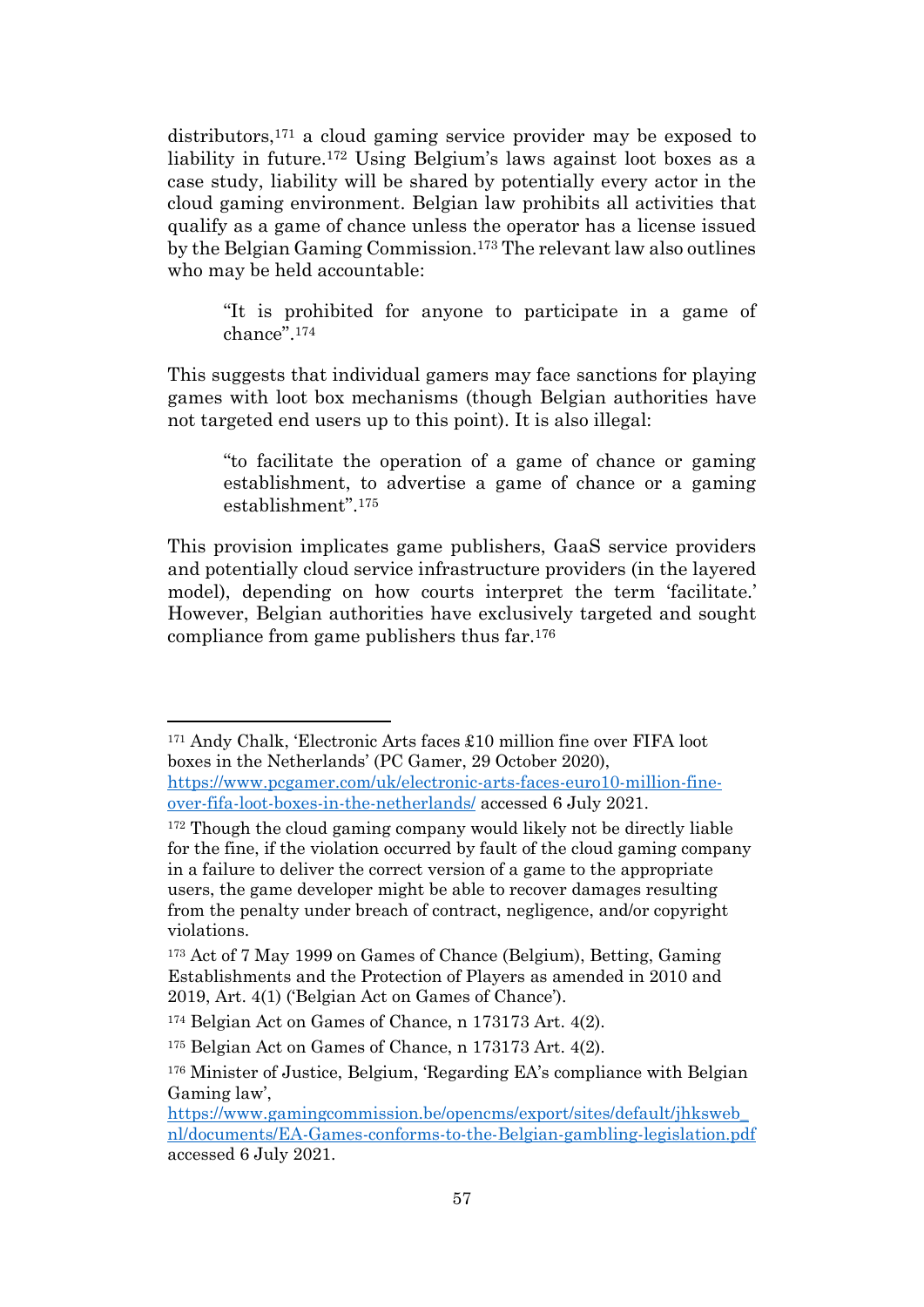Penalties for violating these provisions can include both administrative and criminal sanctions. <sup>177</sup> The majority of internet service providers in Belgium have also agreed to cooperate with the Gaming Commission to block access to websites found to offer offshore online gambling access to Belgian residents.<sup>178</sup> Thus, while up to this point, the Belgian Gaming Commission has only sanctioned game publishers, cloud gaming service providers will need to work in tandem with game publishers to ensure that no games with loot box mechanisms that are prohibited under Belgian law are offered to Belgian residents. Fines may be applicable to both parties and, in serious cases, the cloud gaming service provider may risk access to its service being blocked in Belgium. As laws and regulations develop in other jurisdictions, it is possible that cloud gaming service providers will face liability for the games they offer alongside the developers and publishers.

# <span id="page-57-0"></span>*3.4.4 WHOSE ACCEPTABLE USE POLICY IS IT ANYWAY?*

The loot box issue illustrates how existing national legislative responses and legal interventions complicate the provision of international GaaS services. Many other regulatory issues game companies face are at an earlier, more speculative, stage with a common solution largely being self-regulation by the industry. To date, the industry has largely addressed issues like harmful content and even money laundering internally without legislative intervention. For example, Valve addressed concerns that fraudsters were using a mechanism that allowed players to sell 'keys' to unlock loot boxes on its Steam marketplace as a way to launder money by simply barring all players from selling or transferring the 'keys' at

[https://www.gamingcommission.be/opencms/export/sites/default/jhksweb\\_](https://www.gamingcommission.be/opencms/export/sites/default/jhksweb_nl/documents/onderzoeksrapport-loot-boxen-Engels-publicatie.pdf) [nl/documents/onderzoeksrapport-loot-boxen-Engels-publicatie.pdf](https://www.gamingcommission.be/opencms/export/sites/default/jhksweb_nl/documents/onderzoeksrapport-loot-boxen-Engels-publicatie.pdf) accessed 6 July 2021:"the active operators risk a prison sentence of up to five years and fines of up to EUR 800,000 for a first violation. These

penalties can double if the violation was perpetrated against a person younger than 18."

2021[\)https://thelawreviews.co.uk/title/the-gambling-law](https://thelawreviews.co.uk/title/the-gambling-law-review/belgium#footnote-027-backlink)[review/belgium#footnote-027-backlink](https://thelawreviews.co.uk/title/the-gambling-law-review/belgium#footnote-027-backlink) accessed 6 July 2021; Gaming Commission, Belgium, 'List of banned gaming websites'

[https://www.gamingcommission.be/opencms/opencms/jhksweb\\_en/establis](https://www.gamingcommission.be/opencms/opencms/jhksweb_en/establishments/Online/blacklist/index.html) [hments/Online/blacklist/index.html](https://www.gamingcommission.be/opencms/opencms/jhksweb_en/establishments/Online/blacklist/index.html) accessed 6 July 2021.

<sup>177</sup> Belgian Gaming Commission, 'Research Report on Loot Boxes' (April 2018)

<sup>178</sup> Phillip Vlaemminck and Robbe Verbeke, 'The Gambling Law Review: Belgium' (*The Law Reviews*, 7 June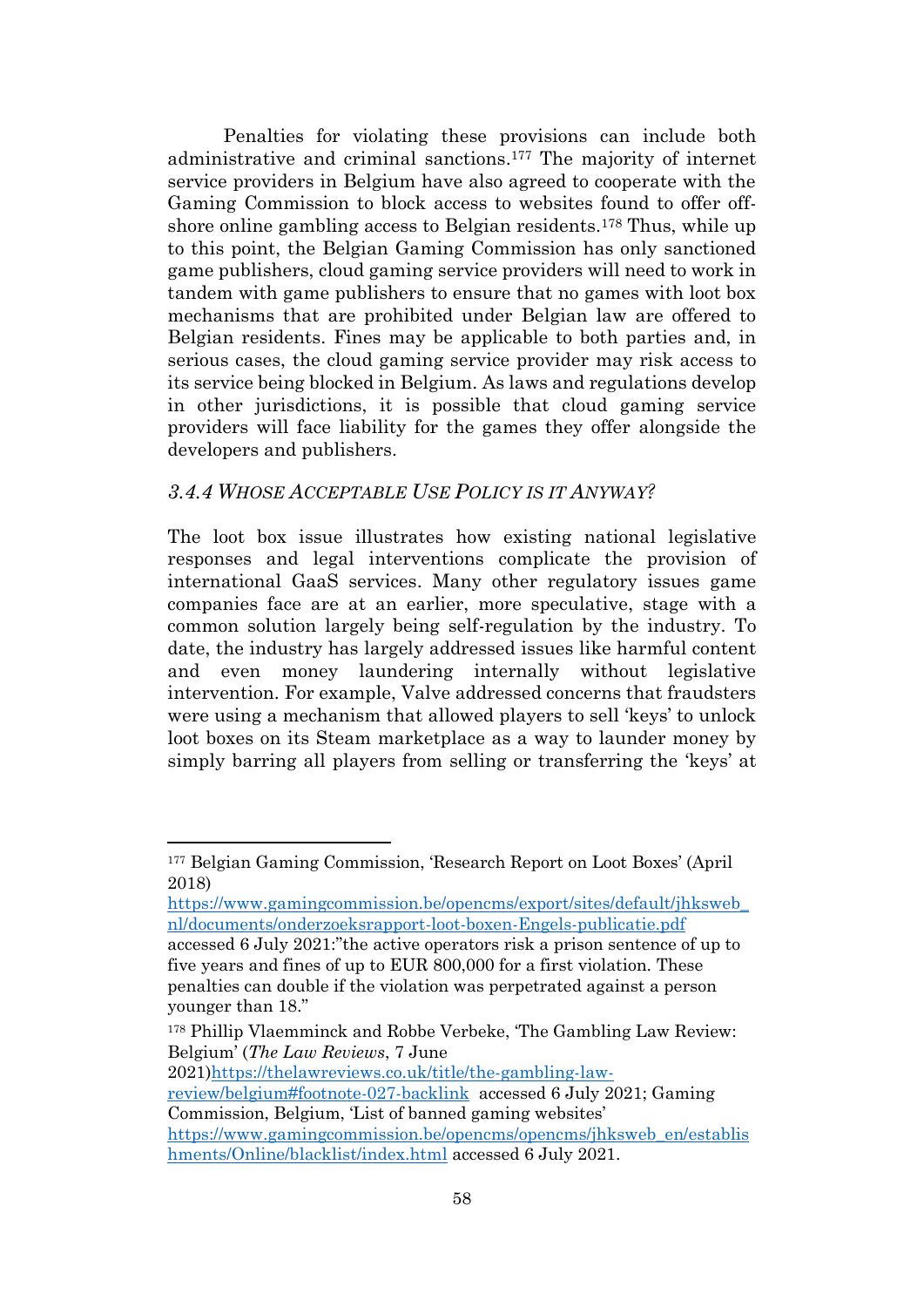all.<sup>179</sup> However, not all issues will have such a simple solution. In particular, issues of harmful content create complex questions around the applicable standards and duties of moderation. This applies both to whether the gaming content is itself harmful (including age-appropriate), and to whether any content gamers share with each other while using the service is harmful.

Harmful or age-appropriate content within games themselves is handled by international rating services.<sup>180</sup> The latter issues are often addressed in contractual agreements which include acceptable use policies ('AUPs') or codes of conduct that are tied to game licenses, online services, and, now in the cloud gaming context, service contracts as well. For example, the Google Stadia AUP prohibits harassment, bullying, and threatening behavior, in a number of ways. <sup>181</sup> However, the question of AUPs and enforcement will need to be managed by the various companies involved in the delivery of the game. There is a risk that the transition to the cloud may add a layer of complexity where gamers will now be responsible for adhering to multiple codes of conduct from the game developers, the cloud gaming service provider, and potentially even the IaaS cloud provider. For example, EA also has an AUP which also covers harassment, bullying and threatening behavior. <sup>182</sup> This AUP, along with Stadia's AUP, will apply to anyone who plays EA's FIFA football game on Stadia's service. This section provides a high-level look at these policies and how they may interact with each other.

Ultimately, there are, at most, three separate parties involved in a cloud gaming service who may set rules for acceptable behavior and use of the service by the end user. Among these parties, the game developer/publisher and cloud gaming service provider are each likely to have separate AUPs. In the 'Integrated' and 'Consumer IaaS' models, the cloud infrastructure provider will likely also have an AUP which will apply to the customer (i.e. in the 'Layered' model, the

<sup>179</sup> BBC News, 'Valve shuts down money laundering via CS:GO game' (*BBC*, 1 November 2019) [https://www.bbc.co.uk/news/technology-](https://www.bbc.co.uk/news/technology-50262447)[50262447](https://www.bbc.co.uk/news/technology-50262447) accessed 6 July 2021.

<sup>180</sup> See, e.g.: PEGI and ESRB in n [153153](#page-51-1) and [154154.](#page-51-2)

<sup>181</sup>Stadia, 'Code of Conduct' <https://stadia.google.com/conduct/> accessed 6 July 2021.

<sup>182</sup> Electronic Arts, 'User Agreement,

<sup>&#</sup>x27;<https://tos.ea.com/legalapp/WEBTERMS/US/en/PC/#section6> accessed 6 July 2021, at Section 6.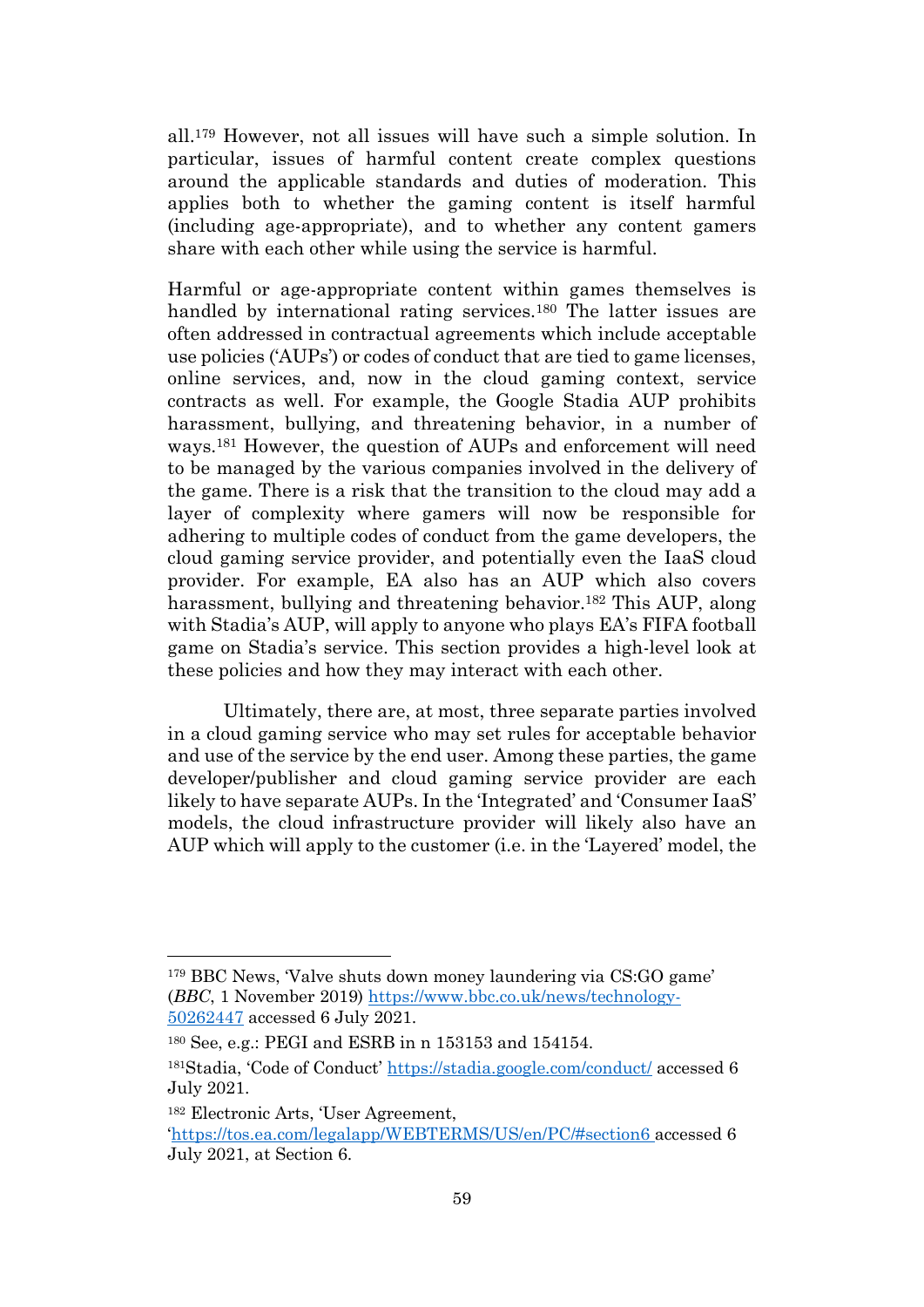GaaS provider) not the end users. <sup>183</sup> While users' behaviors will be regulated by all AUPs, either directly or indirectly, there will likely be little difference between what each policy requires. Moreover, ordinary users who play games on a cloud service without engaging in any illegal behavior, cheating, or harassing other players will likely never find themselves at odds with any AUP. Nonetheless, the way each party applies its AUP and who it enforces the policy against will determine how harmful content is self-regulated within the cloud gaming service industry. Each model for cloud gaming services will likely have its own enforcement chain where all parties involved are held accountable by each other.

# **Layered Model**

In the 'Layered Model', the cloud infrastructure provider will typically not police actions of individual users subscribing to a cloud gaming service hosted on its infrastructure. However, it is likely that the cloud provider will hold the cloud gaming service provider accountable for failing to address large-scale issues and widespread harm associated with end user behavior. An example of this sort of high-level policing is Amazon's refusal to continue to host the altright social media app, Parler, on its AWS IaaS service, based on multiple violations of its AUP.<sup>184</sup>

Therefore, in a 'Layered' model GaaS, the role of policing individual user-behavior will largely fall to the cloud gaming service provider as the cloud infrastructure provider is just an IT provider. In cases involving a third party's game content, this analysis becomes more complicated. In these situations, policing harmful behavior may be performed in tandem with the relevant third-party game developers/publishers, where the cloud gaming service provider takes on a general policing role and the developers/publishers take responsibility for behavior within their games. Ultimately this will depend on the roles and responsibilities defined in the contracts between the cloud gaming service provider and the developers/publishers. It is likely that this division of labor will mirror similar examples in the console environment. For example, Sony recently released a feature that allows it to record PlayStation users' voice conversations for the purposes of reporting

<sup>183</sup> Amazon, 'AWS Acceptable Use Policy'

[https://aws.amazon.com/aup/?ascsubtag=\[\]vg\[p\]21986678\[t\]w\[r\]theverge.c](https://aws.amazon.com/aup/?ascsubtag=%5b%5dvg%5bp%5d21986678%5bt%5dw%5br%5dtheverge.com/2021%5bd%5dD)  $om/2021[d]D$  accessed 6 July 2021.

<sup>184</sup> Kim Lyons, 'Amazon is Kicking Parler Off its Web Hosting Service,' (*The Verge*, 9 January 2021)

[https://www.theverge.com/2021/1/9/22222637/amazon-workers-aws-stop](https://www.theverge.com/2021/1/9/22222637/amazon-workers-aws-stop-hosting-services-parler-capitol-violence)[hosting-services-parler-capitol-violence](https://www.theverge.com/2021/1/9/22222637/amazon-workers-aws-stop-hosting-services-parler-capitol-violence) accessed 6 July 2021.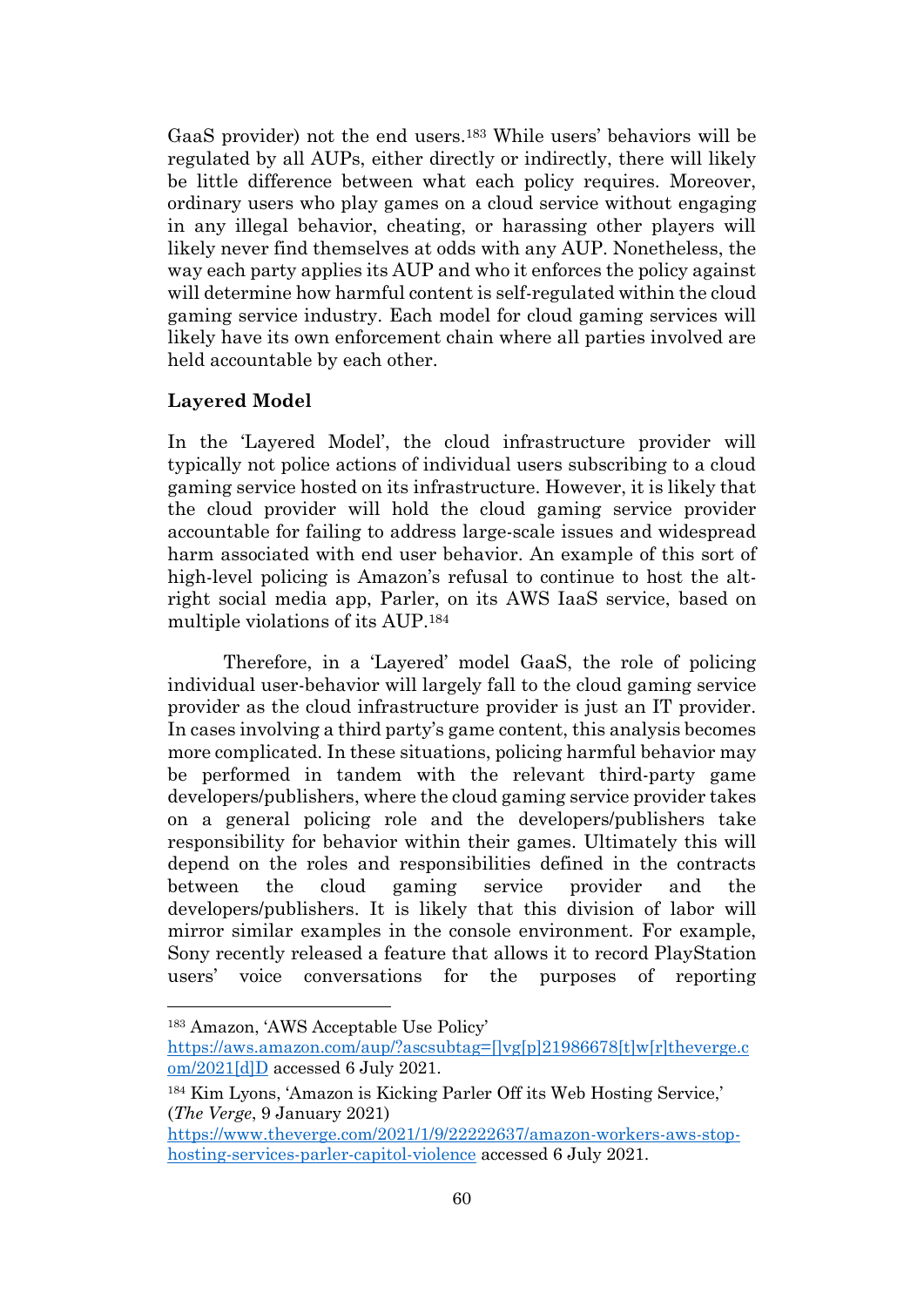harassment.<sup>185</sup> However, the system in place refers only to 'Party Chat' conversations which is the private chat system for Playstation users on the Playstation Network.<sup>186</sup> This chat function is distinct from public or 'game' voice chats for online multiplayer games. For example, a Playstation user may initiate or join a 'Party' chat with another Playstation user at any time regardless of which game each user is playing. Alternatively, in online multiplayer games, Playstation users will also be able to join the 'game chat' where they are able to communicate with the other players currently playing the game with them. Harmful content and harassing behavior occurring within this 'game chat' service is policed by the relevant game developer/publisher, not Sony, as the chat features are hosted by game developer/publisher's servers. <sup>187</sup> So just as in this example from the console environment where we see Sony policing its services and the game developer/publisher policing behavior that occurs within its games, we will likely see a similar division of labor between cloud gaming service providers and game developers/publishers when it comes to holding users accountable and ensuring a safe environment for players.

Ultimately, we expect that the chain of acceptable use enforcement in the 'Layered Model' will look like this:

- The game developer enforces behavior that occurs within the confines of its games on its servers, such as multiplayer game chat and messaging services.
- The cloud gaming service provider polices behavior by all of its users within its proprietary systems, such as its messaging and voice chat services.

<sup>185</sup> PlayStation Blog, 'Details on new voice chat functionality coming to PS5' (*Sony*, 16 October 2020)

[https://blog.playstation.com/2020/10/16/details-on-new-voice-chat](https://blog.playstation.com/2020/10/16/details-on-new-voice-chat-functionality-coming-to-ps5/)[functionality-coming-to-ps5/](https://blog.playstation.com/2020/10/16/details-on-new-voice-chat-functionality-coming-to-ps5/) accessed 6 July 2021.

<sup>186</sup> Andrew Griffin, 'PS4 Update: Sony Explains why Playstation Voice Chats May be Recorded- and It's to Do With PS5' (*Independent*, 15 October 2020) [https://www.independent.co.uk/life-style/gadgets-and](https://www.independent.co.uk/life-style/gadgets-and-tech/ps4-update-8-ps5-sony-voice-chats-may-be-recorded-moderation-b1041818.html)[tech/ps4-update-8-ps5-sony-voice-chats-may-be-recorded-moderation](https://www.independent.co.uk/life-style/gadgets-and-tech/ps4-update-8-ps5-sony-voice-chats-may-be-recorded-moderation-b1041818.html)[b1041818.html](https://www.independent.co.uk/life-style/gadgets-and-tech/ps4-update-8-ps5-sony-voice-chats-may-be-recorded-moderation-b1041818.html) accessed 6 July 2021.

<sup>187</sup> For example, Activision Blizzard outlines how PlayStation and Xbox users may report harassment from other players for their game, Call of Duty: Modern Warfare, here: Blizzard, 'Reporting harassment in Call of Duty: Modern Warfare' <https://us.battle.net/support/en/article/263778> accessed 6 July 2021.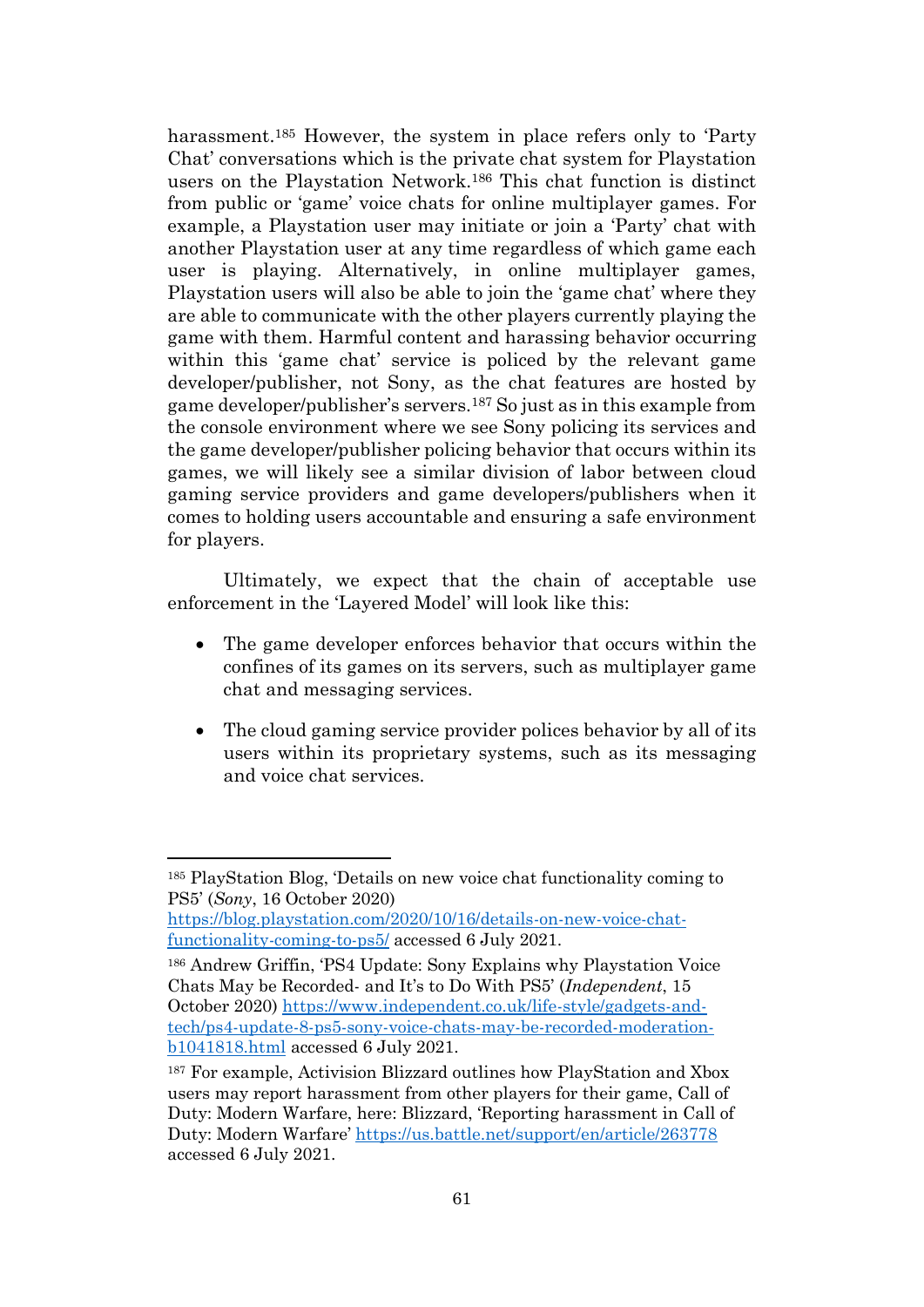The cloud infrastructure provider's role will primarily be to ensure that the cloud gaming service provider is adequately fulfilling its own policing duties.



# **Integrated Model**

The Integrated model will function in much the same way as the layered model with the key distinction that, in this case, the cloud infrastructure provider and the cloud gaming service provider will be the same company. Therefore, issues of large-scale policing with potentially large-scale repercussions such as the refusal to continue to host an entire game service no longer apply.



# **Consumer IaaS Model**

The chain of accountability for the Consumer IaaS model is similar to the integrated model but with less oversight. Here the cloud gaming service provider acts only as an infrastructure provider. Users of these services will still be subject to acceptable use policies. <sup>188</sup> However, as an infrastructure-only service, its policing duties will be limited to how that infrastructure is used. Thus, with no added services like voice and messaging, the burden of policing issues like harmful content will be lower for these types of providers. Users will also continue to be subject to the relevant AUPs for the games they play through this service.



# <span id="page-61-0"></span>*3.3.5 INTERIM CONCLUSIONS*

Cloud gaming providers can resolve many regulatory issues by applying existing solutions. For example, cloud gaming service providers are most likely to adopt a similar approach to that taken by console providers with respect to many regulatory issues such as age verification and policing of user behavior. Further, cloud gaming

<sup>188</sup> Shadow, 'Terms of Use' <https://shadow.tech/terms-of-use> accessed 6 July 2021 see within: 'Code of Conduct'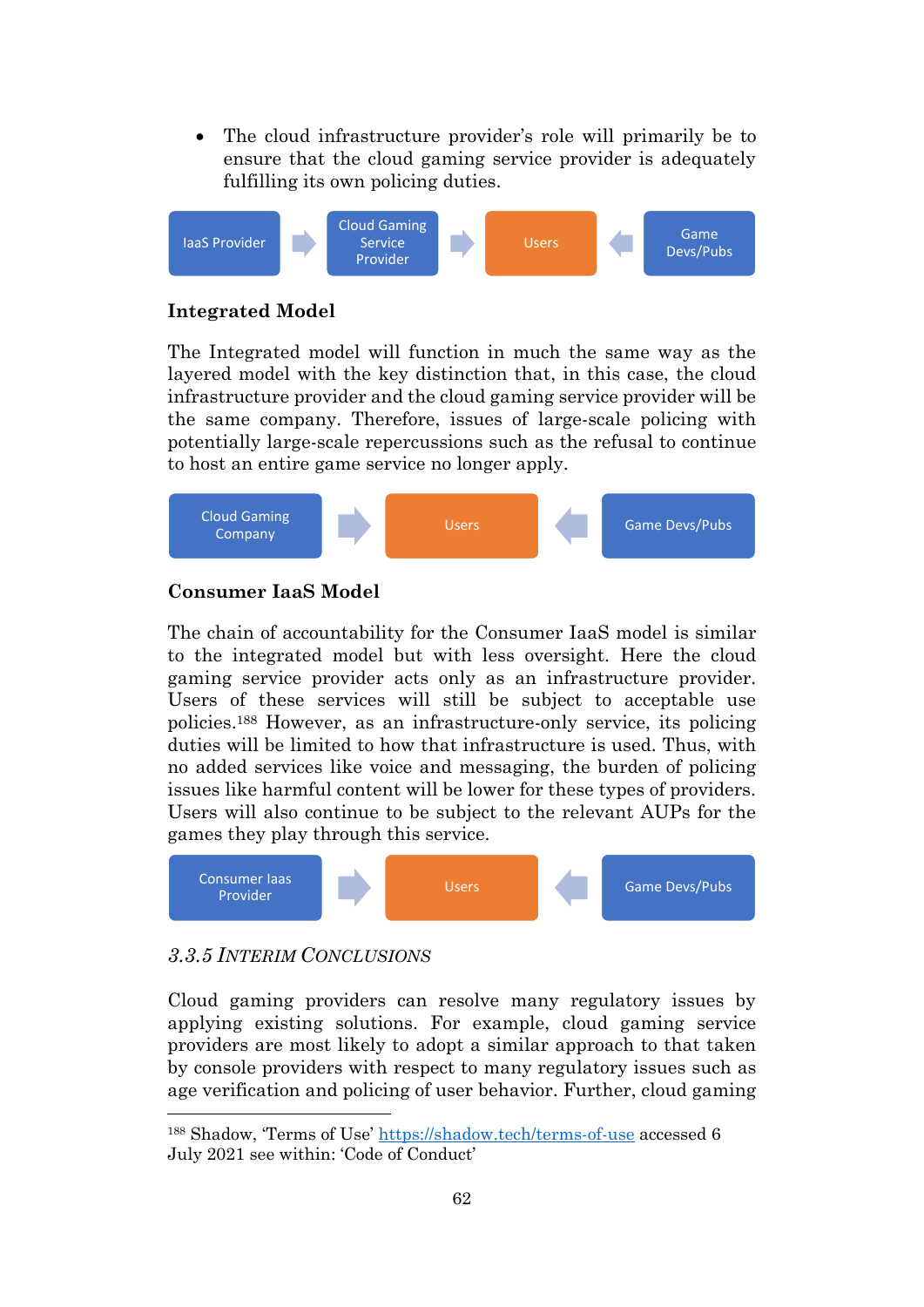providers can overcome regulatory hurdles created by international provision of services across jurisdictions with unharmonized legislation, by employing solutions used by digital distributors today, such as geo-blocking.

Nonetheless, the chain of accountability for acceptable use and behavior is modified by the addition of cloud infrastructure providers as a new party, particularly in the Layered model. These providers, even when they have only a passive role in facilitating the service, may set standards by which they hold GaaS service providers accountable for their users' behavior. Moreover, the cloud gaming company represents a new party to police user behavior. The chain of accountability will differ across all three models for cloud gaming services but, in every instance, users will be subject to restrictions stipulated by multiple parties.

# **4. CONCLUDING REMARKS**

<span id="page-62-0"></span>In this paper, we have tried to 'demystify' cloud videogaming. The use of cloud services in the videogame supply chain can take many forms. For example, videogame companies can use existing cloud IaaS, PaaS, or SaaS services in developing or deploying videogames. In this paper, we have focused on 'cloud gaming' as a form of computing service that allows gamers to use powerful computing resources remotely to run videogame software and stream the resulting gameplay to the user's local device.

In our view, such cloud gaming can take three main forms. First, in the 'Layered Model', cloud providers act mainly as providers of IT services to game companies, who provide gamers a GaaS service. This is the model trialed by EA's Project Atlas, built on AWS's IaaS. Second, in the 'Integrated Model', cloud providers provide gamers a GaaS service directly, with gaming companies acting merely as content providers/licensors. This is the model of Google's Stadia and Amazon's Luna services. Finally, in the 'Consumer IaaS' model, the cloud provider provides gamers with access to a remote computing resource, on which gamers can install and run videogames themselves. These different models have different commercial implications, including in terms of which company contracts with the gamer, who can access and use the gamer's personal data, and how prices are set and revenues are distributed.

The different models also have different legal implications. First, in terms of intellectual property rights, copyright analyses are potentially greatly simplified for GaaS services end-users no longer engage in acts covered by the exclusive right of reproduction. This means – strictly speaking – that end users do not require a copyright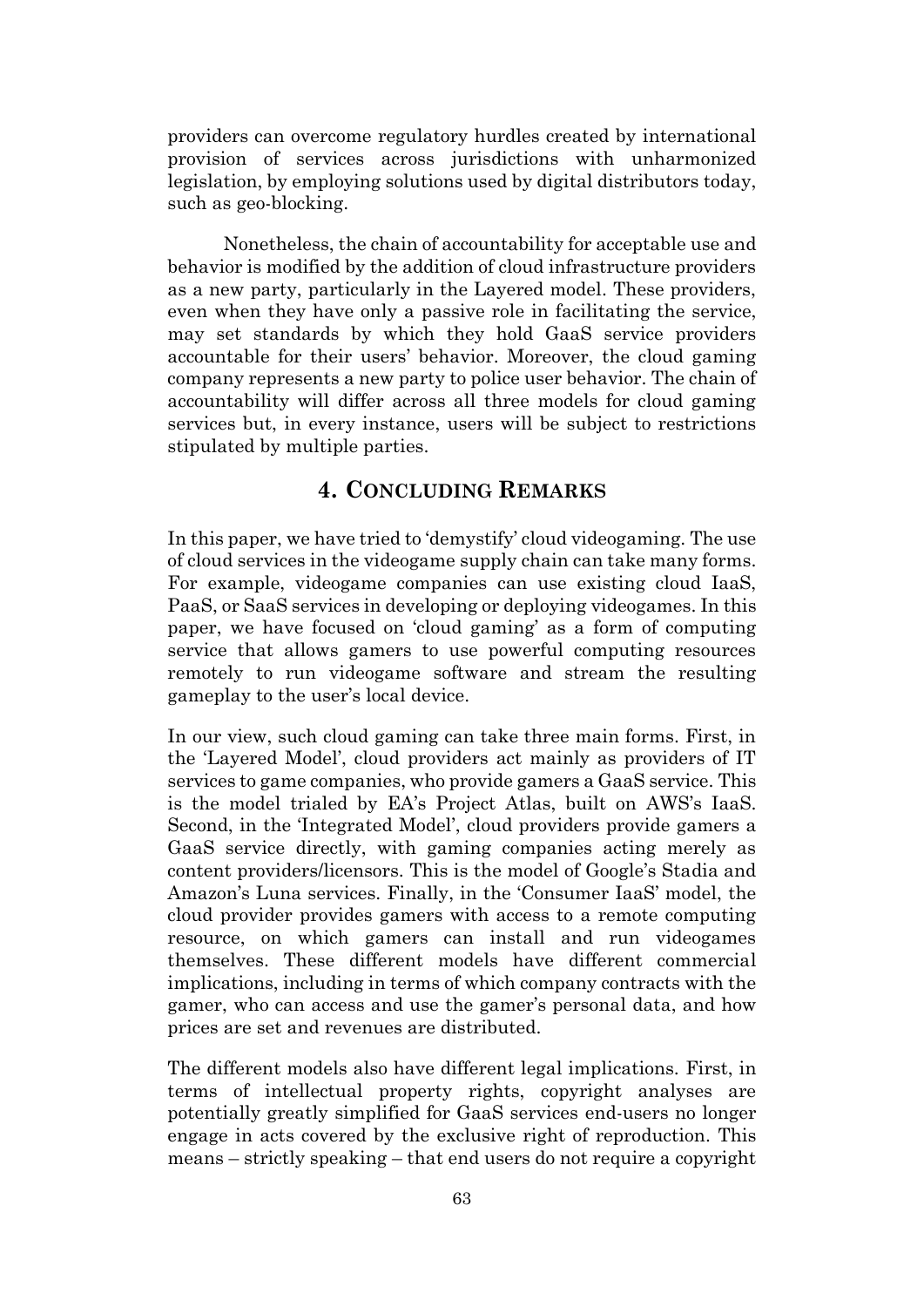license. Instead, the GaaS service provider needs permission to communicate the relevant copyright works to the public. The end user needs a service contract with the GaaS service provider in order to access the service. In practice, GaaS-providers may continue to refer to their contracts with end-users as licenses. These contracts govern end user access to videogames in the cloud, as well as other aspects of the gaming experience (such as acceptable use policies). As a result, the impact of this finding on industry contracting practices may be limited. Nonetheless, the finding has implications for infringement. For example, imagine if gamer A manages to access provider B's GaaS service without B's permission, either by using the login details of paying customer C or by exploiting some other vulnerability in B's system. In that case, A's actions may fall foul of criminal offences related to computer misuse (such as the offence of unauthorized access to a computer system189), but it is not clear that A's actions would be a breach of copyright, since merely accessing a GaaS service does not require a copyright license. The full implications of how the right of reproduction will function in cloud gaming contexts merits further research.

In contrast, Consumer IaaS models for cloud gaming operate on a tenuous legal basis, since end users do engage in acts of reproduction. As a result, they must ensure that they obtain appropriate licenses to install games on the provider's remote servers. Videogame companies can prohibit such arrangements altogether via license restrictions, as illustrated by Blizzard's EULA (reviewed above). More research would be needed in this area if the market for such 'Consumer IaaS' services were to develop. A move to cloud gaming would also have other implications under IP law, such as for the activities of the modding community and preservation of games. These topics merit future research.

Second, in terms of contracts, the system of treating purchased game content as licensed, not sold, will not change with the implementation of cloud delivery technology. In many cases, the terms of service specific to each cloud gaming service provider will directly dictate rights of access and termination. This may result in a narrower and more restricted set of rights for gamers, compared to the current model of digital distribution. For example, gamers might obtain the right to access a certain game on a certain cloud service only and would lose this right of access in case of a general discontinuation of the service, or if their account is terminated. In that case, the gamer would lose access not just to the games themselves, but possibly also to any saved-game data and in-game

<sup>189</sup> See e.g. the UK Computer Misuse Act 1990, s 1.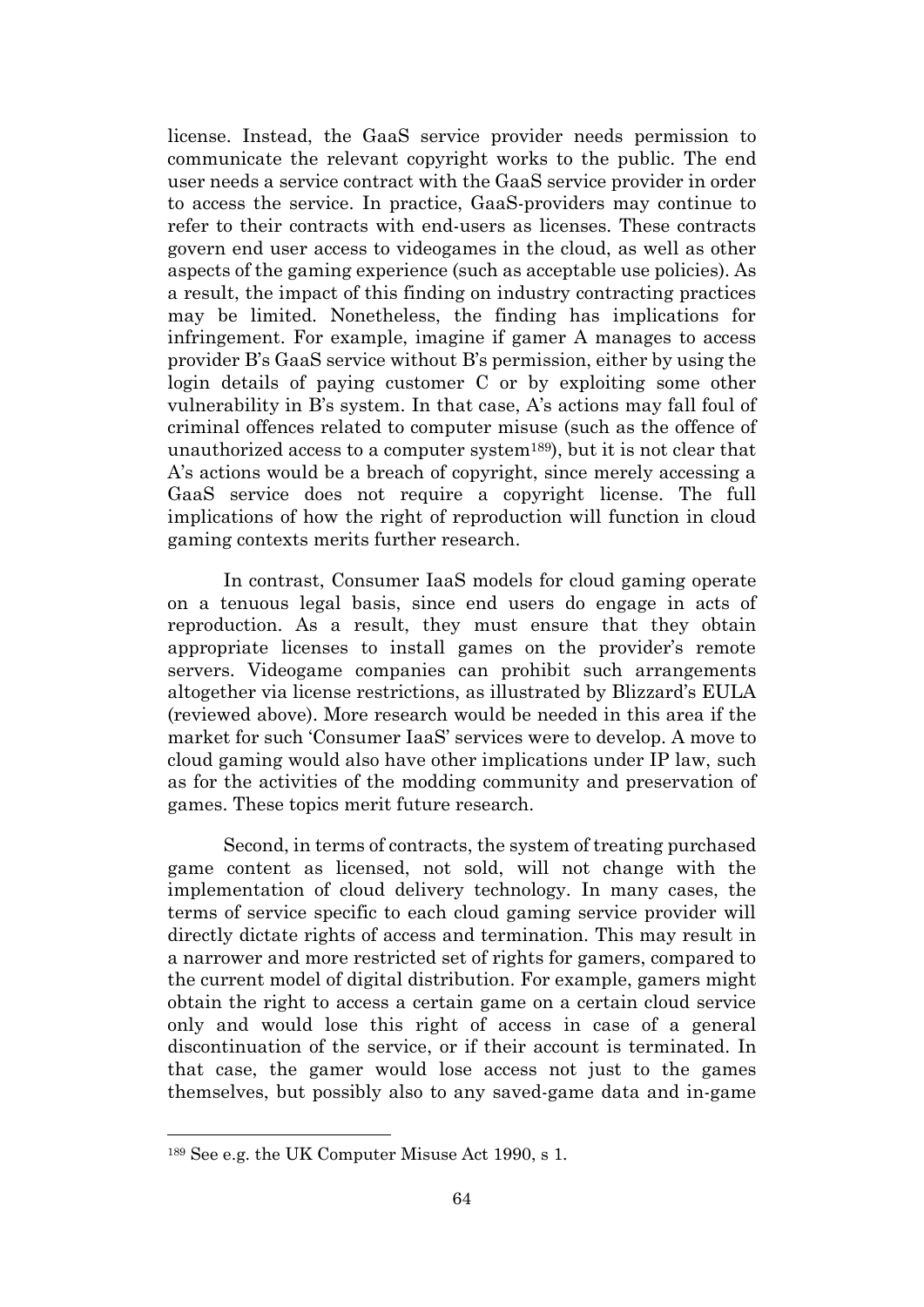items or currency they have purchased. To some extent, videogame companies can reduce the latter risk by building systems that allow users to access in-game purchases across different gaming environments. Further research comparing GaaS service agreements will be helpful to better understand variance in the scope of the rights offered to users across all providers.

Third, in terms of regulatory issues, cloud gaming service providers are likely to find themselves in a similar position to console providers. However, solutions to regulatory hurdles created by international provision of services across jurisdictions with unharmonized legislation will more closely resemble those employed by digital distributors. Geo-blocking will likely become the tool of choice for cloud gaming service providers in this context. Further, the chain of accountability for acceptable use and behavior is modified by the addition of cloud infrastructure providers as a new party. This chain of accountability will differ across all three models for cloud gaming services, but, in every instance, users will be subject to restrictions imposed by multiple parties.

Further, cloud-based videogaming may give rise to other legal considerations, beyond those discussed in this paper. For example, there might be issues relating to concentration in digital distribution and the impact that may have on rates paid to developers and publishers.<sup>190</sup> These issues are still unresolved at the digital distribution level generally, so it is too early to predict how they will play out in cloud gaming. There are also potential issues concerning market power and anti-competitive practices, as several powerful companies enter the cloud gaming market, some of whom are vertically integrated in every layer of the stack. Yet, the market is still in its infancy and lacks sufficient definition to be analyzed from a competition law or anti-trust perspective.

Finally, cloud gaming also has data protection law implications. Significant issues include the status and responsibilities of each actor in a cloud gaming ecosystem as a potential controller, joint-controller, processor, or sub-processor of personal data; rules applying to specific processing activities such as profiling and automated decision-making; and the impact of

<sup>190</sup> See: *Epic Games, Inc v Apple, Inc.* (N.D. Cal.) ongoing; *Epic Games, Inc. v Google LLC* (N.D. Cal.) ongoing; UK investigation into the Apple App Store: Competition and Markets Authority, 'Investigation into Apple App Store' (2021) [https://www.gov.uk/cma-cases/investigation-into-apple](https://www.gov.uk/cma-cases/investigation-into-apple-appstore)[appstore](https://www.gov.uk/cma-cases/investigation-into-apple-appstore) accessed 6 July 2021. As these cases and this investigation are resolved we will have a more tangible basis on which to predict treatment of cloud distributors from this competition perspective.